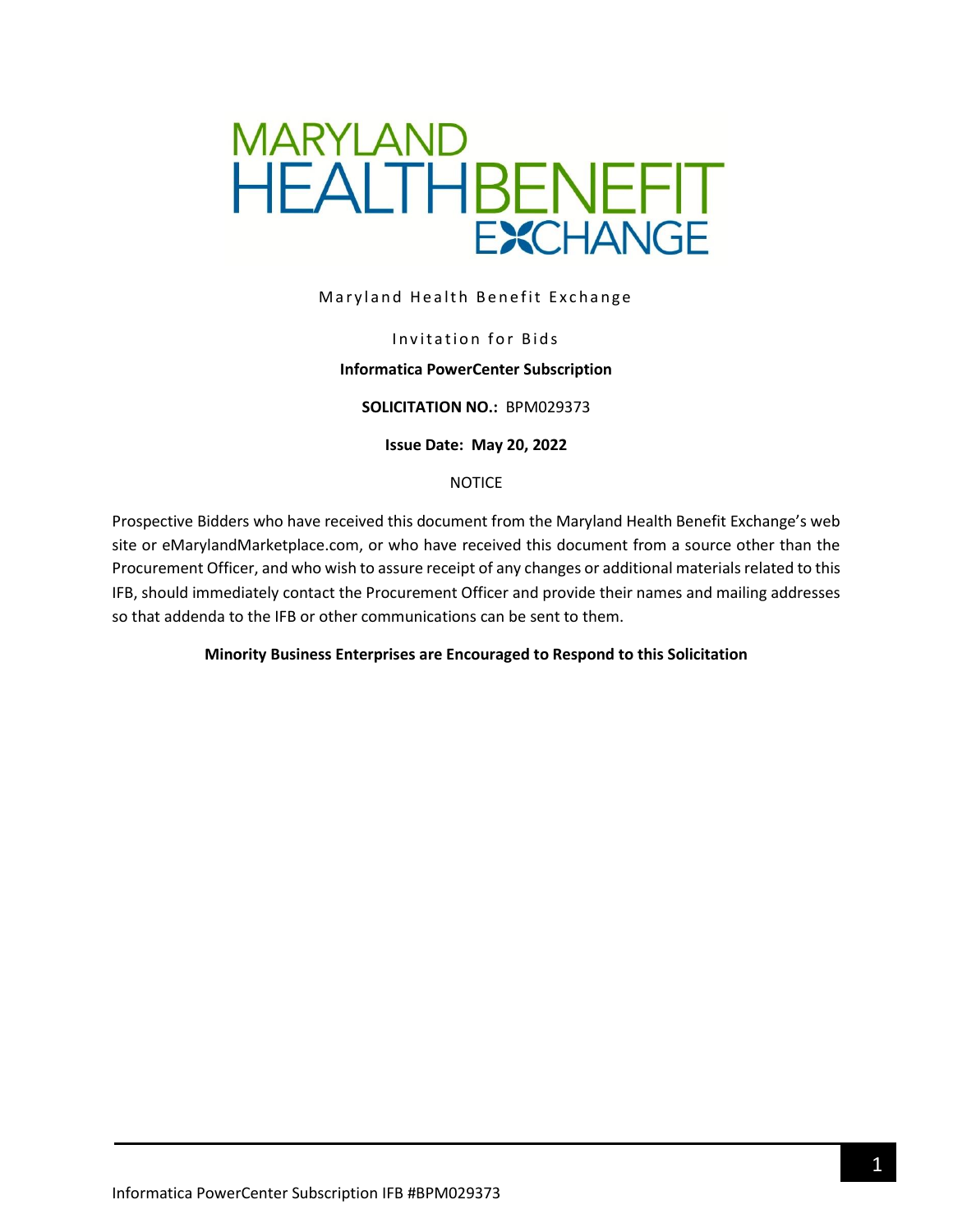### **MARYLAND HEALTH BENEFIT EXCHANGE KEY INFORMATION SUMMARY SHEET Informatica PowerCenter Subscription Invitation for Bids # - BPM029373**

| <b>Invitation For Bids:</b>       | Informatica PowerCenter Subscription                                                                                                            |
|-----------------------------------|-------------------------------------------------------------------------------------------------------------------------------------------------|
| <b>Issue Date:</b>                | May 20, 2022                                                                                                                                    |
| <b>Procurement Officer:</b>       | Tracey D. Gamble<br><b>Procurement Officer</b><br>750 E. Pratt Street<br>6th Floor<br>Baltimore, MD 21202                                       |
|                                   | Phone Number: 410-547-152                                                                                                                       |
|                                   | Email: hix.procurement@maryland.gov                                                                                                             |
| <b>Contract Monitor:</b>          | Mr. Greg Yaculak<br>750 East Pratt Street                                                                                                       |
|                                   | 6 <sup>th</sup> Floor                                                                                                                           |
|                                   | Baltimore, MD 21202                                                                                                                             |
|                                   | greg.yaculak@maryland.gov                                                                                                                       |
| <b>Procurement Method:</b>        | Competitive Sealed Bids (Firm Fixed Price)                                                                                                      |
| Bids are to be sent to (email     | Maryland Health Benefit Exchange                                                                                                                |
| delivery strongly preferred):     | 750 East Pratt Street                                                                                                                           |
|                                   | 6 <sup>th</sup> Floor                                                                                                                           |
|                                   | Baltimore, MD 21202                                                                                                                             |
|                                   | Attn: Tracey D. Gamble                                                                                                                          |
|                                   | or via email in pdf format                                                                                                                      |
|                                   | https://marylandhealthconnection.sharefile.com/r-rf9c1e19a1cd748bbb1859765c8367d17                                                              |
|                                   | A confirmation email will be sent within 24 hours of receipt of bid.                                                                            |
| <b>Closing Date and Time:</b>     | 1:00 PM Eastern Standard Time (EST) on 06/22/2022                                                                                               |
| <b>Bid Opening Date and Time:</b> | 1:30 PM Eastern Standard Time (EST) on 06/22/2022 at 750 E. Pratt<br>Street, 6 <sup>th</sup> Floor, Baltimore, MD 21202 (Registration Required) |
| <b>MBE Subcontracting Goal:</b>   | 0%                                                                                                                                              |

NOTE: Bidders must agree to the terms and conditions of the IFB including Attachment A - Contract. MHBE is issuing this IFB separate from any other State Master Contract. In addition, Bidders must complete Attachment D – Bid Form as is, please see bid form instruction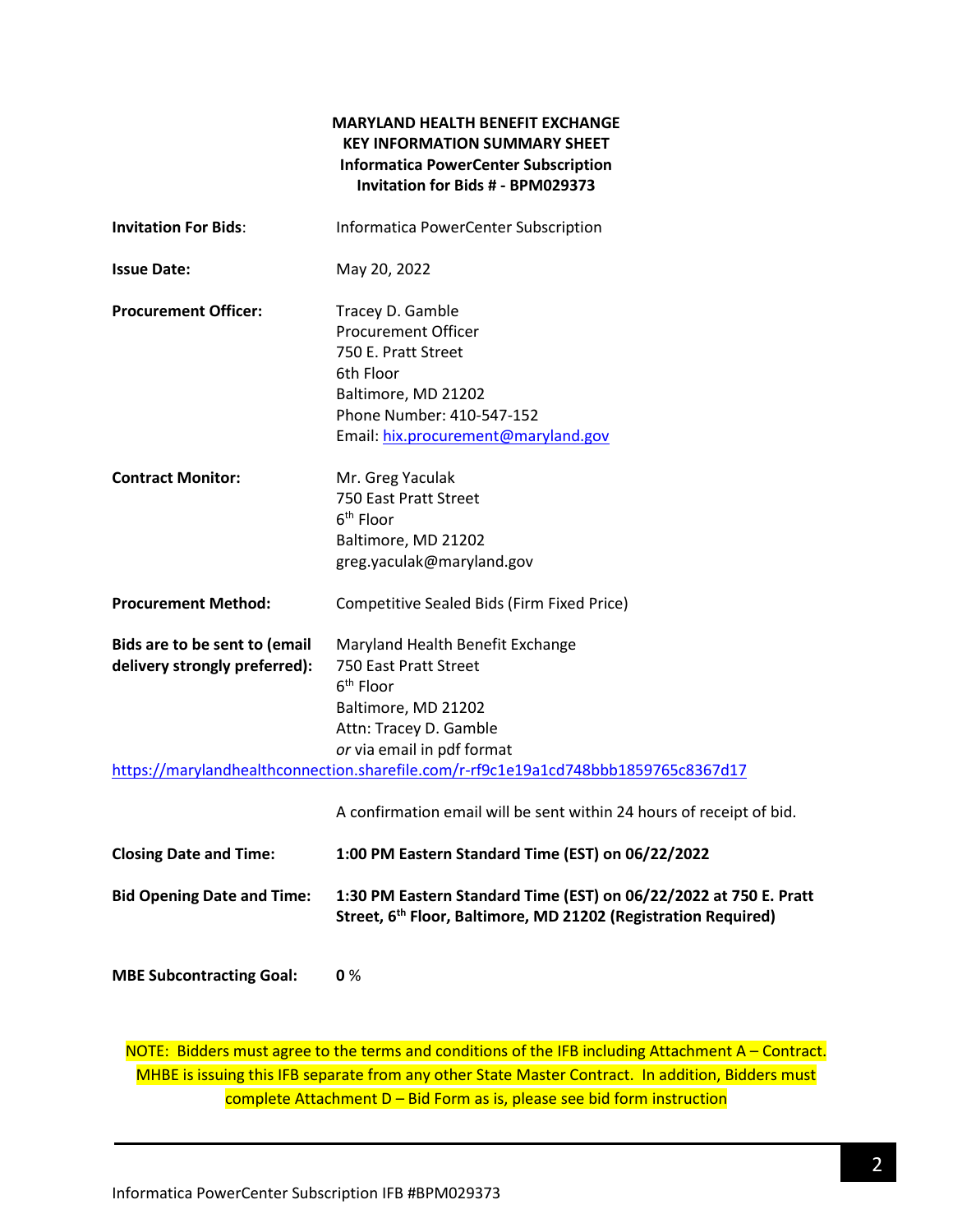# **Table of Contents**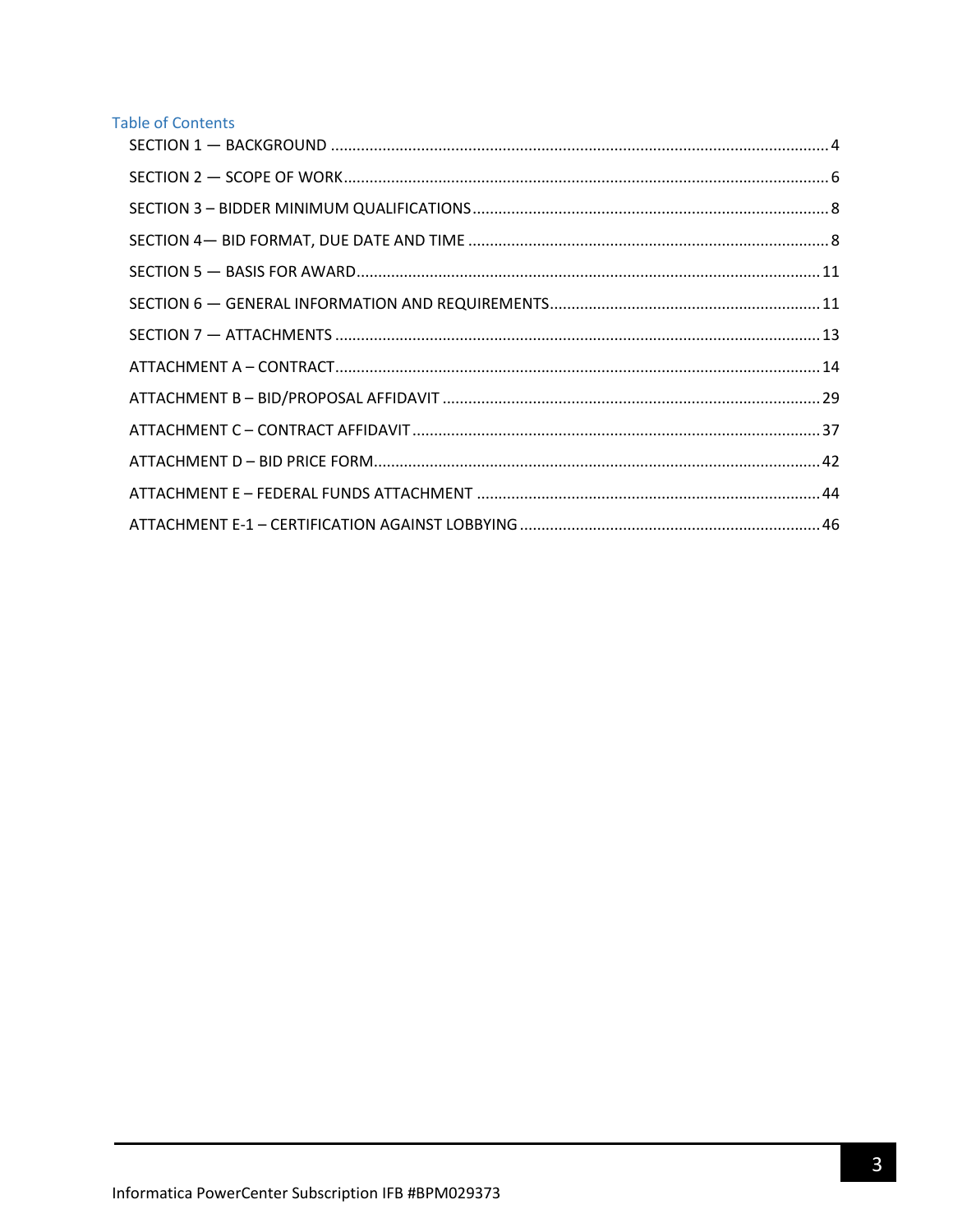### **SECTION 1 — BACKGROUND**

### <span id="page-3-0"></span>**1.1 Background on the Affordable Care Act**

The Maryland Health Benefit Exchange ("MHBE") is an independent unit of State government established to provide Maryland's residents and small businesses with the opportunity to compare rates, benefits, and quality among health insurance plans and to facilitate individuals' enrollment in plans that best suit their needs. MHBE also evaluates eligibility for expanded Medicaid coverage, advanced premium tax credits ("APTC") and other cost-sharing programs designed to make coverage more affordable for individuals with household incomes below 400 percent of the federal poverty level ("FPL").

## **1.2 Background on Maryland Health Benefit Exchange Procurement**

Under § 31-103 of the Insurance Article of the Maryland Code, the MHBE is subject to the provisions of State law governing procurement by "exempt units." See Md. Code Ann., State Fin. & Proc. § 12-401. The principal body that oversees MHBE procurements is the Maryland Health Benefit Exchange Board of Trustees. This procurement method is Competitive Sealed Bidding (Firm Fixed Price) as allowed under II. A. of the Maryland Health Benefit Exchange Procurement Policies and Procedures, which the Board of Trustees adopted in a resolution dated June 27, 2011.

### **1.3 Federal Funding Acknowledgement**

This procurement contains federal funds from the following source: Medicaid Funds, CFDA number 93.778. Execution of a Contract awarded as a result of this bid indicates the Contractor's agreement with all federal funding terms and conditions that apply to contractors receiving federal funds from these sources, including the applicable provisions described in Attachment E.

### **1.4 Receipt, Opening and Recording of Bids**

- 1.4.1 Upon receipt, each Bid and any timely modification(s) to a Bid shall remain unopened until the time and date set for Bid opening. Before Bid opening, the State may not disclose the identity of any Bidder.
- 1.4.2 Bids and timely modifications to Bids shall be opened publicly at the time, date and place set forth in the Key Information Summary Sheet. The name of each Bidder, the Total Bid Price, and such other information as is deemed appropriate shall be read aloud or otherwise made available. The MHBE requests that Bidders interested in attending the Bid Opening inform the MHBE via email 2 days prior to the Bid Opening Date identified in the Key Information Summary Sheet. Registration to attend the Bid opening is required.

### **1.5 Confidentiality of Bids**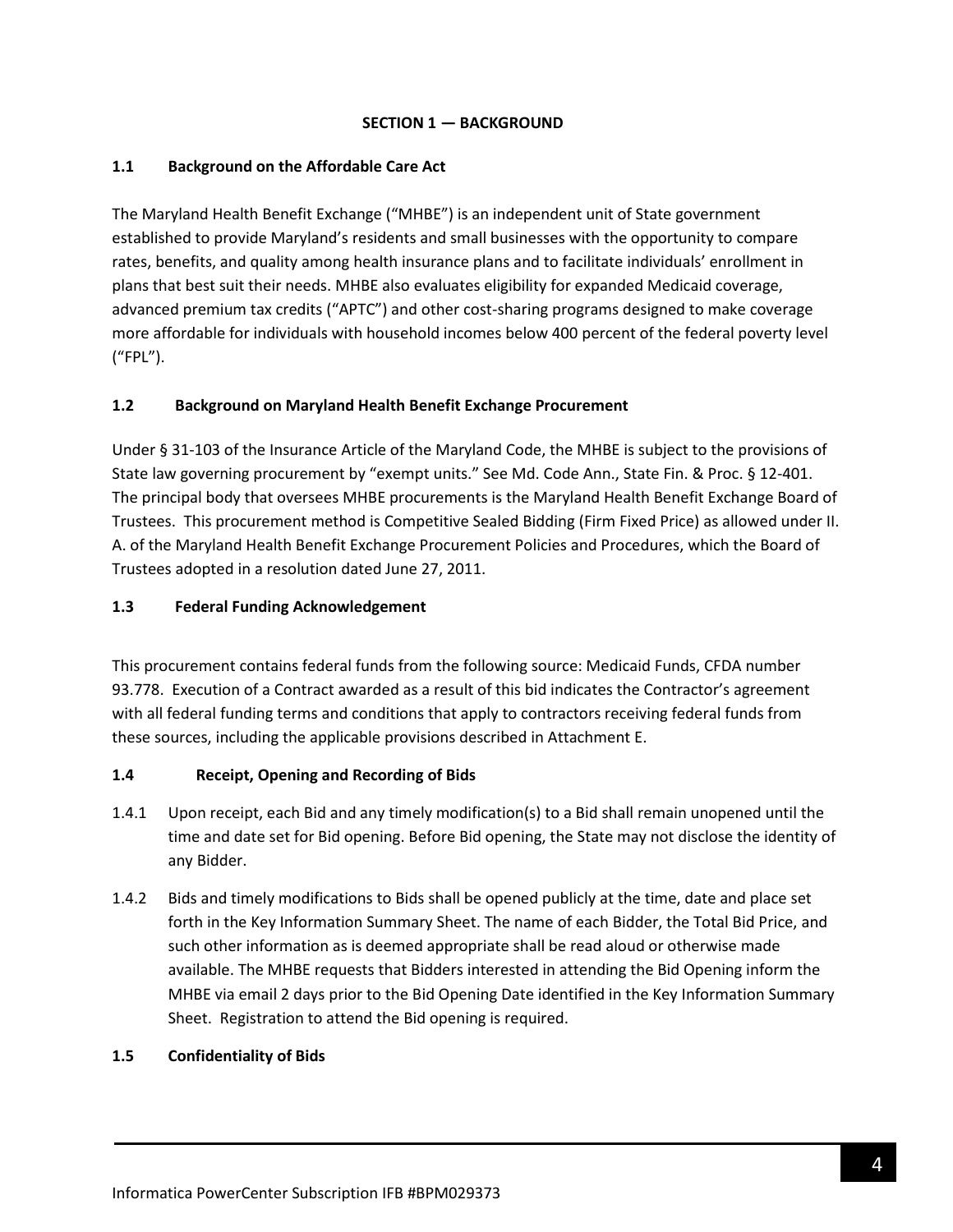1.5.1 The Bids shall be tabulated, or a Bid abstract made. The opened Bids shall be available for public inspection at a reasonable time after Bid opening, but in any case, before Contract award, except to the extent the Bidder designates trade secrets or other proprietary data to be confidential as set forth in this solicitation. See Sections 1.6, 4.1.3 for further information.

#### **1.6 Public Information Act Notice**

1.6.1 A Bidder should give specific attention to the clear identification of those portions of its submission that it considers confidential and/or proprietary commercial information or trade secrets, and provide justification why such materials, upon request, should not be disclosed by the State under the Public Information Act, Md. Code Ann., General Provisions Article, Title 4.

Bidders are advised that, upon request for this information from a third party, the MHBE is required to make an independent determination whether the information must be disclosed.

### **1.7 Protest/Disputes**

Any protest or dispute related, respectively, to this solicitation or the resulting Contract shall be subject to the provisions of Section VII of the MHBE Procurement Policies & Procedures and the Dispute provisions of the Contract resulting from this IFB (Refer to IFB Attachment A).

### **REMAINDER OF PAGE INTENTIONALLY LEFT BLANK**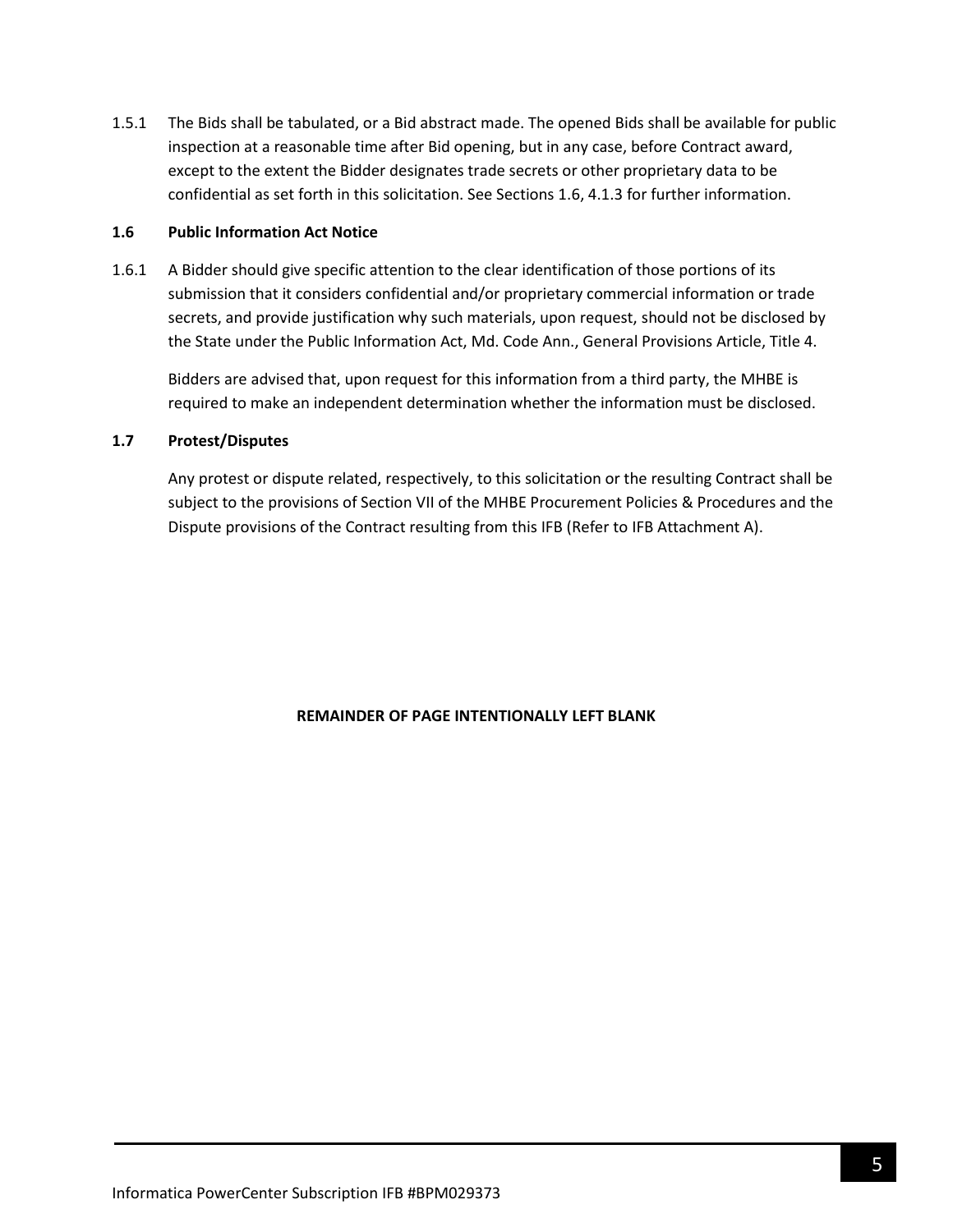### **SECTION 2 — SCOPE OF WORK**

### <span id="page-5-0"></span>**Section 2.1 Purpose:**

The purpose of this solicitation is to subscribe to Informatica PowerCenter for a 12-month period as listed in Section 2 below. Informatica PowerCenter subscription will be leveraged on a new Disaster Recovery (DR) environment at MHBE to develop Extract, Transform & Load (ETL) components. The bidder must be an authorized Informatica reseller with the capability to provide all requirements as detailed in the sections below.

### **Section 2.2 Requirements:**

The vendor shall provide subscription for the Informatica components mentioned in the table below for a New Disaster Recovery (DR) environment at the MHBE.

| S.             | <b>Product Name</b>                                                                                                                                            | Quantity                | <b>Term</b> |
|----------------|----------------------------------------------------------------------------------------------------------------------------------------------------------------|-------------------------|-------------|
| N <sub>0</sub> |                                                                                                                                                                |                         |             |
| $\mathbf{1}$   | PowerCenter<br>Per CPU-core<br>(S)<br>Production<br><b>SE</b><br>Annual<br>Subscription                                                                        | $\overline{\mathbf{4}}$ | 12 months   |
| $\overline{2}$ | Scaling Option per CPU-core (S) Production Annual Subscription<br>Note: this line item includes the Partitioning Option and High<br><b>Availability Option</b> | $\overline{\mathbf{4}}$ | 12 months   |
| 3              | Team-based Development Option per CPU-core (S) Production<br><b>Annual Subscription</b>                                                                        | $\boldsymbol{4}$        | 12 months   |
| $\overline{4}$ | Informatica Multi-Product per CPU-core (S) Development Lab<br><b>Annual Subscription</b>                                                                       | $\overline{\mathbf{4}}$ | 12 months   |
| 5              | Data Transformation per CPU-core (S) Production Annual<br>Subscription                                                                                         | $\overline{\mathbf{4}}$ | 12 months   |
| 6              | B2B Data Format Library (1 Library) HIPAA (S) Production<br><b>Annual Subscription</b>                                                                         | $\mathbf{1}$            | 12 months   |
| $\overline{7}$ | B2B Data Format Library (1 Library) HIX (S) Production Annual<br>Subscription                                                                                  | 1                       | 12 months   |
| 8              | Premium Success for Subscription                                                                                                                               | $\mathbf{1}$            | 12 months   |

# **BIDDERS ARE REQUESTED TO WORK WITH INFORMATICA TO GET THE SPECIAL DISCOUNTED PRICING AVAILABLE FOR DISASTER RECOVERY (DR) ENVIRONMENTS.**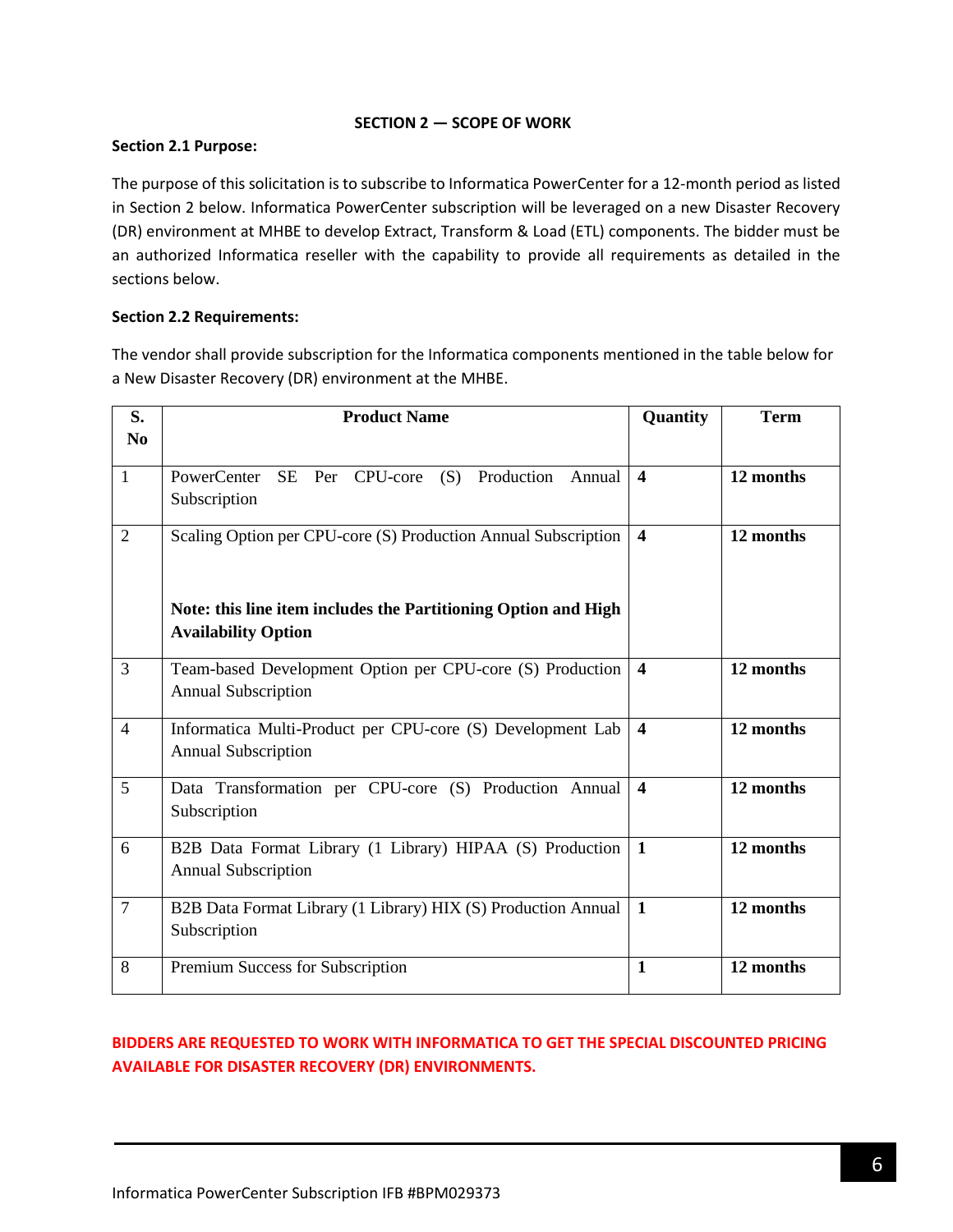# **Section 2.3: Scope of Premier Success Support Plan**

| Self - Service                     |                             |  |  |
|------------------------------------|-----------------------------|--|--|
| Number of Read/Write               | 8                           |  |  |
| <b>Support Channels</b>            | Web and phone               |  |  |
| <b>Moderated Support Forums</b>    | Yes                         |  |  |
| Knowledge Center                   | Yes                         |  |  |
| Product Enhancement and Updates    | Yes                         |  |  |
| <b>Emergency Bug Fixes</b>         | Yes                         |  |  |
| <b>Assisted Support</b>            |                             |  |  |
| <b>Initial Response</b>            | P1 - 1 hour, $P2 - 4$ hours |  |  |
| <b>Continued Response</b>          | Yes                         |  |  |
| <b>Support Hours</b>               | 24 x 7 for P1               |  |  |
| Live Assistance                    | Yes                         |  |  |
| <b>Support Case Management</b>     | Unlimited                   |  |  |
| <b>Proactive Support</b>           |                             |  |  |
| Predictive and                     | Yes                         |  |  |
| <b>On-Demand Escalation</b>        |                             |  |  |
| <b>Informatica Discovery</b>       | Yes                         |  |  |
| IQ (Cloud)                         |                             |  |  |
| <b>Success Services</b>            |                             |  |  |
| <b>Informatica Success Academy</b> | Yes                         |  |  |
| Informatica University             | Yes                         |  |  |
| <b>Critical Milestone Support</b>  | Yes                         |  |  |
| Ask an Expert                      | Yes                         |  |  |

The following components will be covered by Premier Success Support Plan: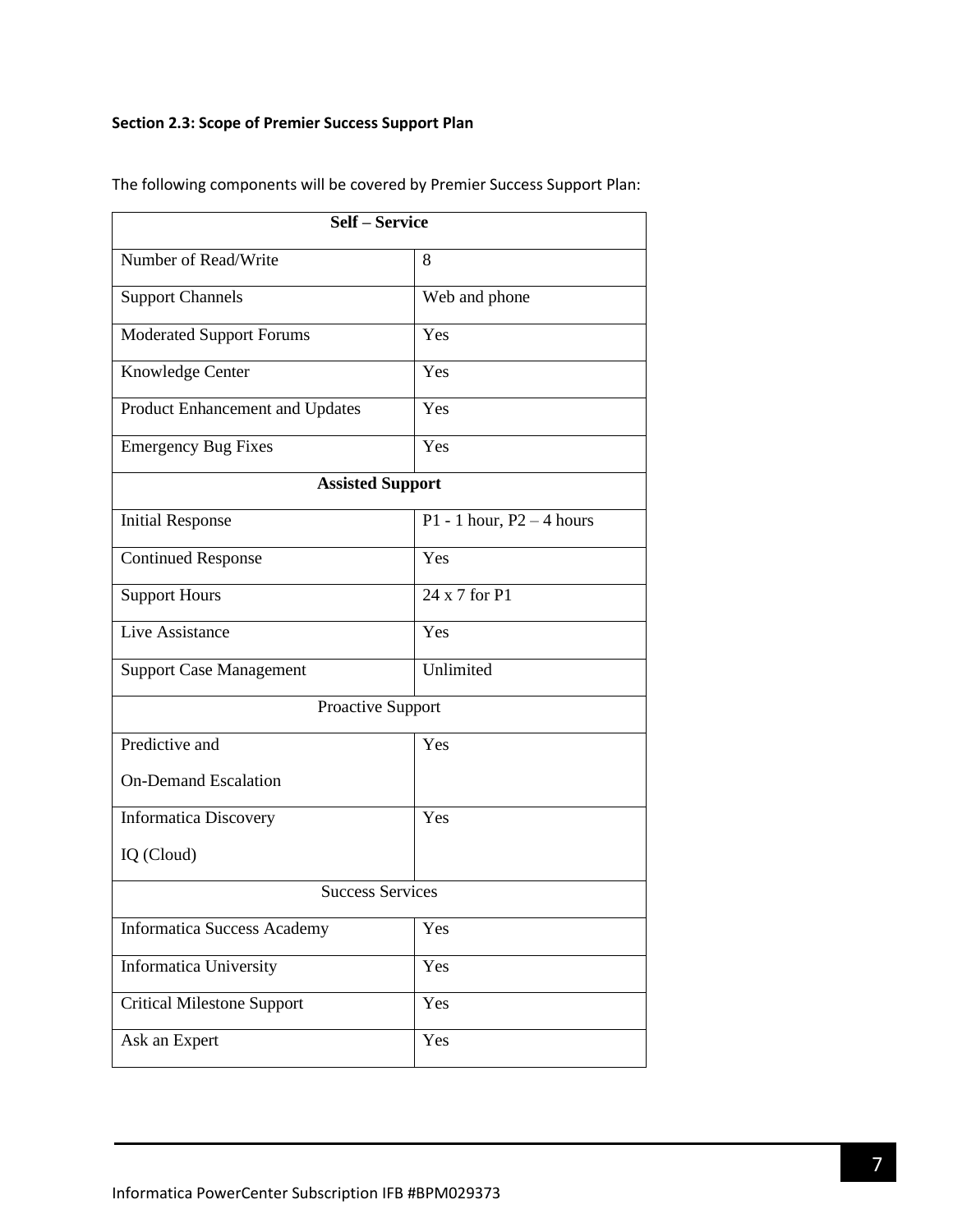### **2.4 Invoicing**

All invoices shall be submitted by the Contractor within 30 days of receipt of equipment, software or services and shall include, at the minimum, the following information:

- Name and address of the MHBE
- Contractor name
- Products(s) and/or service(s) purchased listed separately including the amount for each individual charge (i.e., 5 – ABC Hardware @ \$2,000 Total \$10,000.00, Support @ \$100.00 Total \$200.00)
- Supporting Documentation
- E-mail address/phone number of Contractor's POC
- Remittance address
- Federal taxpayer identification or (if owned by an individual) Contractor's social security number
- Invoice period, invoice date, invoice number and amount due
- Purchase Order # being billed

Invoices submitted without the required information will not be processed for payment until the Contractor provides the required information. The MHBE is generally exempt from Federal excise taxes, Maryland sales and use taxes, District of Columbia sales taxes and transportation taxes. The Contractor, however, is not exempt from such sales and use taxes and may be liable for the same.

### **SECTION 3 – BIDDER MINIMUM QUALIFICATIONS**

<span id="page-7-0"></span>The Bidder must be an authorized reseller of Informatica PowerCenter. As proof, the Bidder must submit with the bid a letter of authorization from the manufacturer or providing evidence of the rights to resell all products and services required by this IFB.

### **SECTION 4— BID FORMAT, DUE DATE AND TIME**

### <span id="page-7-1"></span>**4.1 One Part Submission**

### 4.1.1 **To minimize duplication costs, MHBE strongly desires e-mail delivery of Bids***.*

- 4.1.2 Bidders submitting via email must submit their bids and all required attachments in pdf format to <https://marylandhealthconnection.sharefile.com/r-rf9c1e19a1cd748bbb1859765c8367d17> Bidders must submit with their Bid the required minimum qualification documentation (see Section 3), and any required bid submissions (see Section 4.2.4) with one document clearly labeled as "Bid, Informatica PowerCenter Subscription # BPM029373" in time to be received by **1:00 PM, Eastern Standard Time, June 22, 2022**.
- 4.1.3 A second attachment labeled "Bid, Informatica PowerCenter Subscription # BPM029373 PIA", in searchable Adobe .pdf format for Public Information Act (PIA) requests (this copy shall be redacted so that confidential and/or proprietary information has been removed (see Section 1.6 "Public Information Act Notice"). If a Bidder chooses to submit its Bid without identifying any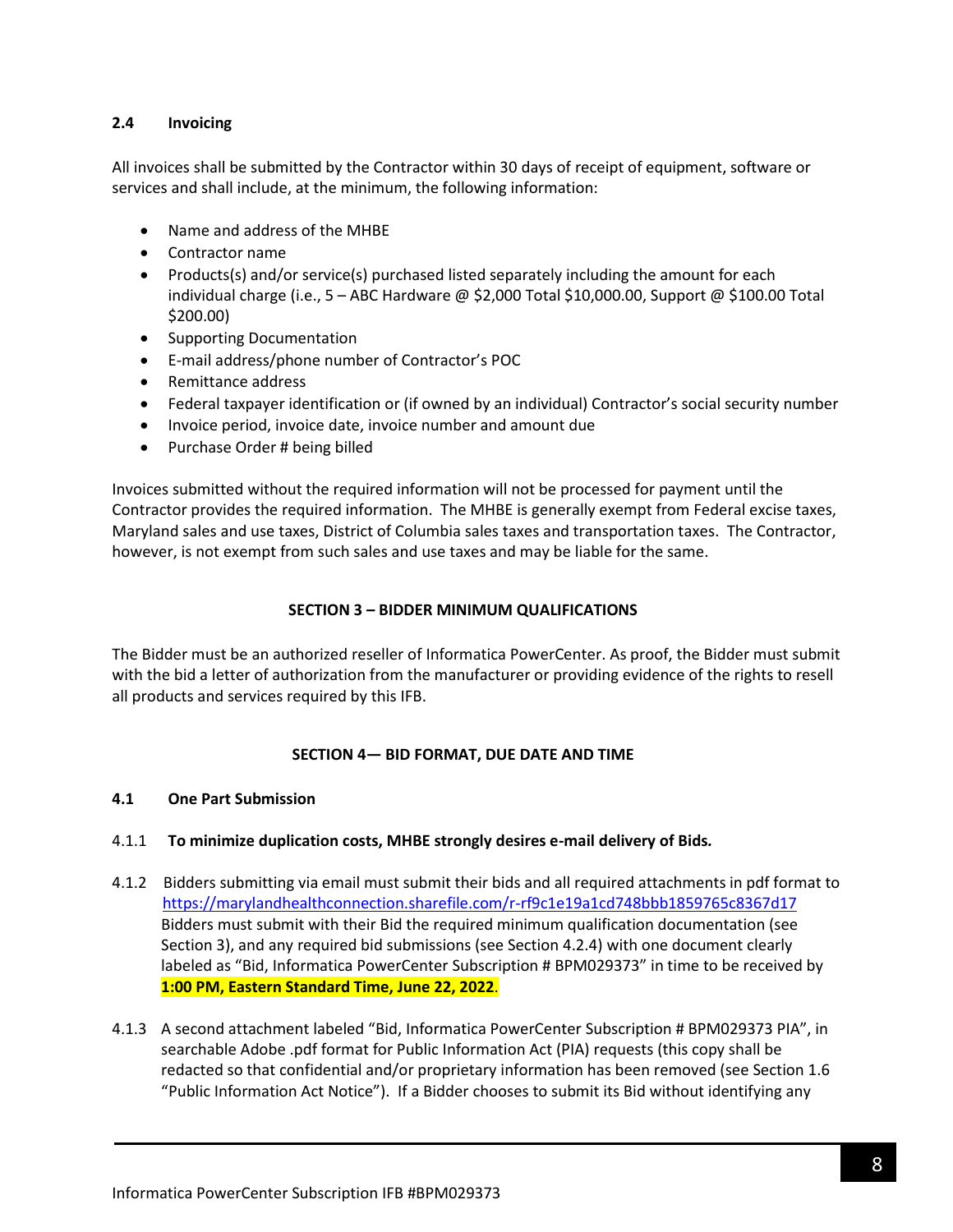information that is confidential/proprietary, it should still provide the second attachment required here and label it "PIA", even though no information therein will be redacted.

4.1.4 Bidders choosing to provide paper submissions shall email the Procurement Officer at the email address specified in the Key Information summary sheet for submission instructions.

### 4.1.5 **Bids delivered by facsimile shall not be considered**.

1.1.6 The Procurement Officer must receive all files by the IFB due date and time specified in the Key Information Summary Sheet and Section 4.1.2. If submitted via e-mail, the date and time of submission is determined by the date and time of arrival in the <https://marylandhealthconnection.sharefile.com/r-rf9c1e19a1cd748bbb1859765c8367d17> e-mail box. Requests for extension of this date and time will not be granted. Except as provided in COMAR 21.05.02.10, Bids received by the Procurement Officer after the due date will not be considered.

### **4.2 Required Bid Submissions**

Bidders shall include the following with their Bid:

### 4.2.1 **Transmittal Letter:**

A Transmittal Letter shall accompany the Bid. The purpose of this letter is to transmit the Bid and acknowledge the receipt of any addenda. The Transmittal Letter should be brief and signed by an individual who is authorized to commit the Bidder to the services and requirements as stated in this IFB. The Transmittal Letter should include the following:

- Name and address of the Bidder;
- Name, title, e-mail address, and telephone number of primary contact for the Bidder;
- "Informatica PowerCenter Subscription # BPM029373" and Solicitation Number that the Bid is in response to;
- Signature, typed name, and title of an individual authorized to commit the Bidder to its Bid;
- Federal Employer Identification Number (FEIN) of the Bidder, or if a single individual, that individual's Social Security Number (SSN);
- Bidder's eMMA number;
- Bidder's MBE certification number (if applicable);
- Acceptance of all State IFB and Contract terms and conditions; and
- Acknowledgement of all addenda to this IFB.

### 4.2.2 **Minimum Qualifications Documentation:**

The Bidder shall submit any Minimum Qualifications documentation that may be required, as forth in Section 3 "Bidder Minimum Qualifications."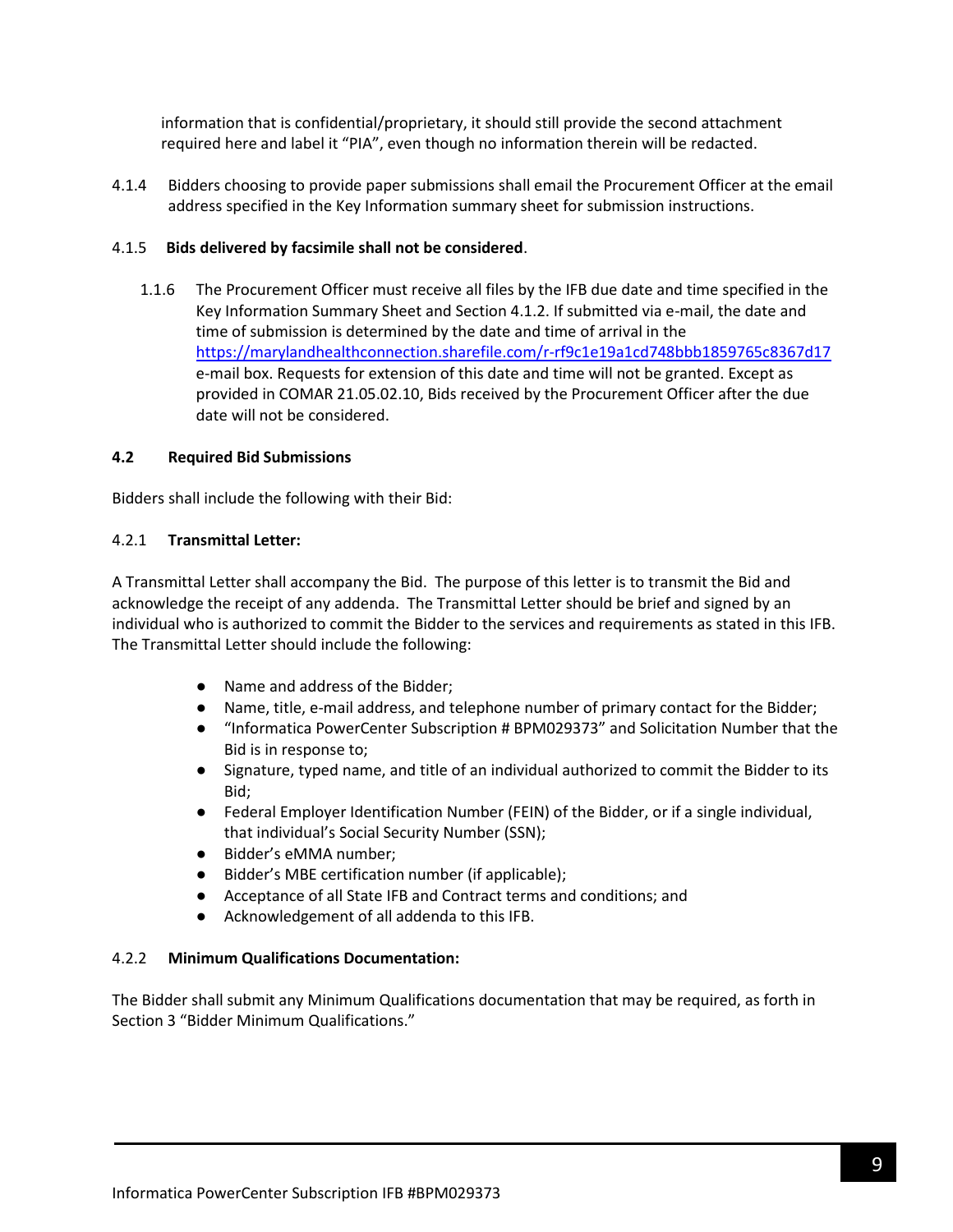### 4.2.3 **Bid Price Form**

The Bid shall contain all price information in the format specified on **IFB Attachment D - Bid Form.** Complete the Bid Form only as provided in the Bid Pricing Instructions. **Do not amend, alter, or leave blank any items on the Bid Form or include additional clarifying or contingent language on or attached to the Bid Form**. Failure to adhere to any of these instructions may result in the Bid being determined to be non-responsive and rejected by MHBE.

### 4.2.4 **Completed Required Attachments**

For email submissions, submit one (1) copy of each with original signatures.

- Attachment B Bid/Proposal Affidavit
- Attachment E Federal Funds Attachment, **including E-1 and E-2**

### **4.3 Electronic Transactions Authorized**

- 4.3.1 This procurement authorizes electronic transactions in keeping with COMAR 21.03.05 *et seq*. and pursuant to the Maryland Uniform Electronic Transactions Act, Maryland Code Annotated, Commercial Law Article, Title 21.
- 4.3.2 In addition to specific electronic transactions specifically authorized in other sections of this IFB, including its attachments (e.g., Sections 4.1 (One Part Submission Via Email Preferred) and 6 (Bidder agrees to accept payments by electronic funds transfer)) and subject to the exclusions noted in Section 4.3.3, below, the following transactions are authorized to be conducted by electronic means on the terms described:
	- A. The Procurement Officer may conduct the procurement using eMMA, the Maryland Health Benefit Exchange website a[t https://www.marylandhbe.com/solicitations/](https://www.marylandhbe.com/solicitations/) or e-mail to issue:
		- a) the solicitation (e.g., the IFB/RFP);
		- b) any amendments;
		- c) pre-Bid/Proposal conference documents;
		- d) questions and responses;
		- e) communications regarding the solicitation or Bid/Proposal to any Bidder/Offeror or potential Bidder/Offeror;
		- f) notices of award selection or non-selection; and
		- g) the Procurement Officer's decision on any Bid protest or Contract claim.
		- h) Contract award
		- i) Contract Modifications
	- B. A Bidder/Offeror or potential Bidder/Offeror may use e-mail to:
		- a) submission of initial Bids or Proposals;
		- b) ask questions regarding the solicitation;
		- c) reply to any material received from the Procurement Officer by electronic means that includes a Procurement Officer's request or direction to reply by e-mail or facsimile, but only on the terms specifically approved and directed by the Procurement Officer;
		- d) submit a "No Bid/Proposal Response" to the solicitation.
		- e) submit a Pre-Proposal Conference Response Form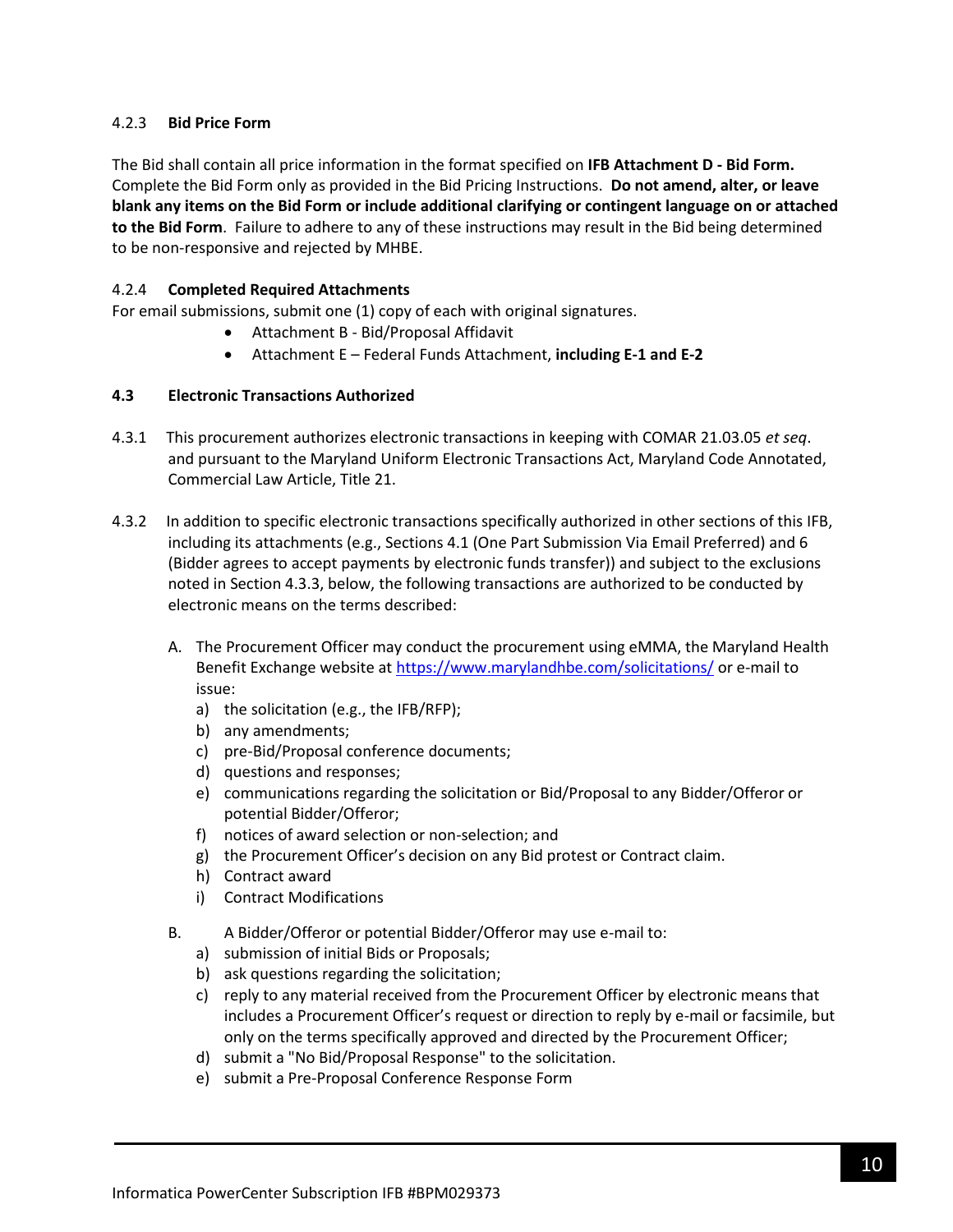- f) submit a signed Contract, Contract Affidavit, Non-Exchange Entity Agreement, Non-Disclosure Agreement or other attachment required to be returned with an executed Contract or within five days of award
- g) submit a signed Contract Modification
- C. The Procurement Officer, the Contract Monitor, and the Contractor may conduct day-to-day Contract administration, except as outlined in Section E of this subsection utilizing e-mail, facsimile, or other electronic means if authorized by the Procurement Officer or Contract Monitor.
- 4.3.3 The following transactions related to this procurement and any Contract awarded pursuant to it are *not authorized* to be conducted by electronic means:
	- a) filing of Bid Protests;
	- b) filing of Contract Claims; or
	- c) any transaction, submission, or communication where the Procurement Officer has specifically directed that a response from the Contractor or Bidder/Offeror be provided in writing or hard copy.
- 4.3.4 Any facsimile or e-mail transmission is only authorized to the facsimile numbers or e-mail addresses for the identified person as provided in the solicitation, the Contract, or in the direction from the Procurement Officer or Contract Monitor.
- 4.3.5 MHBE requires original signatures on all submissions that this IFB or the document form requires to be signed, including but not limited to all Transmittal Letters, Bids, the Contract or Contract Modifications resulting from this IFB. However, the Contractor may scan and submit electronically any document containing such original signature(s). The Contract and other contractual documents each may be signed by the Parties in counterparts, each of which shall be deemed to be an original but all of which, taken together, shall constitute one and the same Contract.

### **4.4 Documents Required upon Notice of Recommendation for Contract Award**

Upon receipt of a Notification of Recommendation for Contract Award, the following documents shall be completed and submitted electronically, via email, by the recommended awardee within five (5) Business Days, unless noted otherwise:

- Attachment A Standard Contract
- Attachment C Contract Affidavit

## **SECTION 5 — BASIS FOR AWARD**

<span id="page-10-1"></span><span id="page-10-0"></span>A contract shall be awarded to the responsible Bidder submitting a responsive Bid with the most favorable Total Bid Price for providing the products/services as specified in this IFB. **The most favorable Total Bid Price will be the lowest price on IFB Attachment D - Bid Form.**

### **SECTION 6 — GENERAL INFORMATION AND REQUIREMENTS**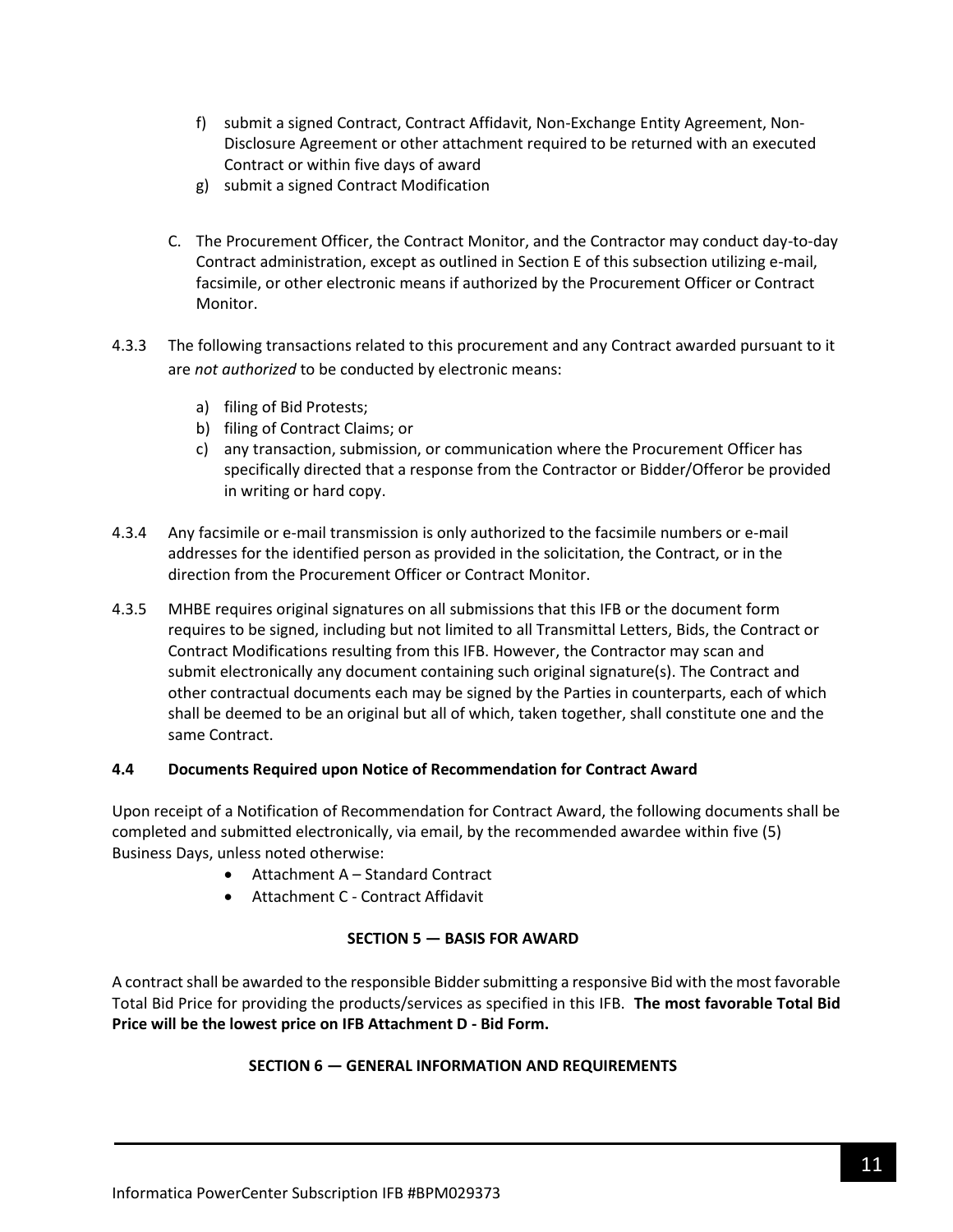- The Contract that results from this IFB shall be a firm fixed price contract.
- The Contract resulting from this IFB shall commence as of the date of the full execution by the Parties and, from that date, run a full 12 months. The anticipated end date is at or around June 27, 2023. The Contractor shall provide services upon receipt of a written Notice to Proceed. Audit, confidentiality, document retention, patents, copyrights & intellectual property, warranty and indemnification obligations under the Contract and any other obligations specifically identified in the Contract shall survive termination of the Contract.
- If it becomes necessary to revise this IFB before the due date for bids, addenda will be provided to all prospective Bidders who were sent this IFB or otherwise are known by the Procurement Officer to have obtained this IFB. In addition, addenda to the IFB will be posted on the MHBE web page and through eMaryland Marketplace Advantage. Addenda made after the due date for bids will be sent only to those Bidders who submitted a timely bid.
- The MHBE reserves the right to cancel this IFB, accept or reject any and all bids (in whole or in part) received in response to this IFB, to waive or permit cure of minor irregularities. The MHBE also reserves the right, in its sole discretion, to award a Contract based upon the written bids received without prior discussions or negotiations.
- The MHBE is not responsible for Contractor's costs incurred in preparing and submitting a bid or in performing any other activities relative to this solicitation.
- By submitting a response to this solicitation, the Bidder agrees to accept payments by electronic funds transfer if selected for Contract unless the State Comptroller's Office grants an exemption. Payment by electronic funds transfer is mandatory for contracts exceeding \$100,000. The selected Contractor shall register using the COT/GAD X-10 Vendor Electronic Funds (EFT) Registration.
- Request Form. Any request for exemption must be submitted to the State Comptroller's Office for approval at the address specified on the COT/GAD X-10 form and must include the business identification information as stated on the form and include the reason for the exemption. The COT/GAD X-10 form can be downloaded at[: http://compnet.comp.state.md.us/gad/pdf/GADX-10.pdf.](http://compnet.comp.state.md.us/gad/pdf/GADX-10.pdf)
- The sole point of contact at the MHBE for purposes of this IFB, prior to the award of any contract, is the Procurement Officer at the address listed below:

Tracey D. Gamble Title: Procurement Officer Address: 750 E. Pratt Street, 6th Floor, Baltimore, MD 21202 Email Address: [hix.procurement@maryland.gov](mailto:hix.procurement@maryland.gov)

- The MHBE may change the Procurement Officer and/or the Contract Monitor at any time by written notice.
- The individual responsible for day-to-day administration and management of the Contract issued pursuant to this IFB shall be the Contract Monitor identified below:

Name: Greg Yaculak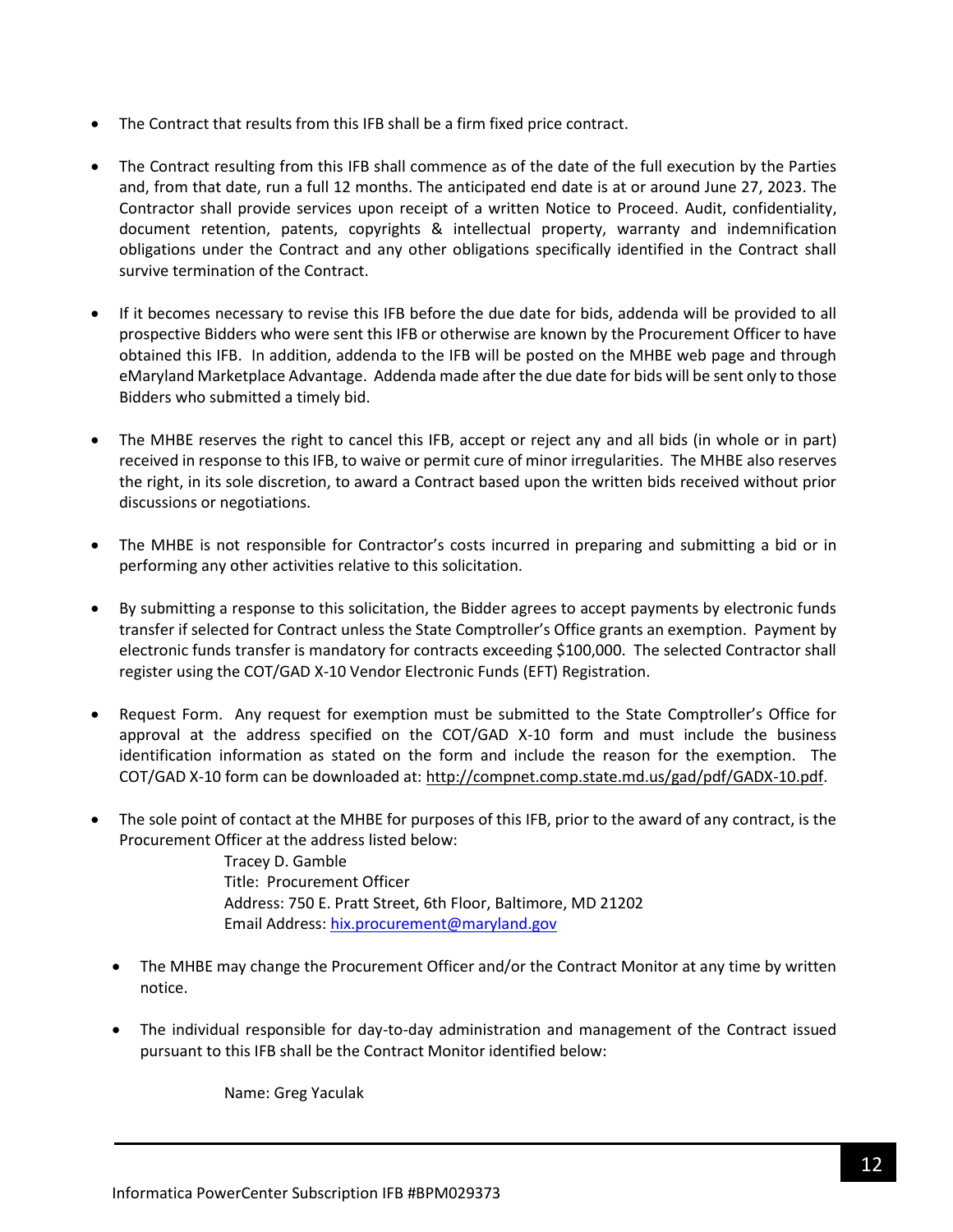Address: 750 East Pratt Street, 6<sup>th</sup> Floor, Baltimore, MD 21202 Email address: [greg.yaculak@maryland.gov](mailto:greg.yaculak@maryland.gov) 

- The MHBE may change the Procurement Officer and/or the Contract Monitor at any time by written notice.
- Bids submitted in response to this IFB are irrevocable for 120 days following the closing date of bids. This period may be extended at the Procurement Officer's request only with the Bidder's written agreement.

### **SECTION 7 — ATTACHMENTS**

- <span id="page-12-0"></span>• Attachment A - Standard Contract – Must be signed and submitted within five (5) business days of notification of proposed Contract award
- Attachment B Bid/Proposal Affidavit Must be completed and submitted with the Bid
- Attachment C State Contract Affidavit Must be completed and submitted within five (5) business days of notification of proposed Contract award
- Attachment D Bid Form Must be completed and submitted with the Bid
- Attachment E Federal Funds Attachment This attachment describes requirements and restrictions associated with the federal funds to be used in this Contract. Execution of a Contract awarded as a result of this IFB indicates a Contractor's agreement with all applicable requirements and restrictions. This attachment must be completed and submitted with the Bid.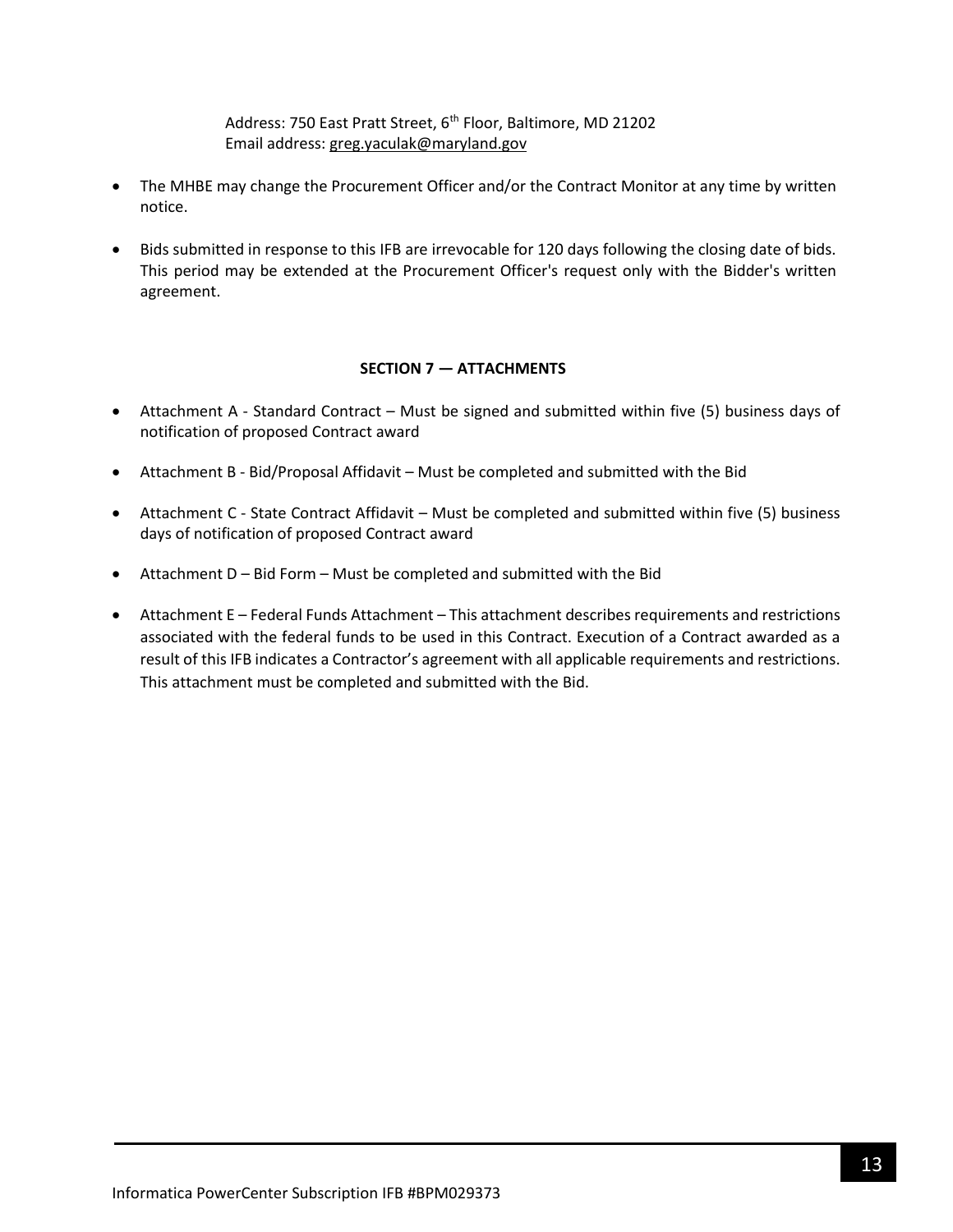## **ATTACHMENT A – CONTRACT Informatica PowerCenter Subscription IFB # BPM029373**

<span id="page-13-0"></span>THIS CONTRACT (the "Contract") is made as of the Effective Date defined below by and between [Contractor's name] (the "Contractor") and the MARYLAND HEALTH BENEFIT EXCHANGE, a unit of the STATE OF MARYLAND (the "MHBE"). The Contractor and the MHBE each are a "Party" and, together, are the "Parties".

In consideration of the premises and the covenants herein contained, the Parties agree as follows:

### **1. Definitions**

In this Contract, the following words have the meanings indicated:

- 1.1 "Bid" means the Contractor's Bid dated \_\_\_\_\_\_\_\_.
- 1.2 "COMAR" means Code of Maryland Regulations.
- 1.3 "Contract Monitor" means the MHBE employee identified in Section 6 of the IFB as the Contract Monitor or a successor designated by the MHBE.
- 1.4 "Contractor" means \_\_\_\_\_\_\_\_\_\_\_\_\_\_\_\_\_\_\_\_\_\_\_\_\_\_\_\_\_\_\_\_ [Contractor's name] whose principal business address is \_\_\_\_\_\_\_\_\_\_\_\_\_\_\_\_\_\_\_\_\_\_\_\_\_\_\_\_\_\_\_\_\_\_\_\_\_[Contractor's primary address] and whose principal office in Maryland is \_\_\_\_\_\_\_\_\_\_\_\_\_\_\_\_\_\_\_\_\_\_\_\_\_\_\_\_\_\_\_[Contractor's local address.
- 1.5 "Effective Date" means the date on which the last of the two Parties signs this Contract.
- 1.6 "MHBE" means the Maryland Health Benefit Exchange.
- 1.7 "IFB" means the Invitation for Bids for Informatica PowerCenter Subscription # BPM029373, and any addenda thereto issued in writing by the MHBE.
- 1.8 "Procurement Officer" means the MHBE employee identified in Section 6 of the IFB as the Procurement Officer or a successor designated by the MHBE.
- 1.9 "Software" means the object code version of computer programs licensed pursuant to this Contract. Embedded code, firmware, internal code, microcode, and any other term referring to software that is necessary for proper operation is included in this definition of Software. Software includes all prior, current, and future versions of the Software and all maintenance updates and error corrections. "Software" also includes any upgrades, updates, bug fixes or modified versions or backup copies of the Software licensed to the MHBE by Contractor or an authorized distributor.
- 1.10 "State" means the State of Maryland.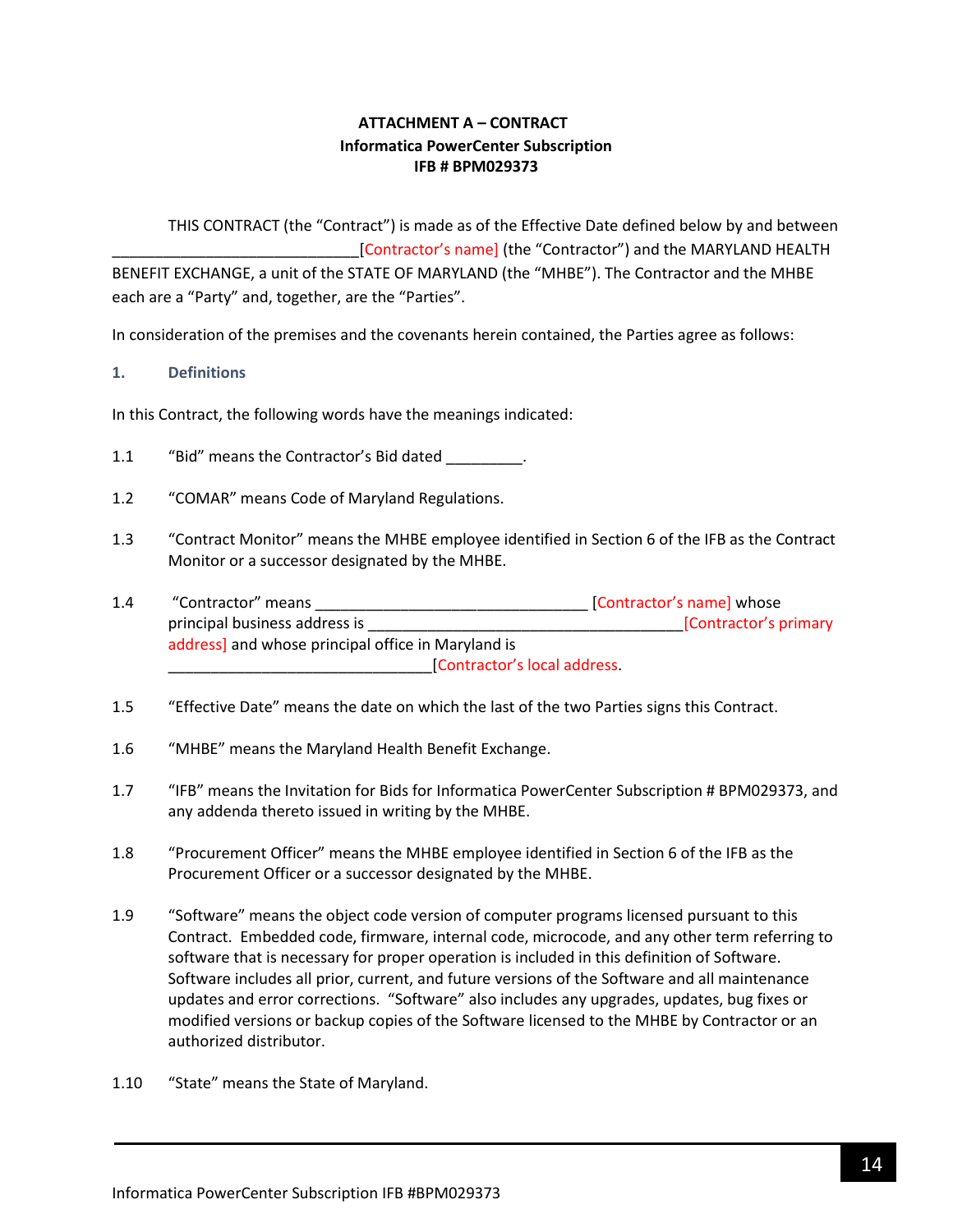#### **2. Scope of Contract**

2.1 The Contractor shall provide products and services as described in the IFB for Informatica PowerCenter Subscription awarded in accordance with Exhibits A-D listed in this section and hereby incorporated as part of this Contract. If there is any conflict between this Contract and the Exhibits, the terms of the Contract shall govern. If there is any conflict among the Exhibits, the following order of precedence shall determine the prevailing provision:

Exhibit A – The IFB Exhibit B – State Contract Affidavit, executed by the Contractor and dated Exhibit C – The Federal Funds Attachment (Attachment E to the IFB, including E-1 and E-2) Exhibit D – The Bid (Attachment D to the IFB)

- 2.2 The Procurement Officer may, at any time, by written order, make changes in the work within the general scope of the Contract or the IFB. No other order, statement, or conduct of the Procurement Officer or any other person shall be treated as a change or entitle the Contractor to an equitable adjustment under this section. Except as otherwise provided in this Contract, if any change under this section causes an increase or decrease in the Contractor's cost of, or the time required for, the performance of any part of the work, whether or not changed by the order, an equitable adjustment in the Contract price shall be made and the Contract modified in writing accordingly. The Contractor must assert in writing its right to an adjustment under this section within thirty (30) days of receipt of written change order and shall include a written statement setting forth the nature and cost of such claim. No claim by the Contractor shall be allowed if asserted after final payment under this Contract. Failure to agree to an adjustment under this section shall be a dispute under the Disputes clause. Nothing in this section shall excuse the Contractor from proceeding with the Contract as changed.
- 2.3 While the Procurement Officer may, at any time, by written change order, make unilateral changes in the work within the general scope of the Contract as provided in Section 2.2 above, the Contract may be modified by mutual agreement of the parties, provided: (a) the modification is made in writing; (b) all parties sign the modification; and (c) all required approvals are obtained.
- 2.4 Contracts awarded in violation of the MHBE Procurement Policies and Procedures are voidable at the election of MHBE.
- **3. Period of Performance.**
- 3.1 The Contract shall start as of the date of full execution by the Parties. From this date, the Contract shall be for a period of 12 months, or through June 27, 2023.
- 3.2 Audit, confidentiality, document retention, patents, copyrights and intellectual property, warranty and indemnification obligations under this Contract and any other obligations specifically identified shall survive expiration or termination of the Contract.
- **4. Consideration and Payment**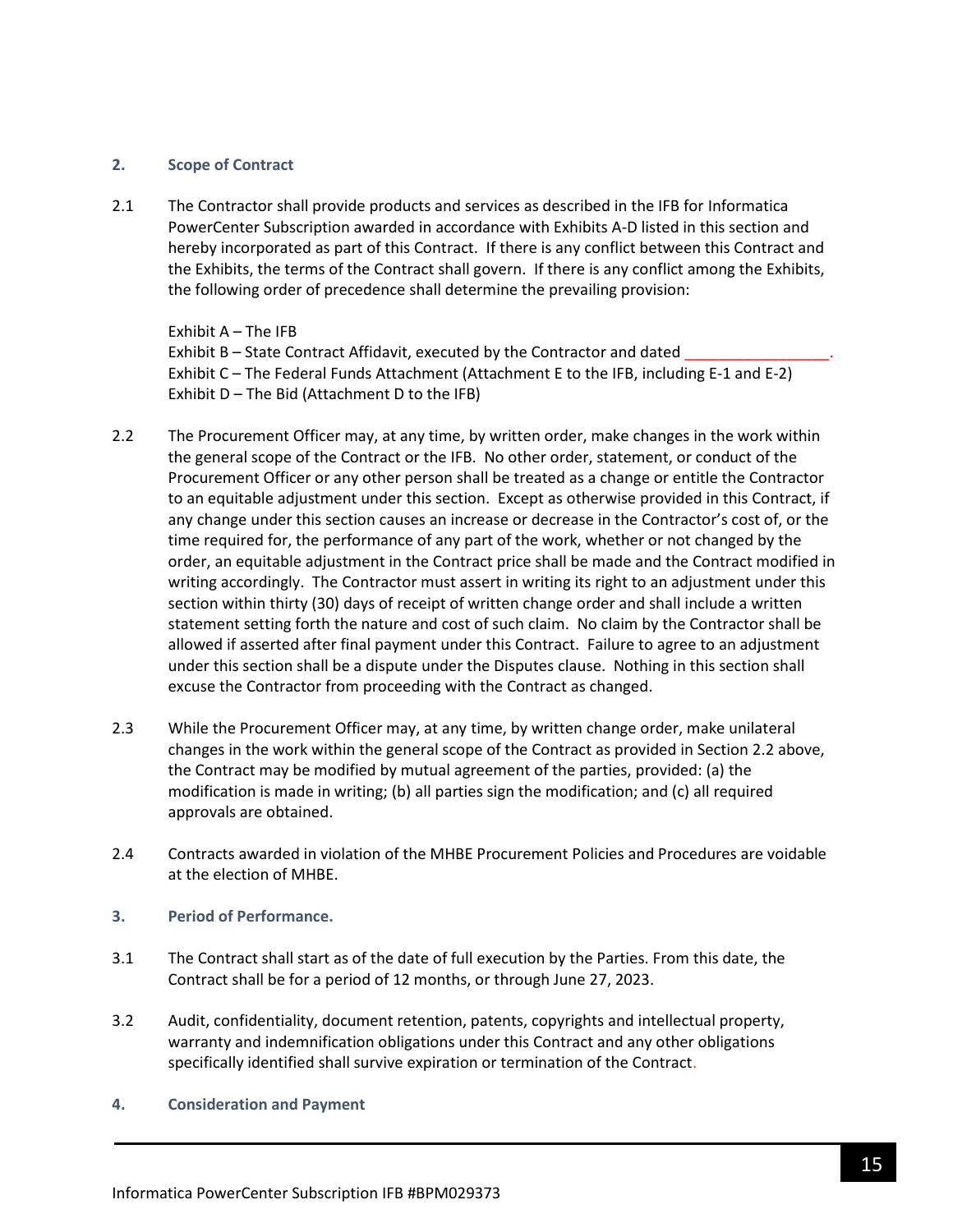- 4.1 In consideration of the satisfactory performance of the work set forth in this Contract, the MHBE shall pay the Contractor in accordance with the terms of this Contract and at the prices quoted in the Bid.
- 4.2 Payments to the Contractor shall be made no later than thirty (30) days after the MHBE's receipt of a proper invoice for services provided by the Contractor, acceptance by the MHBE of services provided by the Contractor, and pursuant to the conditions outlined in Section 4 of this Contract. Each invoice must include the Contractor's Federal Tax Identification or Social Security Number for a Contractor who is an individual which is [Contractor's FEIN or SSN-]. Charges for late payment of invoices other than as prescribed at Md. Code Ann., State Finance and Procurement Article, §15-104 are prohibited. Invoices shall be submitted to the Contract Monitor at hbe.finance@maryland.gov. Electronic funds transfer shall be used by the MHBE to pay Contractor pursuant to this Contract and any other State payments due Contractor unless the State Comptroller's Office grants Contractor an exemption.
- 4.3 In addition to any other available remedies, if, in the opinion of the Procurement Officer, the Contractor fails to perform in a satisfactory and timely manner, the Procurement Officer may refuse or limit approval of any invoice for payment and may cause payments to the Contractor to be reduced or withheld until such time as the Contractor meets performance standards as established by the Procurement Officer.
- 4.4 Payment of an invoice by the MHBE is not evidence that services were rendered as required under this Contract.
- 4.5 Contractor's eMaryland Marketplace Advantage vendor ID number is \_\_\_\_\_\_\_\_\_\_\_ (Contractor's eMMA number).
- **5. Patents, Copyrights, and Intellectual Property**
- 5.1 If the Contractor furnishes any design, device, material, process, or other item, which is covered by a patent, trademark or service mark, or copyright or which is proprietary to, or a trade secret of, another, the Contractor shall obtain the necessary permission or license to permit the State to use such item or items.
- 5.2 Except as provided in Section 5.4 of this Contract, the Contractor agrees that all documents and materials, including but not limited to, reports, drawings, studies, specifications, estimates, tests, maps, photographs, designs, software, equipment, graphics, mechanical, artwork, computations and data prepared by or for the Contractor for purposes of this Contract (Work Product) shall become and remain the sole and exclusive property of the State and shall be available to the MHBE at any time. The MHBE shall have the right to use the same without restriction and without compensation to the Contractor other than that specifically provided by this Contract.
- 5.3 Except as provided in Section 5.4 of this Contract, the Contractor agrees that at all times during the term of this Contract and thereafter, the Work Product shall be "works made for hire" as that term is interpreted under U.S. copyright law and shall be owned by the State. Ownership includes the right to copyright, patent, register and the ability to transfer these rights and all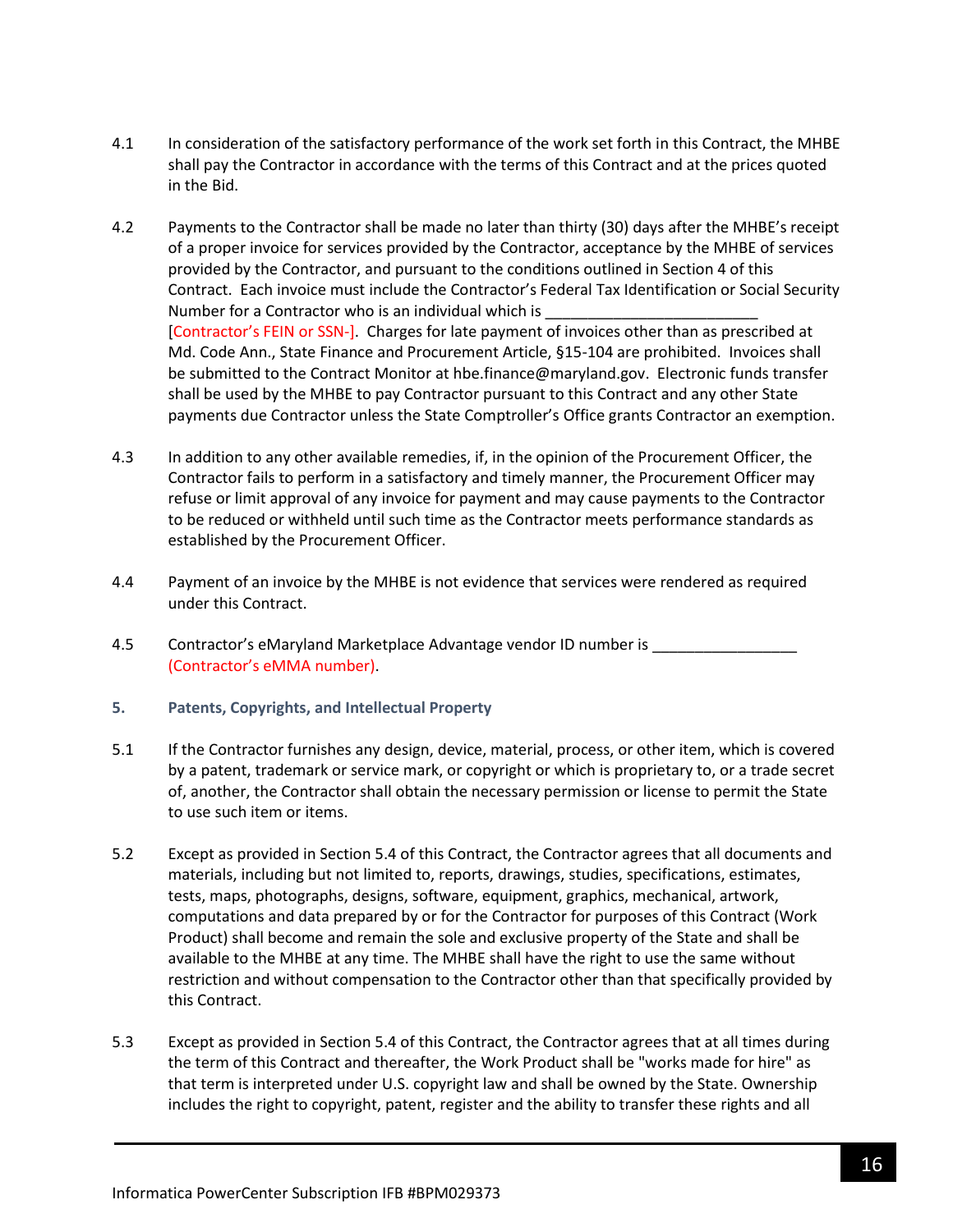information used to formulate such Work Product. In the event any Work Product is or may not be considered a work made for hire under applicable law, Contractor assigns and transfers to the State the entire right, title and interest in and to all rights in the Work Product and any registrations and copyright applications relating thereto and any renewals and extensions thereof. Contractor shall execute all documents and perform such other proper acts as the State may deem necessary to secure for it the rights pursuant to this section.

- 5.4 Notwithstanding anything to the contrary in this Contract, to the extent (i) the Work Product incorporates any commercial-off-the shelf software (COTS) and/or any Pre-Existing Intellectual Property or (ii) any COTS and/or Pre-Existing Intellectual Property (other than a computer's operating system, supported internet browser, browser accessibility software or hardware if needed by the user, and software required to access a commonly-available data transmission tool or export format) is required to access, install, build, compile or otherwise use the Work Product (such COTS and Pre-Existing Intellectual Property individually and collectively referred to herein as "Third-party Intellectual Property," which shall be the sole property of Contractor or its third-party licensors, as applicable), Contractor hereby grants, on behalf of itself and any third-party licensors, to the State a royalty-free, paid-up, non-exclusive, unrestricted, unconditional, irrevocable, worldwide right and license, with the right to use, execute, reproduce, display, perform, distribute copies of internally, modify and prepare derivative works based upon, such Third-party Intellectual Property as may be necessary for the State to use the Work Product for the purposes for which such Work Product was designed and intended. "Pre-Existing Intellectual Property" means any program, utility or tool owned by Contractor or its third-party licensors that was created by Contractor or its third-party licensors independently from its performance of this Contract and not solely using funds from this Contract.
- 5.5 Subject to the terms of Section 6, Contractor shall defend, indemnify, and hold harmless the State, including, but not limited to, the Agency and its agents, officers, and employees, from and against any and all claims, costs, losses, damages, liabilities, judgments and expenses (including without limitation reasonable attorneys' fees) arising out of or in connection with any claim the Work Product or any Third-party Intellectual Property infringes, misappropriates or otherwise violates any Third-party Intellectual Property rights. Contractor shall not enter into any settlement involving third party claims that contains any admission of or stipulation to any guilt, fault, liability or wrongdoing by the State or that adversely affects the State's rights or interests, without the State's prior written consent, which consent may be withheld in the State's sole and absolute discretion. Contractor shall be entitled to control the defense or settlement of such claim (with counsel reasonably satisfactory to the State), provided that the State will, upon requesting indemnification hereunder: (a) provide reasonable cooperation to Contractor in connection with the defense or settlement of any such claim, at Contractor's expense; and (b) be entitled to participate in the defense of any such claim. Contractor's obligations under this section will not apply to the extent any Third-party Intellectual Property infringes, misappropriates or otherwise violates any third-party intellectual rights as a result of modifications made by the State in violation of the license granted to the State pursuant to section 5.4; provided that such infringement, misappropriation or violation would not have occurred absent such modification.
- 5.6 Without limiting Contractor's obligations under Section 5.5, if all or any part of the Work Product or any Third Party Intellectual Property is held, or Contractor or the State reasonably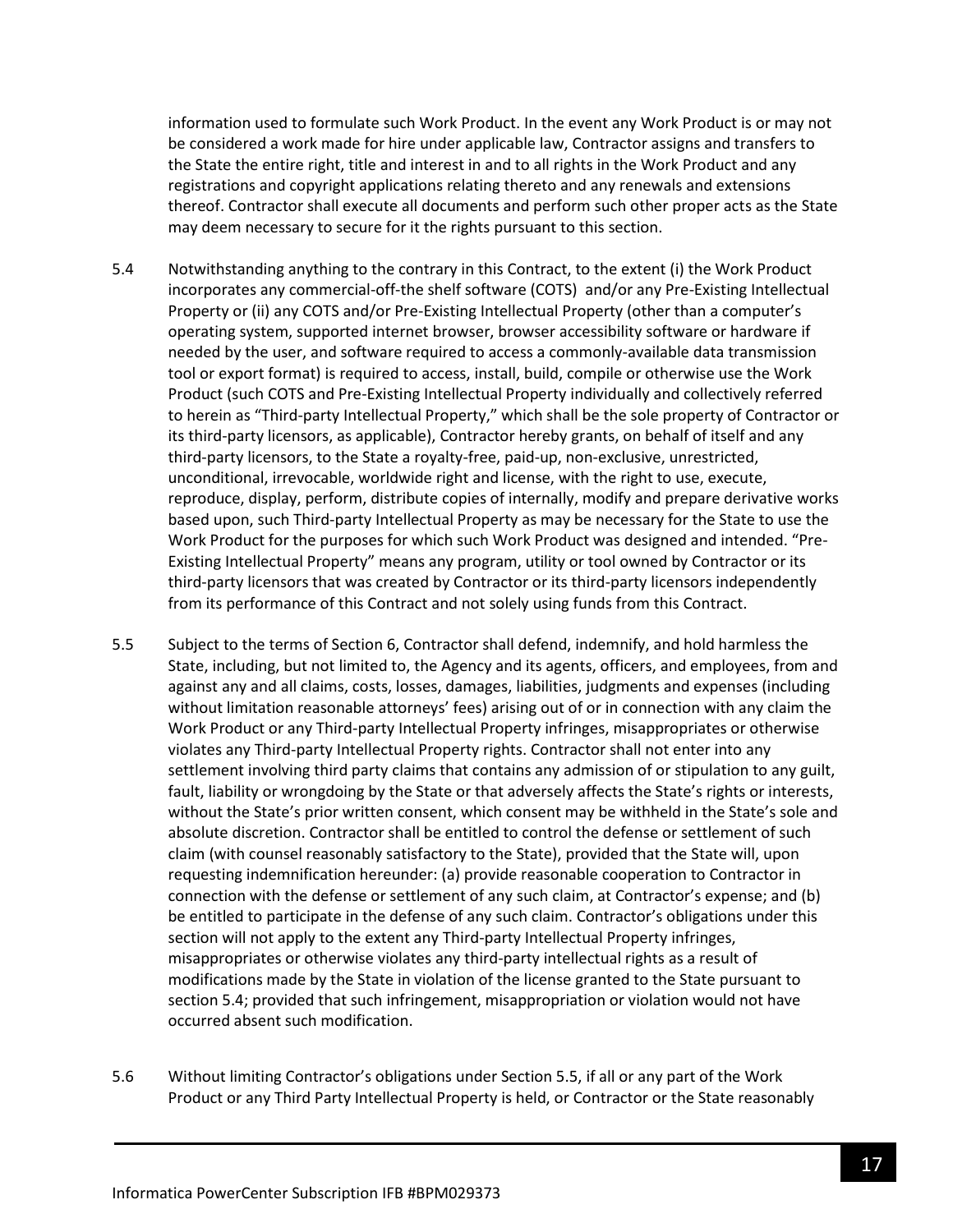determines that it could be held, to infringe, misappropriate or otherwise violate any third party intellectual property right, Contractor (after consultation with the State and at no cost to the State): (a) shall procure for the State the right to continue using the item in accordance with its rights under this Contract; (b) replace the item with an item that does not infringe, misappropriate or otherwise violate any third party intellectual property rights and, in the State's sole and absolute determination, complies with the item's specifications, and all rights of use and/or ownership set forth in this Contract; or (c) modify the item so that it no longer infringes, misappropriates or otherwise violates any third party intellectual property right and, in the State's sole and absolute determination, complies with the item's specifications and all rights of use and/or ownership set forth in this Contract.

- 5.7 Except for any Pre-Existing Intellectual Property and Third-Party Intellectual Property, Contractor shall not acquire any right, title or interest (including any intellectual property rights subsisting therein) in or to any goods, software, technical information, specifications, drawings, records, documentation, data or any other materials (including any derivative works thereof) provided by the State to the Contractor. Notwithstanding anything to the contrary herein, the State may, in its sole and absolute discretion, grant the Contractor a license to such materials, subject to the terms of a separate writing executed by the Contractor and an authorized representative of the State.
- 5.8 Contractor, on behalf of itself and its subcontractors, hereby agrees not to incorporate, link, distribute or use any Third-party Intellectual Property in such a way that: (a) creates, purports to create or has the potential to create, obligations with respect to any State software (including any deliverable hereunder), including without limitation the distribution or disclosure of any source code; or (b) grants, purports to grant, or has the potential to grant to any third-party any rights to or immunities under any State intellectual property or proprietary rights. Without limiting the generality of the foregoing, neither Contractor nor any of its subcontractors shall incorporate, link, distribute or use, in conjunction with the Work Product, any code or software licensed under the GNU General Public License ("GPL"), Lesser General Public License ("LGPL"), Affero GPL ("AGPL"), European Community Public License ("ECPL"), Mozilla, or any other open source license, in any manner that could cause or could be interpreted or asserted to cause any State software (or any modifications thereto) to become subject to the terms of the GPL, LGPL, AGPL, ECPL, Mozilla or such other open source software.
- 5.9 Without limiting the generality of the foregoing, neither Contractor nor any of its subcontractors shall use any software or technology in a manner that will cause any patents, copyrights or other intellectual property which are owned or controlled by the State or any of its affiliates (or for which the State or any of its subcontractors has received license rights) to become subject to any encumbrance or terms and conditions of any third-party or open source license (including, without limitation, any open source license listed on http://www.opensource.org/licenses/alphabetical) (each an "Open Source License"). These restrictions, limitations, exclusions and conditions shall apply even if the State or any of its subcontractors becomes aware of or fails to act in a manner to address any violation or failure to comply therewith. No act by the State or any of its subcontractors that is undertaken under this Contract as to any software or technology shall be construed as intending to cause any patents, copyrights or other intellectual property that are owned or controlled by the State (or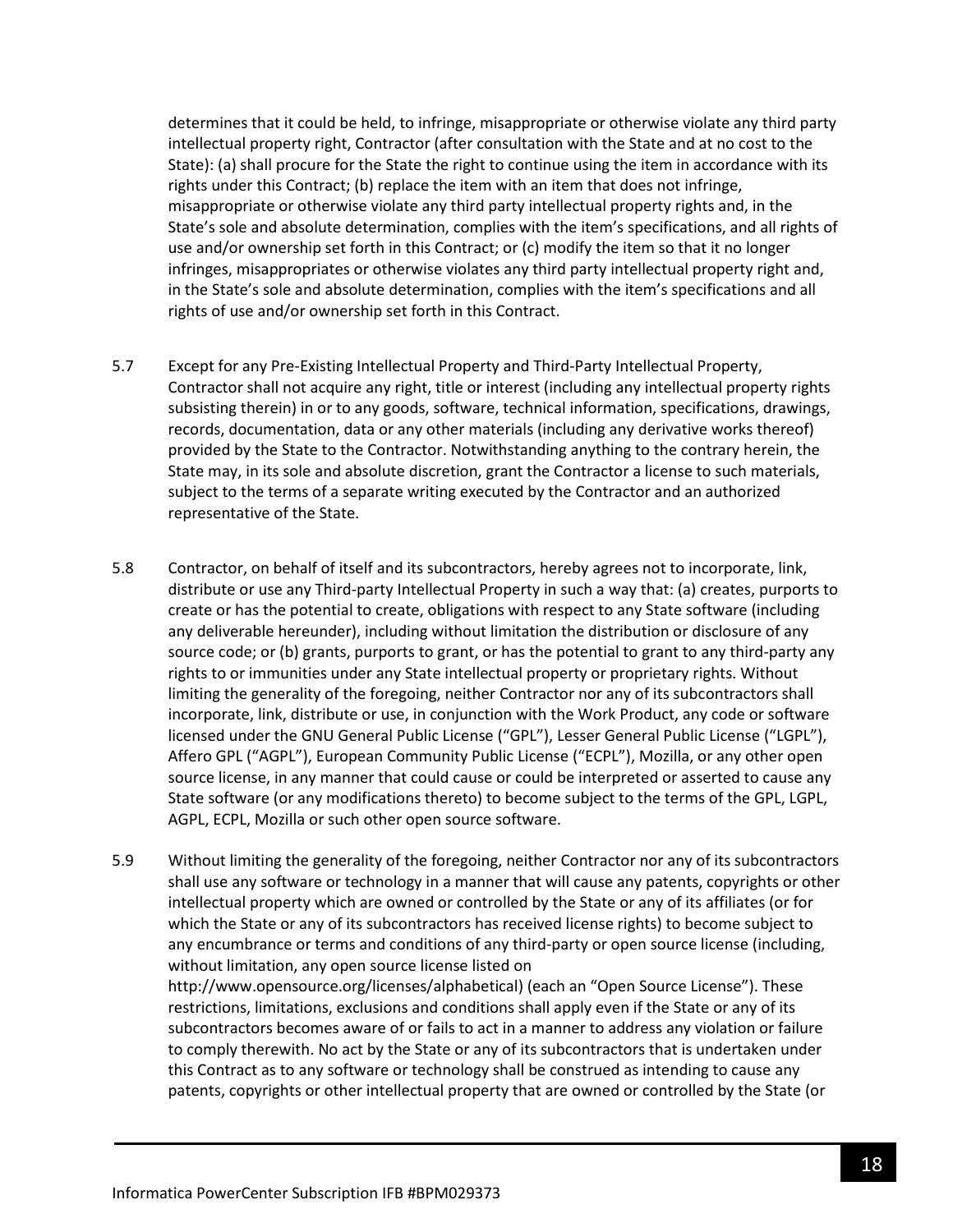for which the State has received license rights) to become subject to any encumbrance or terms and conditions of any Open-Source License.

5.10 The Contractor shall report to the MHBE, promptly and in written detail, each notice or claim of copyright infringement received by the Contractor with respect to all Work Product delivered under this Contract.

#### **6. Indemnification**

- 6.1 Contractor shall indemnify, defend, and hold the State, its directors, officers, employees and agents harmless from third-party liability for tangible property damage, bodily injury and death, and for fraud or willful misconduct of Contractor, including all related defense costs and expenses (including reasonable attorneys' fees and costs of investigation, litigation, settlement, judgments, interest and penalties) arising from or relating to the performance of the Contractor or its subcontractors under this Contract.
- 6.2 The State has no obligation to provide legal counsel or defense to the Contractor or its subcontractors in the event that a suit, claim or action of any character is brought by any person not party to this Contract against the Contractor or its subcontractors as a result of or relating to the Contractor's obligations under this Contract.
- 6.3 The State has no obligation for the payment of any judgments or the settlement of any claims against the Contractor or its subcontractors as a result of or relating to the Contractor's obligations under this Contract.
- 6.4 The Contractor shall immediately notify the Procurement Officer of any claim or suit made or filed against the Contractor or its subcontractors regarding any matter resulting from or relating to the Contractor's obligations under the Contract, and will cooperate, assist, and consult with the State in the defense or investigation of any claim, suit, or action made or filed against the State as a result of or relating to the Contractor's performance under this Contract.
- 6.5 Section 6 shall survive expiration of this Contract.

#### **7. Confidential or Proprietary Information and Documentation**

7.1 Subject to the Maryland Public Information Act and any other applicable laws and the implementation of regulations promulgated pursuant thereto, all confidential or proprietary information and documentation relating to either party (including without limitation, any information or data stored within the Contractor's computer systems) shall be held in absolute confidence by the other party. Each party shall, however, be permitted to disclose relevant confidential information to its officers, agents, and employees to the extent that such disclosure is necessary for the performance of their duties under this Contract, provided that the data may be collected, used, disclosed, stored, and disseminated only as provided by and consistent with the law. The provisions of this section shall not apply to information that: (a) is lawfully in the public domain; (b) has been independently developed by the other party without violation of this Contract; (c) was already in the possession of such party; (d) was supplied to such party by a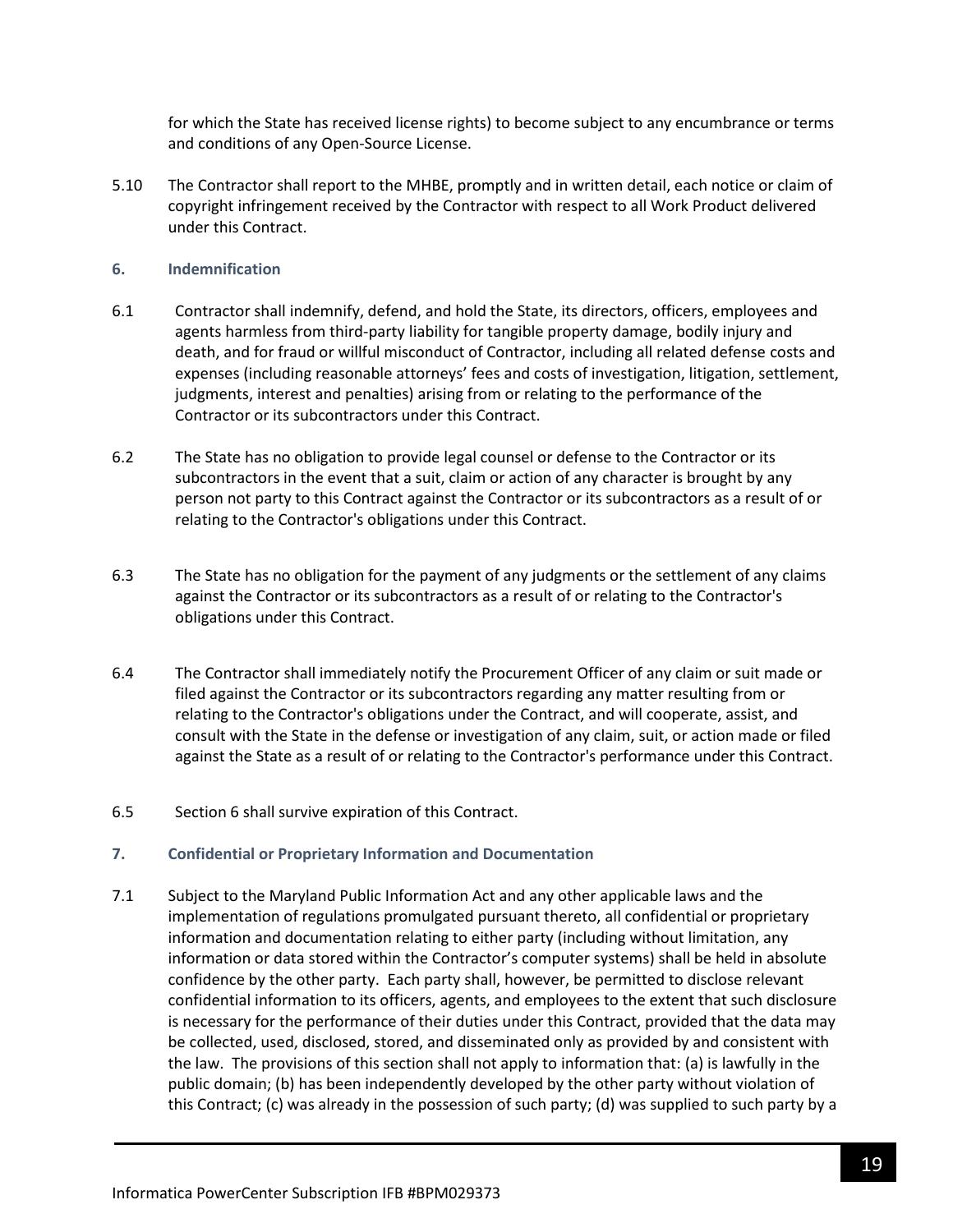third party lawfully in possession thereof and legally permitted to further disclose the information; or (e) which such party is required to disclose by law.

7.2 This Section 7 shall survive expiration or termination of this Contract.

### **8. Loss of Data**

In the event of loss of any State data or records where such loss is due to the intentional act or omission (any failures to act when Contractor has a duty to act) or negligence of the Contractor or any of its subcontractors or agents, the Contractor shall be responsible for recreating such lost data in the manner and on the schedule set by the Contract Monitor. The Contractor shall ensure that all data is backed up and recoverable by the Contractor. Contractor shall use its best efforts to assure that at no time shall any actions undertaken by the Contractor under this Contract, or any failures to act when Contractor has a duty to act, damage or create any vulnerabilities in data bases, systems, platforms, and/or applications with which the Contractor is working hereunder.

### **9. Non-Hiring of Employees**

No official or employee of the State, as defined under Md. Code Ann., General Provisions Article, § 5- 101, whose duties as such official or employee include matters relating to or affecting the subject matter of this Contract, shall, during the pendency and term of this Contract and while serving as an official or employee of the State, become or be an employee of the Contractor or any entity that is a subcontractor on this Contract.

### **10. Disputes**

- 10.1 As used herein, a "claim" means a written demand or assertion by one of the parties seeking, as a legal right, the payment of money, adjustment, or interpretation of contract terms, or other relief, arising under or relating to this Contract. A voucher, invoice, or request for payment that is not in dispute when submitted is not a claim. However, if the submission subsequently is not acted upon in a reasonable time, or is disputed as to liability or amount, it may be converted to claim for the purpose of this clause.
- 10.2 Within thirty (30) days of when the Contractor knows or should have known of the basis for a claim relating to the Contract, it shall file a written notice of claim on its letterhead to the Procurement Officer. Contemporaneously with, or within thirty (30) days after filing the notice of claim, the Contractor shall submit the written claim to the Procurement Officer. The claim shall be in writing and shall contain: a) An explanation of the claim, including reference to all contract provisions upon which it is based; b) The amount of the claim; c) The facts upon which the claim is based; d) All pertinent data and correspondence that the Contractor relies upon to substantiate the claim; and e) a certification by a senior official, officer, or general partner of the Contractor or the subcontractor, as applicable, that, to the best of the person's knowledge and belief, the claim is made in good faith, supporting data are accurate and complete, and the amount requested accurately reflects the contract adjustment for which the person believes the MHBE is liable. The Procurement Officer shall issue a final, written decision on the claim as expeditiously as possible. Any final decision of the Procurement Officer may award a Contract claim only for those expenses incurred not more than thirty (30) days before the Contractor initially filed its notice of claim.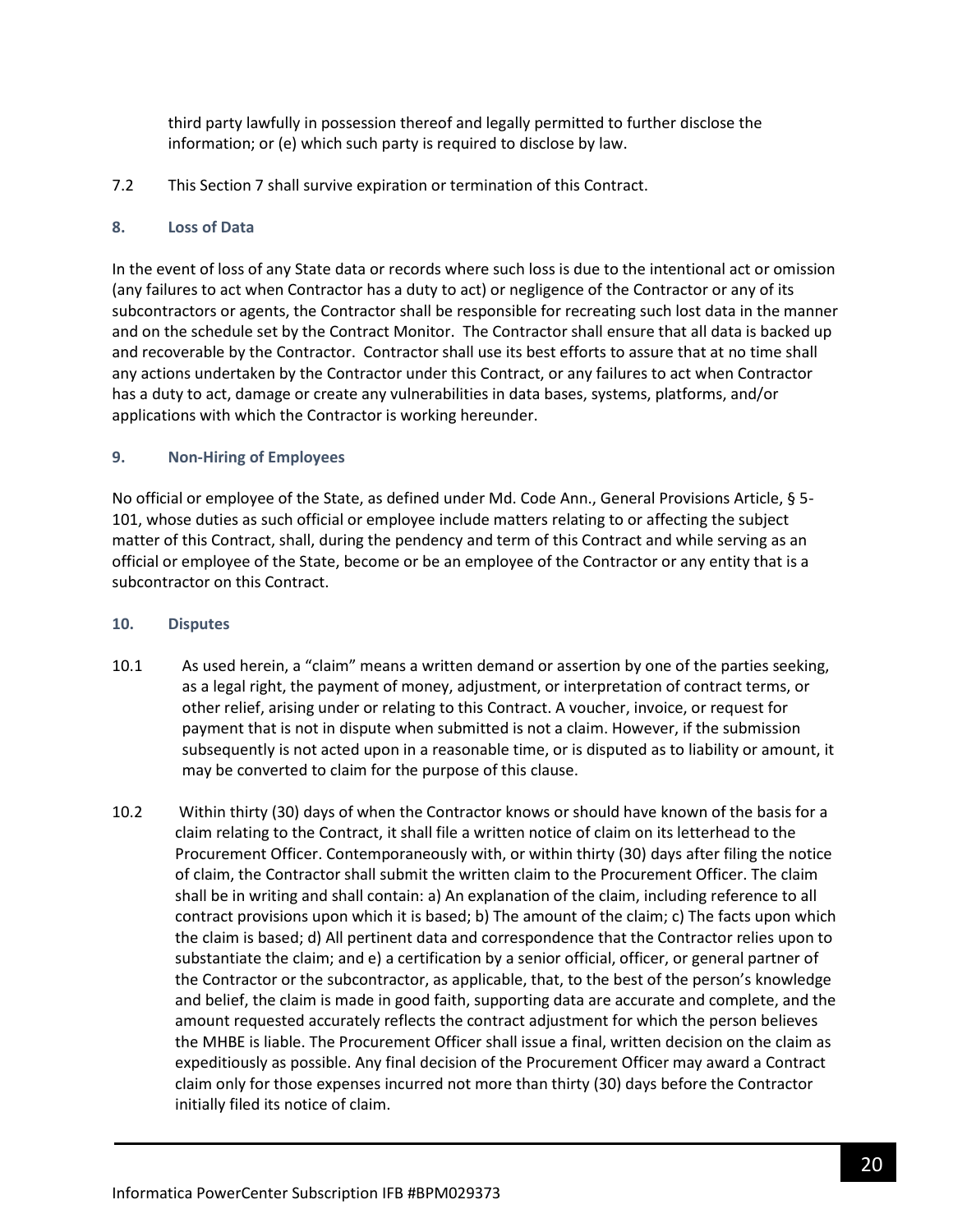- 10.3 If the final decision of the Procurement Officer grants the claim in part and denies the claim in part, the MHBE shall pay the Contractor the undisputed amount. Payment of the partial claim will not be construed as an admission of liability by the MHBE and does not preclude the MHBE from recovering the amount paid if a subsequent determination modifies the final decision.
- 10.4 Within ten (10) days pf receipt of final decision of the Procurement Officer, the Contractor may file an appeal to the MHBE Executive Director for claims for monetary amounts less than \$50,000, and to the Board of Trustees for either claims for monetary amounts of \$50,000 or greater or for claims involving non-monetary relief. Contemporaneously with, or within twenty (20) days after filing the notice of appeal, the Contractor shall submit its written appeal to the MHBE Executive Director or Board of Trustees as applicable. The Executive Director shall issue a final decision resolving the appeal of claims for monetary amounts less than \$50,000. The Board of Trustees shall issue a final decision resolving appeals of claims for \$50,000 or more and those for non-monetary relief. The Contractor's timely appeal to the Executive Director or the Board of Trustees shall be a strict condition precedent to the Contractor pursuing any legal rights which it alleges, or which may exist in any other forum.
- 10.5 Pending resolution of a claim, the Contractor shall proceed diligently with the performance of the Contract in accordance with the procurement officer's decision.
- 10.6 Nothing in this section shall be construed to limit the MHBE's right to withhold payments from the Contractor, assess liquidated damages against the Contractor, direct the Contractor to perform pursuant to the terms of the Contract or any written change order, or to exercise any other rights allowed by Contract or at law.

### **11. Maryland Law**

- 11.1 This Contract shall be construed, interpreted, and enforced according to the laws of the State of Maryland.
- 11.2 The Md. Code Ann., Commercial Law Article, Title 22, Maryland Uniform Computer Information Transactions Act, does not apply to this Contract or to any purchase order or Notice to Proceed issued under this Contract.
- 11.3 Any and all references to the Maryland Code Annotated contained in this Contract shall be construed to refer to such Code sections as are from time to time amended.

### **12. Nondiscrimination in Employment**

The Contractor agrees: (a) not to discriminate in any manner against an employee or applicant for employment because of race, color, religion, creed, age, sex, marital status, national origin, sexual orientation, sexual identity, ancestry, or disability of a qualified individual with a disability; (b) to include a provision similar to that contained in subsection (a), above, in any underlying subcontract except a subcontract for standard commercial supplies or raw materials; and (c) to post and to cause subcontractors to post in conspicuous places available to employees and applicants for employment, notices setting forth the substance of this clause.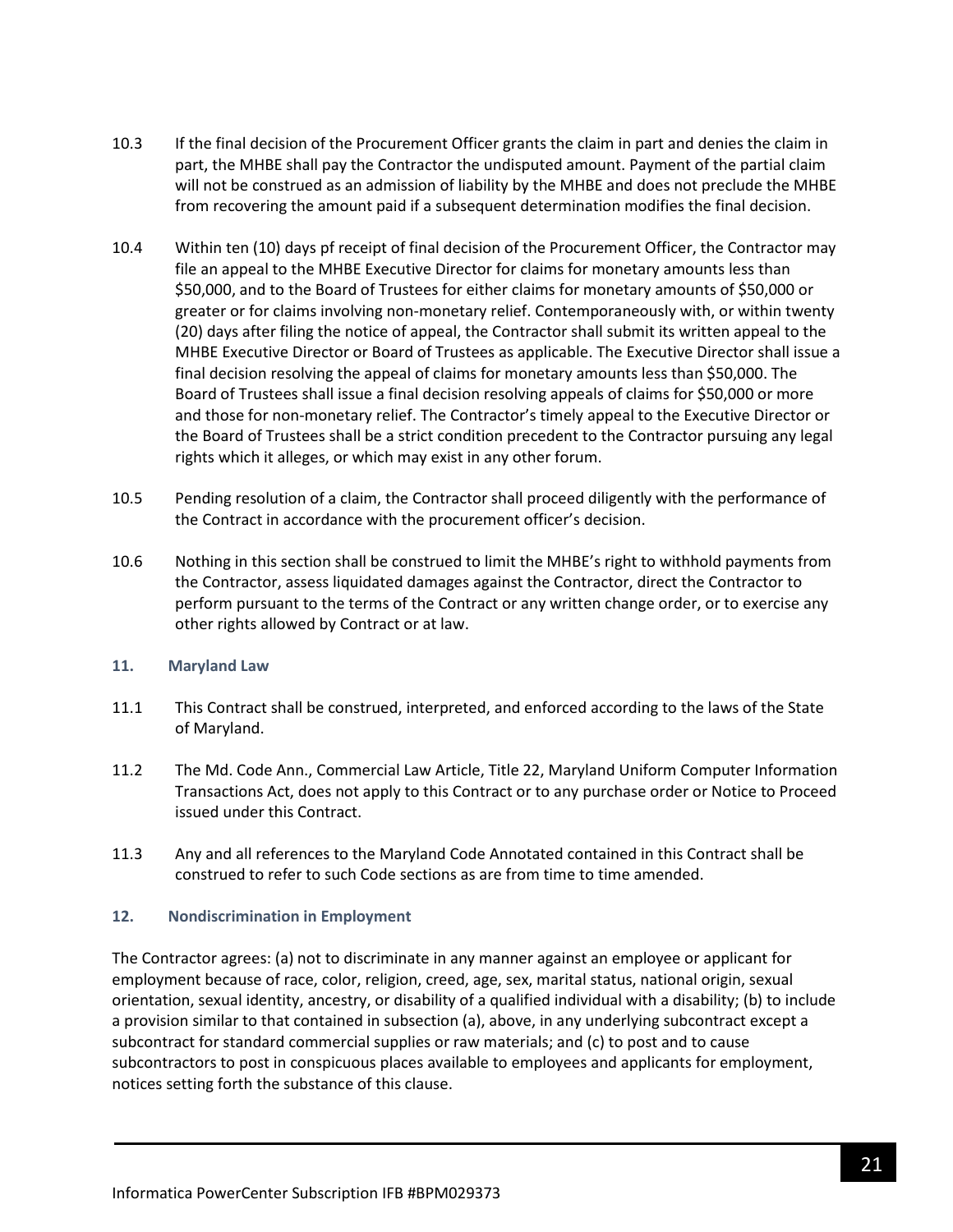### **13. Contingent Fee Prohibition**

The Contractor warrants that it has not employed or retained any person, partnership, corporation, or other entity, other than a bona fide employee, bona fide agent, bona fide salesperson, or commercial selling agency working for the business, to solicit or secure the Contract, and that the business has not paid or agreed to pay any person, partnership, corporation, or other entity, other than a bona fide employee, bona fide agent, bona fide salesperson, or commercial selling agency, any fee or any other consideration contingent on the making of this Contract.

### **14. Non-availability of Funding**

If the General Assembly fails to appropriate funds or if funds are not otherwise made available for continued performance for any fiscal period of this Contract succeeding the first fiscal period, this Contract shall be canceled automatically as of the beginning of the fiscal year for which funds were not appropriated or otherwise made available; provided, however, that this will not affect either the State's rights or the Contractor's rights under any termination clause in this Contract. The effect of termination of the Contract hereunder will be to discharge both the Contractor and the State from future performance of the Contract, but not from their rights and obligations existing at the time of termination. The Contractor shall be reimbursed for the reasonable value of any nonrecurring costs incurred but not amortized in the price of the Contract. The State shall notify the Contractor as soon as it has knowledge that funds may not be available for the continuation of this Contract for each succeeding fiscal period beyond the first.

### **15. Termination for Cause**

If the Contractor fails to fulfill its obligations under this Contract properly and on time, or otherwise violates any provision of the Contract, the State may terminate the Contract by written notice to the Contractor. The notice shall specify the acts or omissions relied upon as cause for termination. All finished or unfinished work provided by the Contractor shall, at the State's option, become the State's property. The State shall pay the Contractor fair and equitable compensation for satisfactory performance prior to receipt of notice of termination, less the amount of damages caused by the Contractor's breach. If the damages are more than the compensation payable to the Contractor, the Contractor will remain liable after termination and the State can affirmatively collect damages. Termination hereunder, including the termination of the rights and obligations of the parties, shall be governed by the provisions of COMAR 21.07.01.11B.

### **16. Termination for Convenience**

The performance of work under this Contract may be terminated by the State in accordance with this clause in whole, or from time to time in part, whenever the State shall determine that such termination is in the best interest of the State. The State will pay all reasonable costs associated with this Contract that the Contractor has incurred up to the date of termination, and all reasonable costs associated with termination of the Contract; provided, however, the Contractor shall not be reimbursed for any anticipatory profits that have not been earned up to the date of termination. Termination hereunder, including the determination of the rights and obligations of the parties, shall be governed by the provisions of COMAR 21.07.01.12A(2).

### **17. Delays and Extensions of Time**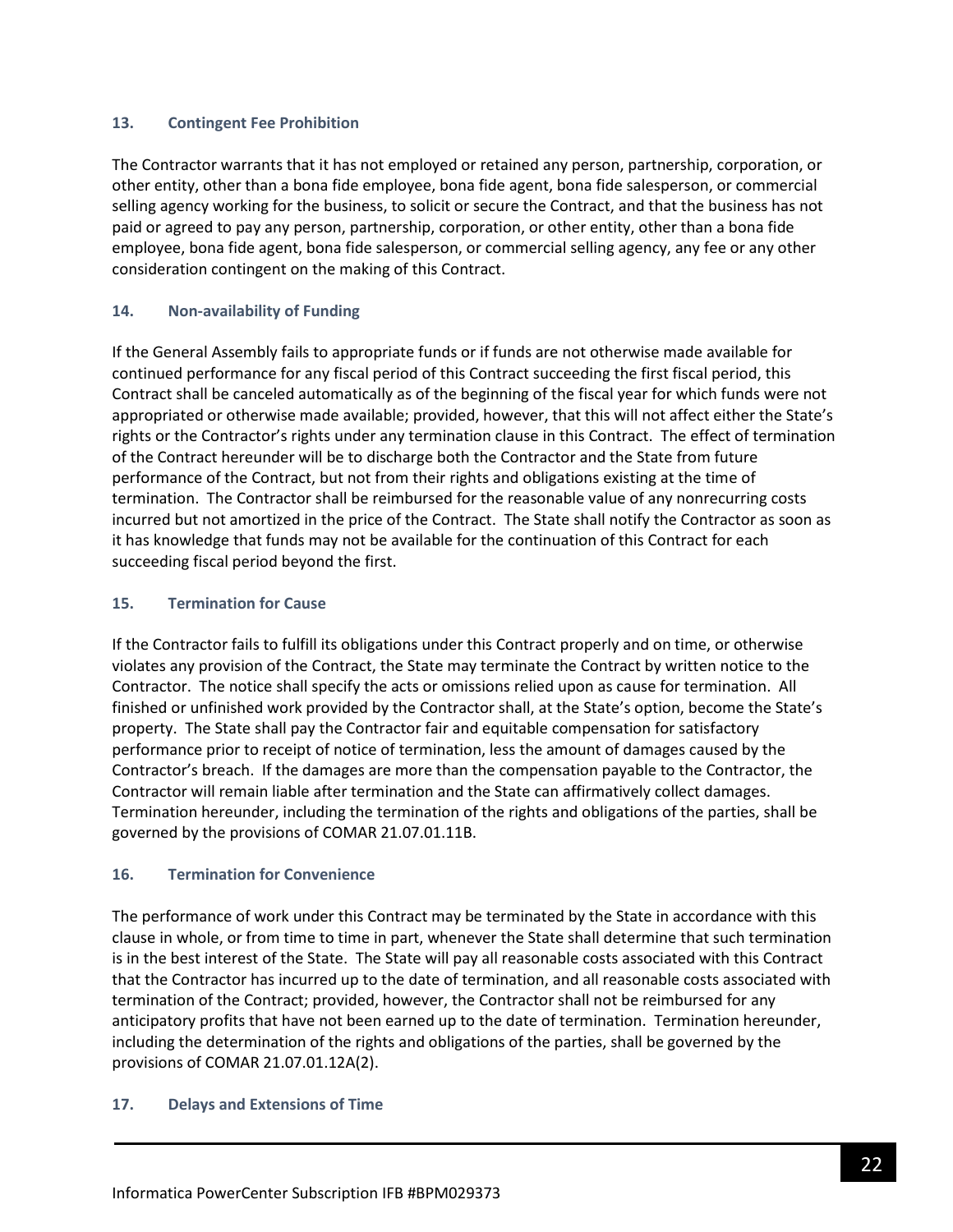- 17.1 The Contractor agrees to prosecute the work continuously and diligently and no charges or claims for damages shall be made by it for any delays, interruptions, interferences, or hindrances from any cause whatsoever during the progress of any portion of the work specified in this Contract.
- 17.2 Time extensions will be granted only for excusable delays that arise from unforeseeable causes beyond the control and without the fault or negligence of the Contractor, including but not restricted to, acts of God, acts of the public enemy, acts of the State in either its sovereign or contractual capacity, acts of another Contractor in the performance of a contract with the State, fires, floods, epidemics, quarantine restrictions, strikes, freight embargoes, or delays of subcontractors or suppliers arising from unforeseeable causes beyond the control and without the fault or negligence of either the Contractor or the subcontractors or suppliers.

### **18. Suspension of Work**

The State unilaterally may order the Contractor in writing to suspend, delay, or interrupt all or any part of its performance for such period of time as the Procurement Officer may determine to be appropriate for the convenience of the State.

### **19. Pre-Existing Regulations**

In accordance with the provisions of Md. Code Ann., State Finance and Procurement Article, § 11-206, the regulations set forth in Title 21 of the Code of Maryland Regulations (COMAR 21) in effect on the date of execution of this Contract are applicable to this Contract, where made applicable by this Contract.

### **20. Financial Disclosure**

The Contractor shall comply with the provisions of Md. Code Ann., State Finance and Procurement Article, § 13-221, which requires that every person that enters into contracts, leases, or other agreements with the State or its agencies during a calendar year under which the business is to receive in the aggregate, \$100,000 or more, shall within thirty (30) days of the time when the aggregate value of these contracts, leases or other agreements reaches \$100,000, file with the Secretary of the State certain specified information to include disclosure of beneficial ownership of the business.

### **21. Political Contribution Disclosure**

The Contractor shall comply with Md. Code Ann., Election Law Article, Title 14, which requires that every person that enters into a contract for a procurement with the State, a county, or a municipal corporation, or other political subdivision of the State, during a calendar year in which the person receives a contract with a governmental entity in the amount of \$200,000 or more, shall, file with the State Board of Elections statements disclosing: (a) any contributions made during the reporting period to a candidate for elective office in any primary or general election; and (b) the name of each candidate to whom one or more contributions in a cumulative amount of \$500 or more were made during the reporting period. The statement shall be filed with the State Board of Elections: (a) before execution of a contract by the State, a county, a municipal corporation, or other political subdivision of the State, and shall cover the 24 months prior to when a contract was awarded; and (b) if the contribution is made after the execution of a contract, then twice a year, throughout the contract term, on: (i) February 5, to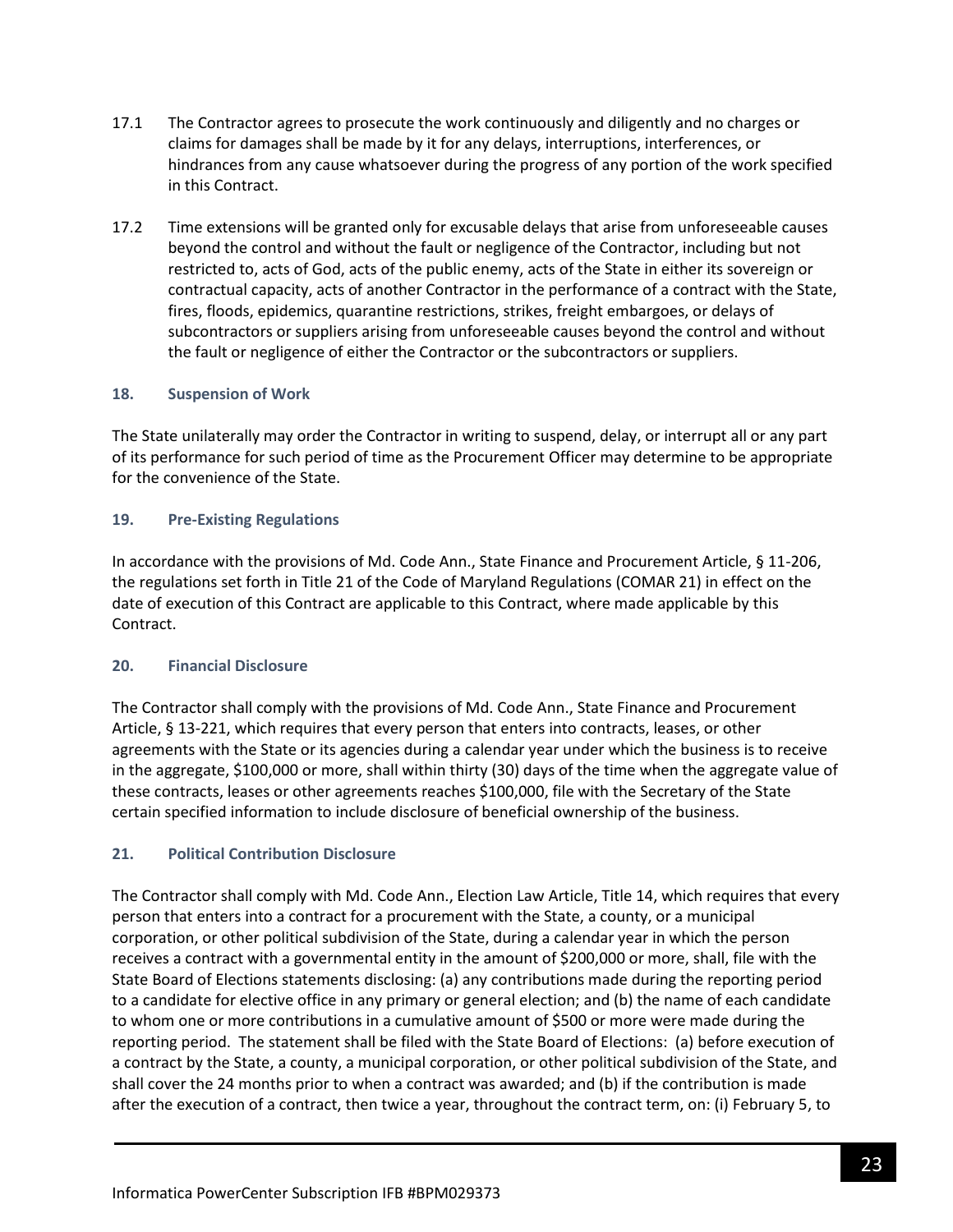cover the six (6) month period ending January 31; and (ii) August 5, to cover the six (6) month period ending July 31. Additional information is available on the State Board of Elections website: http://www.elections.state.md.us/campaign\_finance/index.html.

## **22. Documents Retention and Inspection Clause**

The Contractor and subcontractors shall retain and maintain all records and documents relating to this Contract for a period of ten (10) years after final payment by the State hereunder or any applicable statute of limitations or federal retention requirements, whichever is longer, and shall make them available for inspection and audit by authorized representatives of the State, including the Procurement Officer or designee, at all reasonable times. All records related in any way to the Contract are to be retained for the entire time provided under this section. In the event of any audit, the Contractor shall provide assistance to the State, without additional compensation, to identify, investigate, and reconcile any audit discrepancies and/or variances. This Section 24 shall survive expiration or termination of the Contract.

### **23. Compliance with Laws**

The Contractor hereby represents and warrants that:

- 23.1 It is qualified to do business in the State and that it will take such action as, from time-to-time hereafter, may be necessary to remain so qualified;
- 23.2 It is not in arrears with respect to the payment of any monies due and owing the State, or any department or unit thereof, including but not limited to the payment of taxes and employee benefits, and that it shall not become so in arrears during the term of this Contract;
- 23.3 It shall comply with all federal, State and local laws, regulations, and ordinances applicable to its activities and obligations under this Contract; and
- 23.4 It shall obtain, at its expense, all licenses, permits, insurance, and governmental approvals, if any, necessary to the performance of its obligations under this Contract.

## **24. Cost and Price Certification**

By submitting cost or price information, the Contractor certifies to the best of its knowledge that the information submitted is accurate, complete, and current as of the date of its Bid/Proposal.

The price under this Contract and any change order or modification hereunder, including profit or fee, shall be adjusted to exclude any significant price increases occurring because the Contractor furnished cost or price information which, as of the date of its Bid/Proposal, was inaccurate, incomplete, or not current.

### **25. Subcontracting; Assignment**

The Contractor may not subcontract any portion of the services provided under this Contract without obtaining the prior written approval of the Procurement Officer, nor may the Contractor assign this Contract or any of its rights or obligations hereunder, without the prior written approval of the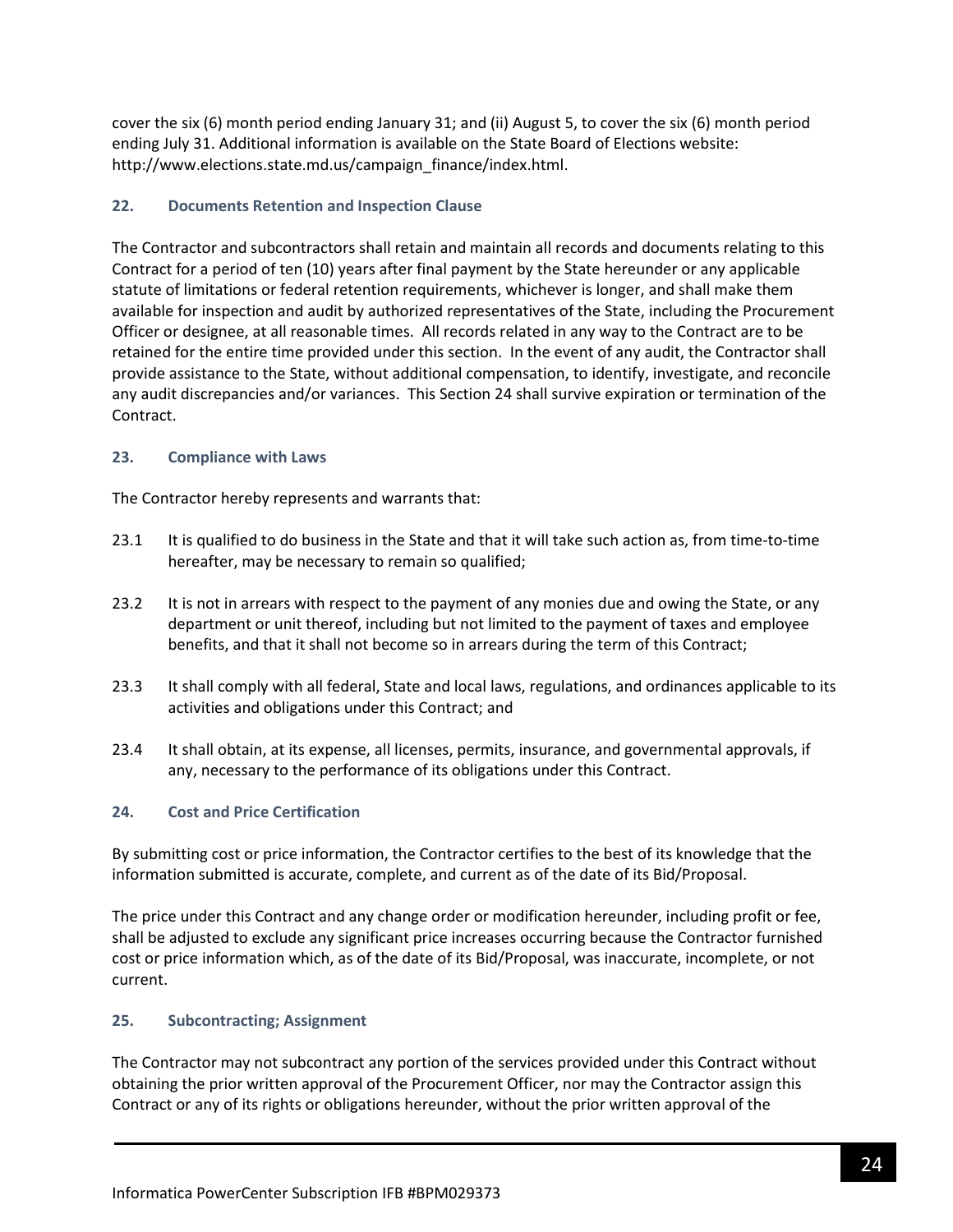Procurement Officer provided, however, that a contractor may assign monies receivable under a contract after due notice to the State. Any subcontracts shall include such language as may be required in various clauses contained within this Contract, exhibits, and attachments. The Contract shall not be assigned until all approvals, documents, and affidavits are completed and properly registered. The State shall not be responsible for fulfillment of the Contractor's obligations to its subcontractors.

### **26. Liability**

For breach of this Contract, negligence, misrepresentation, or any other contract or tort claim, Contractor shall be liable as follows:

- 26.1 For infringement of patents, copyrights, trademarks, service marks, and/or trade secrets, as provided in Section 5 of this Contract;
- 26.2 Without limitation for damages for bodily injury (including death) and damage to real property and tangible personal property; and
- 26.3 For all other claims, damages, losses, costs, expenses, suits, or actions in any way related to this Contract where liability is not otherwise set forth as being "without limitation", and regardless of the basis on which the claim is made, Contractor's liability shall not exceed 3 times the value of the Contract. Third-party claims arising under Section 6 ("Indemnification") of this Contract are included in this limitation of liability only if the State is immune from liability. Contractor's liability for third-party claims arising under Section 6 of this Contract, including for intellectual property infringement, bodily injury, damage to real property, and damage tangible personal property, shall be unlimited if the State is not immune from liability for claims arising under Section 6.

### **27. Commercial Nondiscrimination**

- 27.1 As a condition of entering into this Contract, Contractor represents and warrants that it will comply with the State's Commercial Nondiscrimination Policy, as described at Md. Code Ann., State Finance and Procurement Article, Title 19. As part of such compliance, Contractor may not discriminate on the basis of race, color, religion, ancestry or national origin, sex, age, marital status, sexual orientation, sexual identity, or on the basis of disability or other unlawful forms of discrimination in the solicitation, selection, hiring, or commercial treatment of subcontractors, vendors, suppliers, or commercial customers, nor shall Contractor retaliate against any person for reporting instances of such discrimination. Contractor shall provide equal opportunity for subcontractors, vendors, and suppliers to participate in all of its public sector and private sector subcontracting and supply opportunities, provided that this clause does not prohibit or limit lawful efforts to remedy the effects of marketplace discrimination that have occurred or are occurring in the marketplace. Contractor understands that a material violation of this clause shall be considered a material breach of this Contract and may result in termination of this Contract, disqualification of Contractor from participating in State contracts, or other sanctions. This clause is not enforceable by or for the benefit of, and creates no obligation to, any third party.
- 27.2 The Contractor shall include the above Commercial Nondiscrimination clause, or similar clause approved by the Department, in all subcontracts.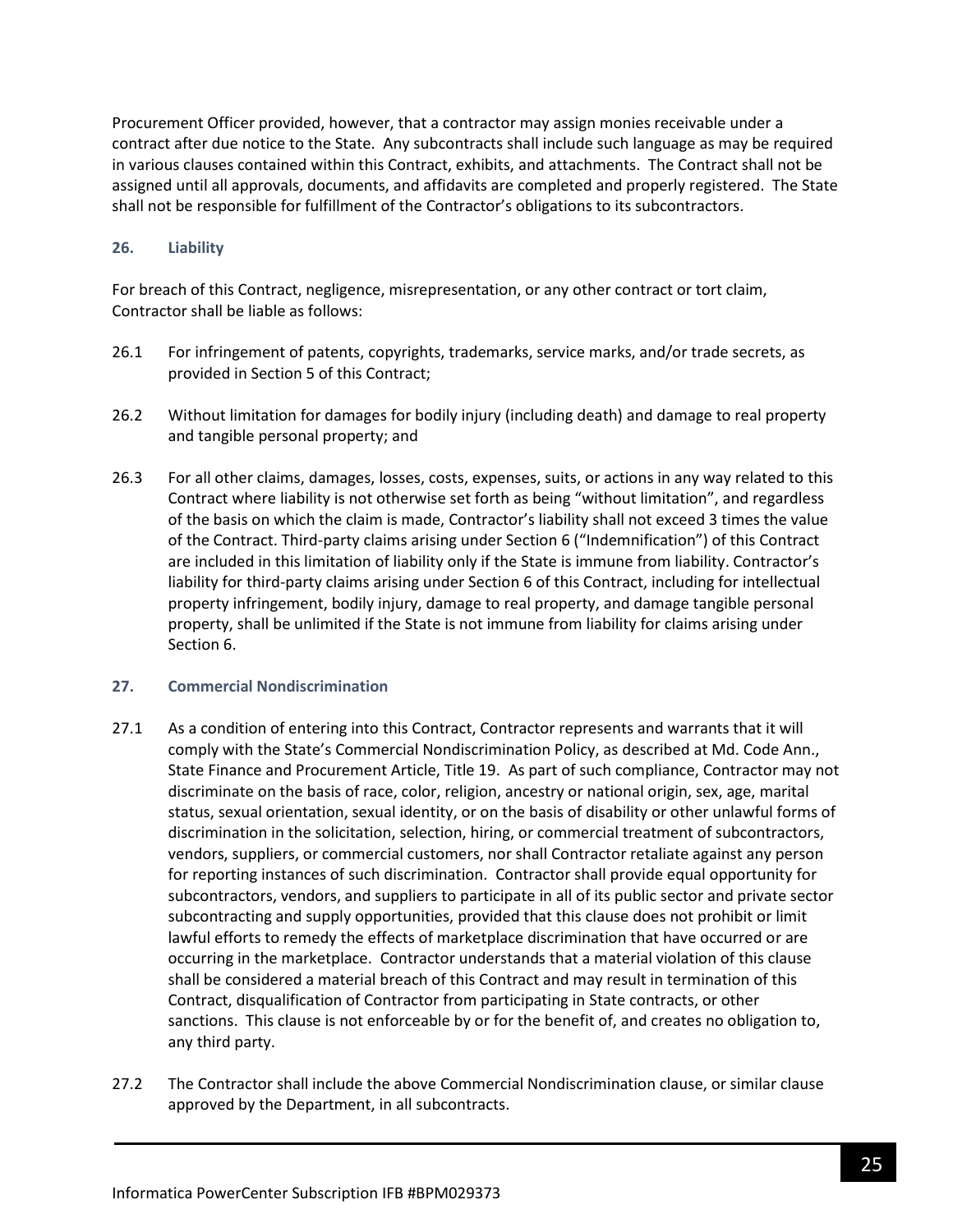27.3 As a condition of entering into this Contract, upon the request of the Commission on Civil Rights, and only after the filing of a complaint against Contractor under Md. Code Ann., State Finance and Procurement Article, Title 19, as amended from time to time, Contractor agrees to provide within sixty (60) days after the request a complete list of the names of all subcontractors, vendors, and suppliers that Contractor has used in the past four (4) years on any of its contracts that were undertaken within the State of Maryland, including the total dollar amount paid by Contractor on each subcontract or supply contract. Contractor further agrees to cooperate in any investigation conducted by the State pursuant to the State's Commercial Nondiscrimination Policy as set forth at Md. Code Ann., State Finance and Procurement Article, Title 19, and to provide any documents relevant to any investigation that are requested by the State. Contractor understands that violation of this clause is a material breach of this Contract and may result in contract termination, disqualification by the State from participating in State contracts, and other sanctions.

#### **28. Contract Monitor and Procurement Officer**

The work to be accomplished under this Contract shall be performed under the direction of the Contract Monitor. All matters relating to the interpretation of this Contract shall be referred to the Procurement Officer for determination.

#### **29. Notices**

All notices hereunder shall be in writing and either delivered personally or sent by certified or registered mail, postage prepaid, as follows:

> \_\_\_\_\_\_\_\_\_\_\_\_\_\_\_\_\_\_\_\_\_\_\_\_\_\_\_\_\_\_\_\_\_\_\_\_\_\_\_\_\_ \_\_\_\_\_\_\_\_\_\_\_\_\_\_\_\_\_\_\_\_\_\_\_\_\_\_\_\_\_\_\_\_\_\_\_\_\_\_\_\_\_ \_\_\_\_\_\_\_\_\_\_\_\_\_\_\_\_\_\_\_\_\_\_\_\_\_\_\_\_\_\_\_\_\_\_\_\_\_\_\_\_\_

If to the State: Tracey D. Gamble Procurement Officer 750 E. Pratt Street, 6th Floor, Baltimore, MD 21202 410-547-8152 hix.procurement@maryland.gov

If to the Contractor:

#### **30. Federal Funds Requirements and Restrictions**

This Contract contains federal funds from the following source: Medicaid Funds, CFDA number 93.778. Execution of this Contract indicates Contractor's agreement with all federal funding terms and conditions that apply to contractors receiving federal funds from the above referenced source, including but not limited to those required by 45 C.F.R. § 75.335 and appendix II to Part 75 of Title 45 of the Code of Federal Regulations and Attachment E of the IFB. Attachment E of the IFB is incorporated into this Contract pursuant to Section 2.1, above.

#### **31. Miscellaneous**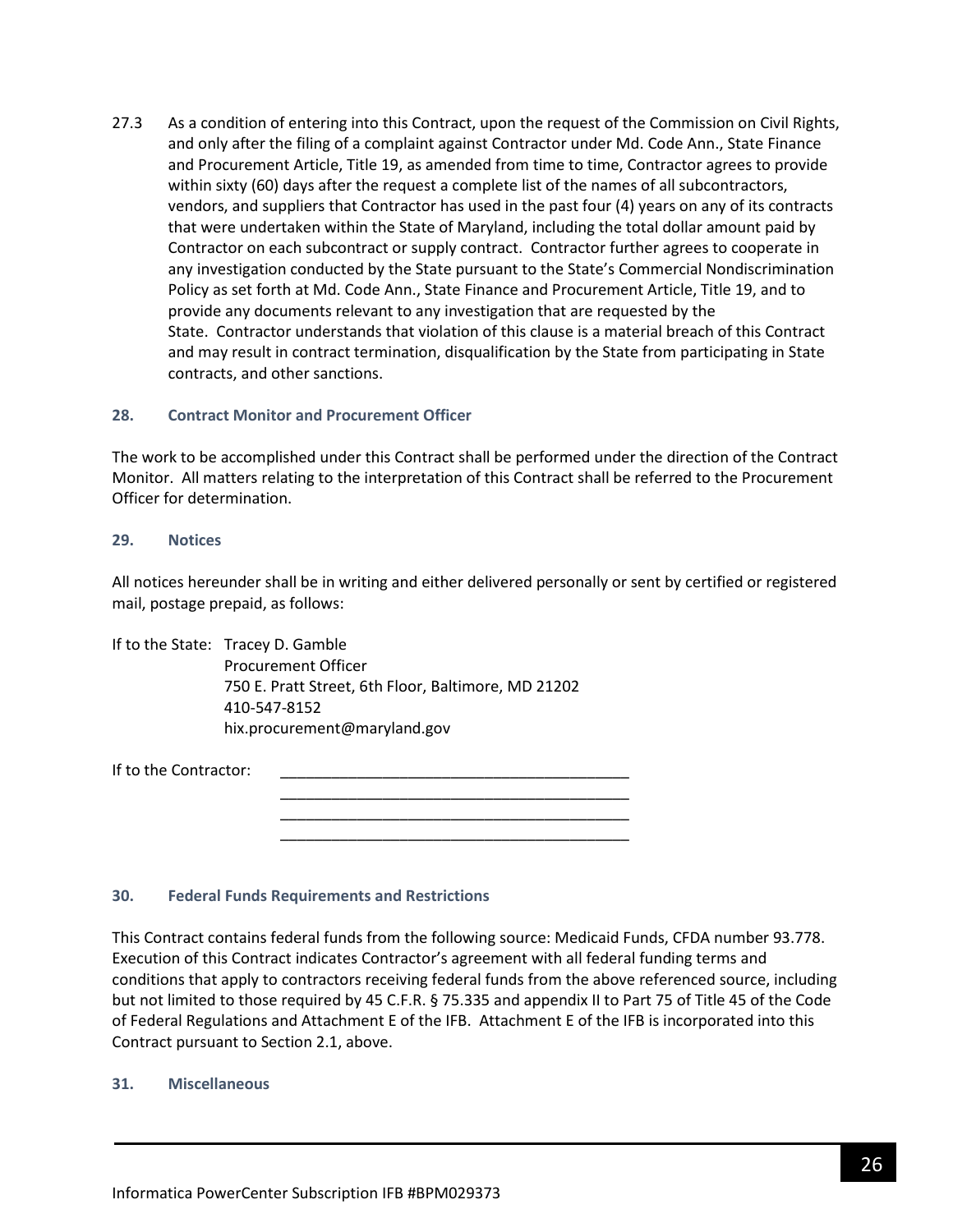- 31.1 Any provision of this Contract which contemplates performance or observance subsequent to any termination or expiration of this contract shall survive termination or expiration of this contract and continue in full force and effect.
- 31.2 If any term contained in this contract is held or finally determined to be invalid, illegal, or unenforceable in any respect, in whole or in part, such term shall be severed from this contract, and the remaining terms contained herein shall continue in full force and effect, and shall in no way be affected, prejudiced, or disturbed thereby.

[Signatures on next page(s)]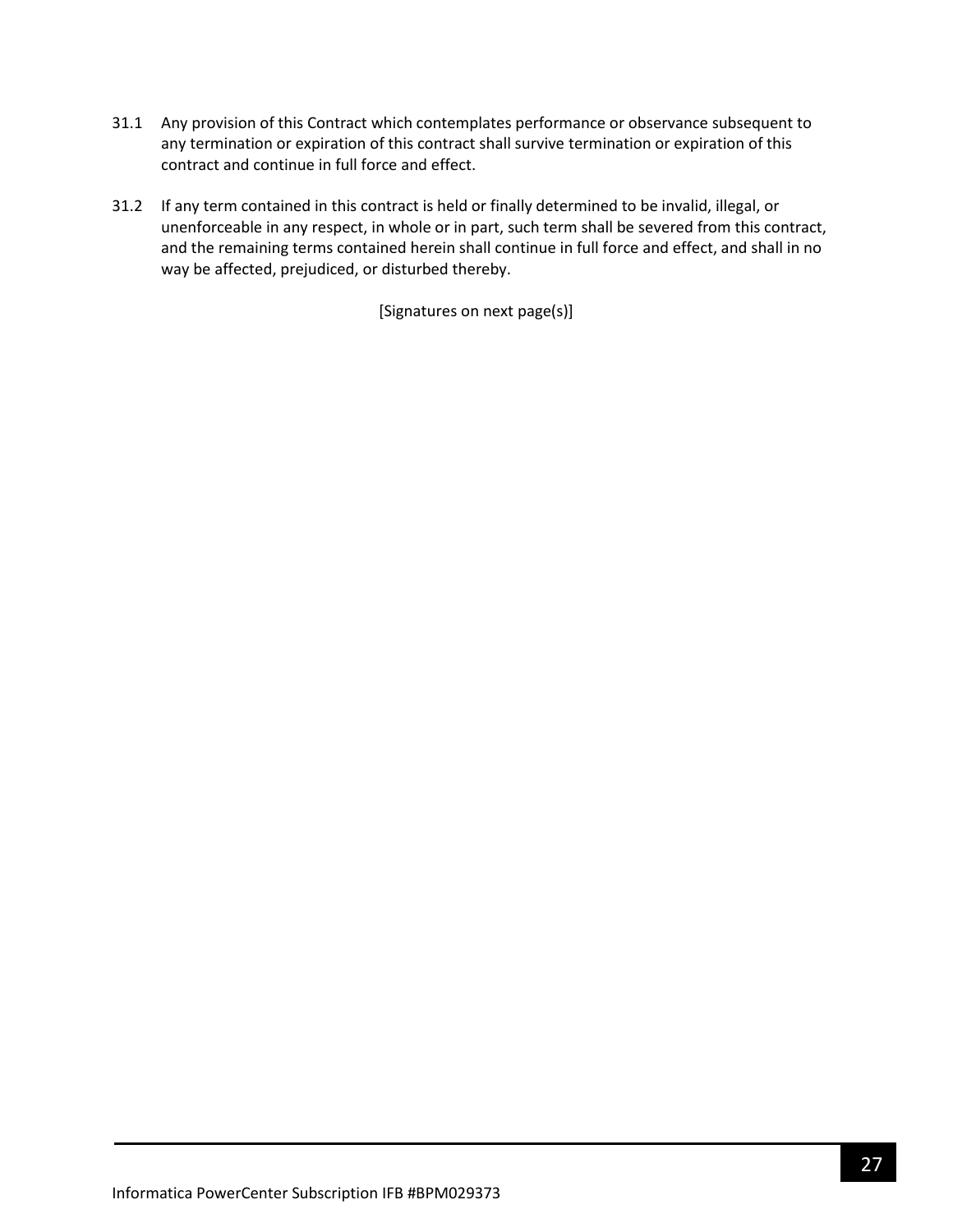# [Signature page to Informatica PowerCenter Subscription]

**IN WITNESS THEREOF**, the parties have executed this Contract as of the date hereinabove set forth.

| <b>CONTRACTOR</b>                                                                              | MARYLAND HEALTH BENEFIT EXCHANGE                       |
|------------------------------------------------------------------------------------------------|--------------------------------------------------------|
| By                                                                                             | By: Michele Eberle, Executive Director<br>Or designee: |
| Title                                                                                          |                                                        |
| Date                                                                                           | Date                                                   |
| Approved for form and legal sufficiency<br>this $\qquad \qquad$ day of $\qquad \qquad$ , 2022. |                                                        |

Assistant Attorney General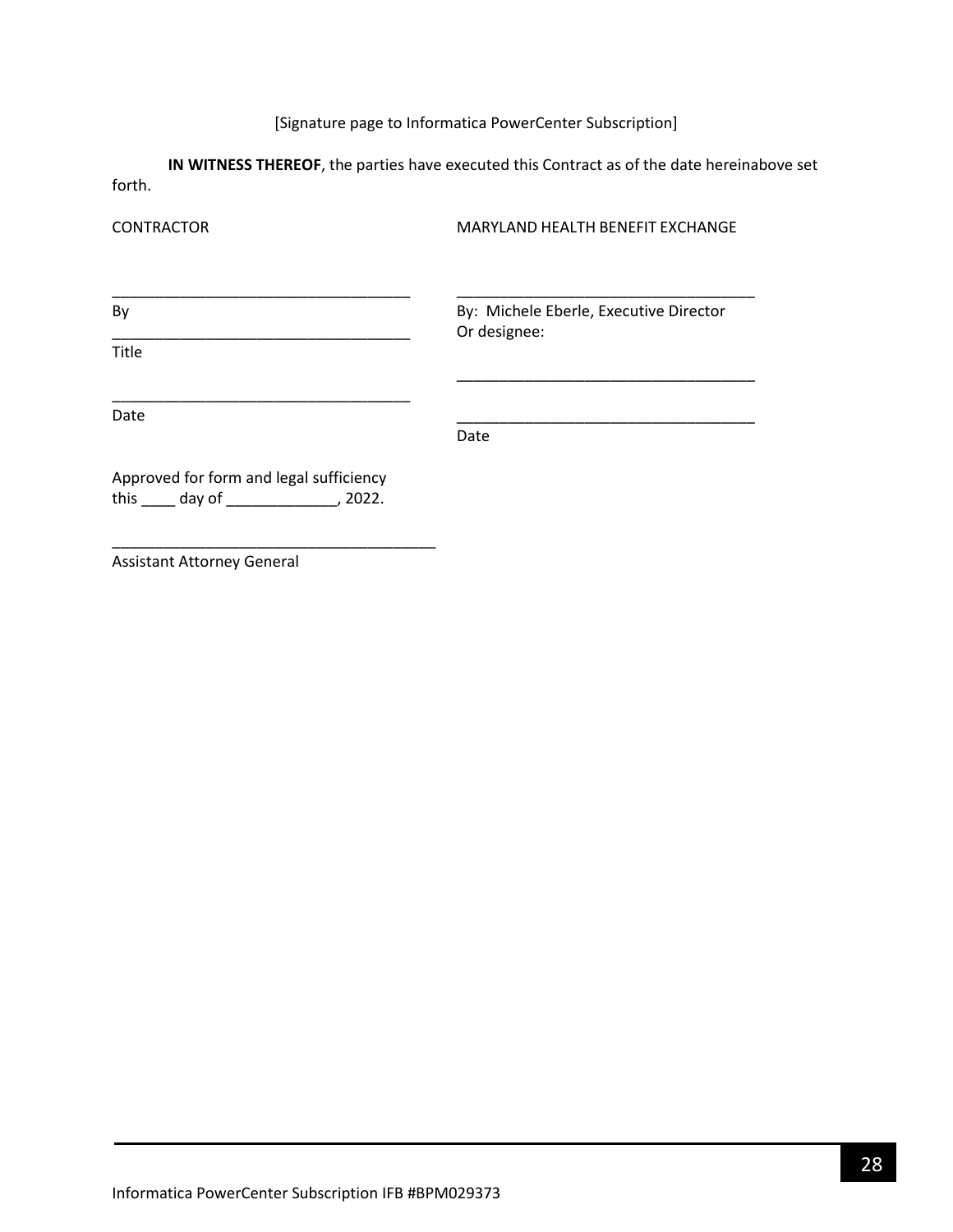### **ATTACHMENT B – BID/PROPOSAL AFFIDAVIT**

### <span id="page-28-0"></span>A. AUTHORITY

I hereby affirm that I, \_\_\_\_\_\_\_\_\_\_\_\_\_\_\_\_\_\_\_(name of affiant) am the \_\_\_\_\_\_\_\_\_\_\_\_\_\_\_\_(title) and duly authorized representative of \_\_\_\_\_\_\_\_\_\_\_\_\_(name of business entity) and that I possess the legal authority to make this affidavit on behalf of the business for which I am acting.

### B. CERTIFICATION REGARDING COMMERCIAL NONDISCRIMINATION

The undersigned Bidder/Offeror hereby certifies and agrees that the following information is correct: In preparing its Bid/Proposal on this project, the Bidder/Offeror has considered all Proposals submitted from qualified, potential subcontractors and suppliers, and has not engaged in "discrimination" as defined in § 19-103 of the State Finance and Procurement Article of the Annotated Code of Maryland. "Discrimination" means any disadvantage, difference, distinction, or preference in the solicitation, selection, hiring, or commercial treatment of a vendor, subcontractor, or commercial customer on the basis of race, color, religion, ancestry, or national origin, sex, age, marital status, sexual orientation, sexual identity, or on the basis of disability or any otherwise unlawful use of characteristics regarding the vendor's, supplier's, or commercial customer's employees or owners. "Discrimination" also includes retaliating against any person or other entity for reporting any incident of "discrimination". Without limiting any other provision of the solicitation on this project, it is understood that, if the certification is false, such false certification constitutes grounds for the State to reject the Bid/Proposal submitted by the Bidder/Offeror on this project, and terminate any contract awarded based on the Bid/Proposal. As part of its Bid/Proposal, the Bidder/Offeror herewith submits a list of all instances within the past 4 years where there has been a final adjudicated determination in a legal or administrative proceeding in the State of Maryland that the Bidder/Offeror discriminated against subcontractors, vendors, suppliers, or commercial customers, and a description of the status or resolution of that determination, including any remedial action taken. Bidder/Offeror agrees to comply in all respects with the State's Commercial Nondiscrimination Policy as described under Title 19 of the State Finance and Procurement Article of the Annotated Code of Maryland.

### B-1. CERTIFICATION REGARDING MINORITY BUSINESS ENTERPRISES.

The undersigned Bidder/Offeror hereby certifies and agrees that it has fully complied with the State Minority Business Enterprise Law, State Finance and Procurement Article, § 14-308(a)(2), Annotated Code of Maryland, which provides that, except as otherwise provided by law, a contractor may not identify a certified minority business enterprise in a Bid/Proposal and:

(1) Fail to request, receive, or otherwise obtain authorization from the certified minority business enterprise to identify the certified minority Proposal;

(2) Fail to notify the certified minority business enterprise before execution of the contract of its inclusion in the Bid/Proposal;

- (3) Fail to use the certified minority business enterprise in the performance of the contract; or
- (4) Pay the certified minority business enterprise solely for the use of its name in the Bid/Proposal.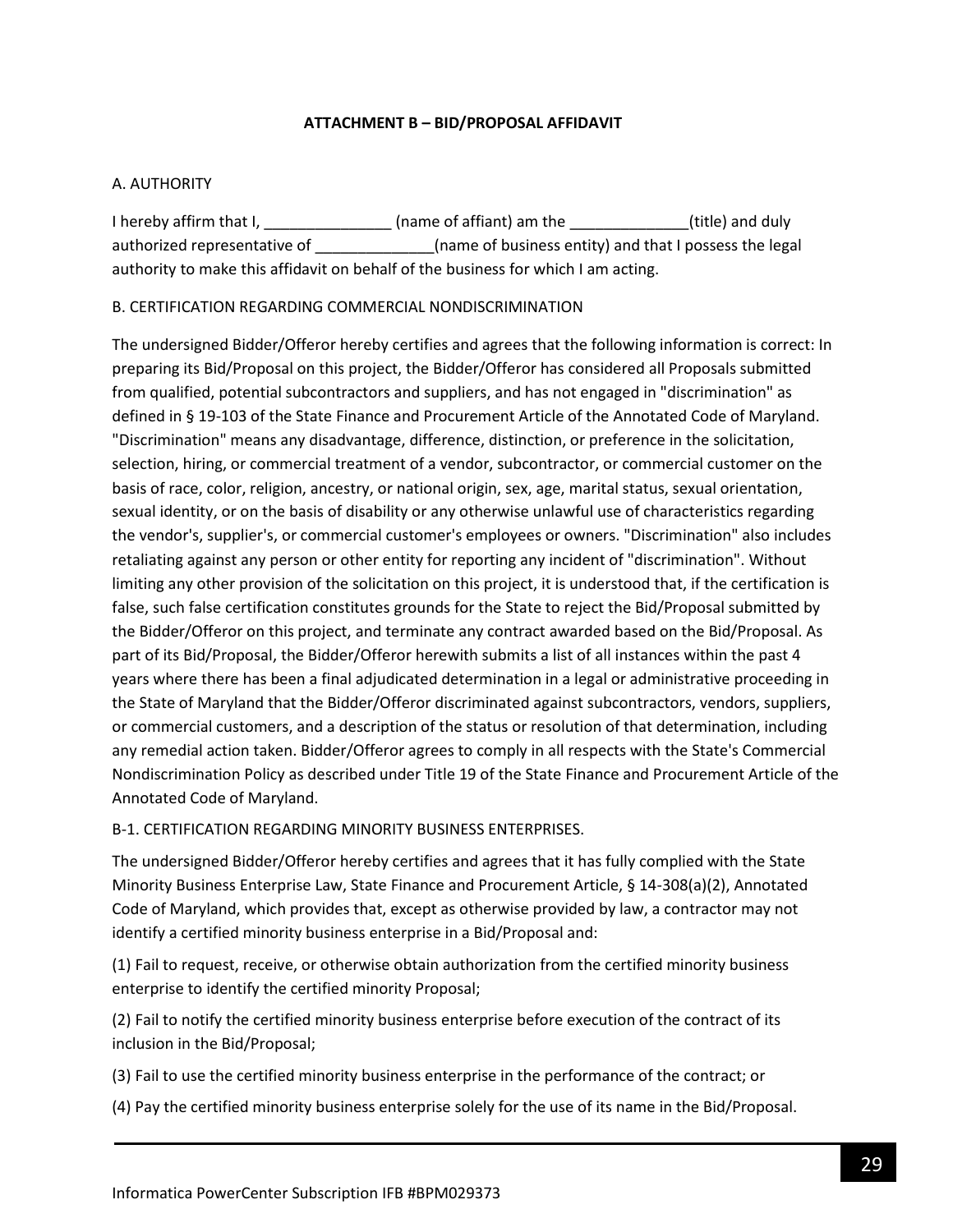Without limiting any other provision of the solicitation on this project, it is understood that if the certification is false, such false certification constitutes grounds for the State to reject the Bid/Proposal submitted by the Bidder/Offeror on this project, and terminate any contract awarded based on the Bid/Proposal.

B-2. CERTIFICATION REGARDING VETERAN-OWNED SMALL BUSINESS ENTERPRISES.

The undersigned Bidder/Offeror hereby certifies and agrees that it has fully complied with the State veteran-owned small business enterprise law, State Finance and Procurement Article, § 14-605, Annotated Code of Maryland, which provides that a person may not:

(1) Knowingly and with intent to defraud, fraudulently obtain, attempt to obtain, or aid another person in fraudulently obtaining or attempting to obtain public money, procurement contracts, or funds expended under a procurement contract to which the person is not entitled under this title;

(2) Knowingly and with intent to defraud, fraudulently represent participation of a veteran–owned small business enterprise in order to obtain or retain a Bid/Proposal preference or a procurement contract;

(3) Willfully and knowingly make or subscribe to any statement, declaration, or other document that is fraudulent or false as to any material matter, whether or not that falsity or fraud is committed with the knowledge or consent of the person authorized or required to present the declaration, statement, or document;

(4) Willfully and knowingly aid, assist in, procure, counsel, or advise the preparation or presentation of a declaration, statement, or other document that is fraudulent or false as to any material matter, regardless of whether that falsity or fraud is committed with the knowledge or consent of the person authorized or required to present the declaration, statement, or document;

(5) Willfully and knowingly fail to file any declaration or notice with the unit that is required by COMAR 21.11.12; or

(6) Establish, knowingly aid in the establishment of, or exercise control over a business found to have violated a provision of  $\S$  B-2(1)-(5) of this regulation.

C. AFFIRMATION REGARDING BRIBERY CONVICTIONS

I FURTHER AFFIRM THAT:

Neither I, nor to the best of my knowledge, information, and belief, the above business (as is defined in Section 16-101(b) of the State Finance and Procurement Article of the Annotated Code of Maryland), or any of its officers, directors, partners, controlling stockholders, or any of its employees directly involved in the business's contracting activities including obtaining or performing contracts with public bodies has been convicted of, or has had probation before judgment imposed pursuant to Criminal Procedure Article, § 6-220, Annotated Code of Maryland, or has pleaded nolo contendere to a charge of, bribery, attempted bribery, or conspiracy to bribe in violation of Maryland law, or of the law of any other state or federal law, except as follows (indicate the reasons why the affirmation cannot be given and list any conviction, plea, or imposition of probation before judgment with the date, court, official or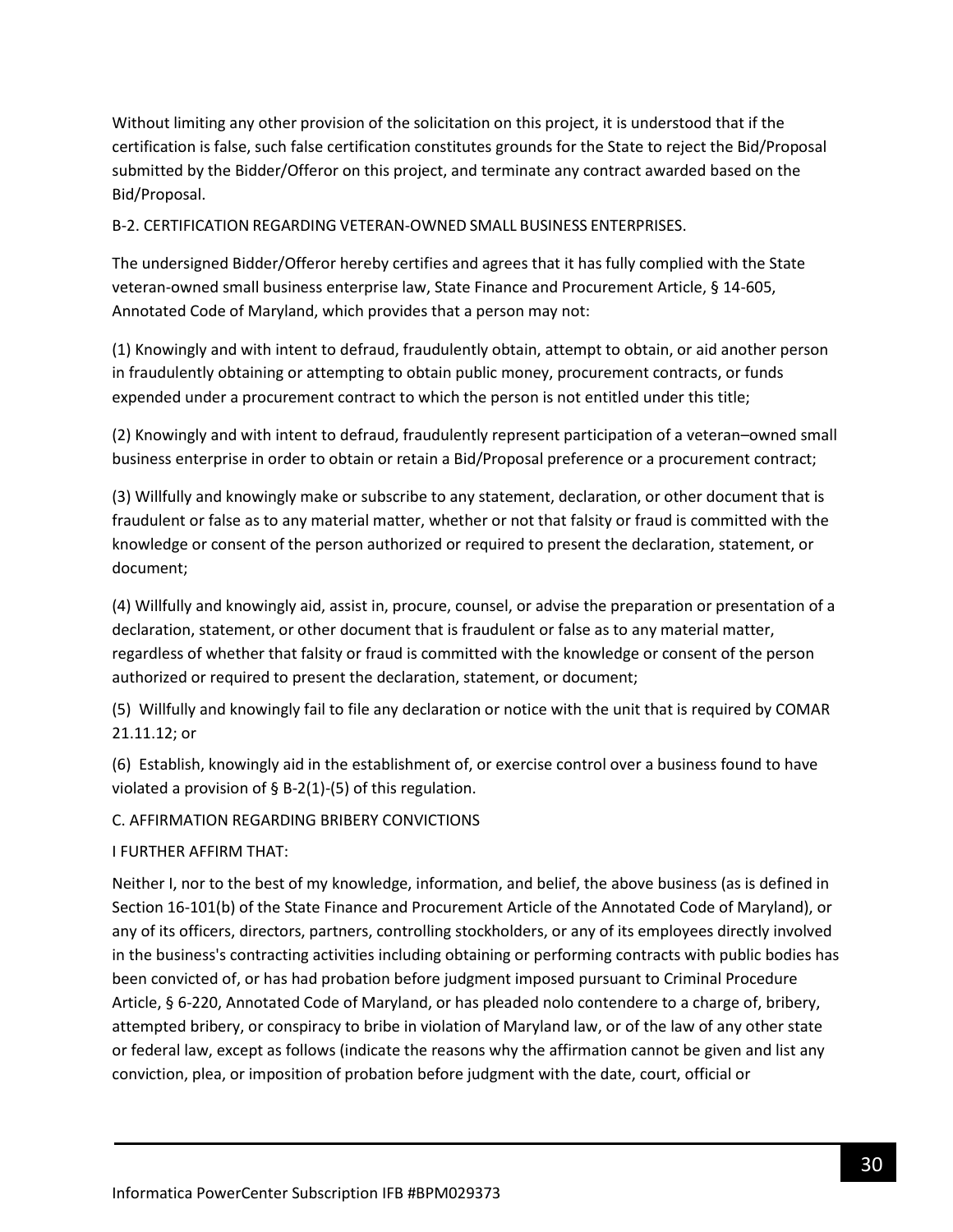administrative body, the sentence or disposition, the name(s) of person(s) involved, and their current positions and responsibilities with the business):

D. AFFIRMATION REGARDING OTHER CONVICTIONS

\_\_\_\_\_\_\_\_\_\_\_\_\_\_\_\_\_\_\_\_\_\_\_\_\_\_\_\_\_\_\_\_\_\_\_\_\_\_\_\_\_\_\_\_\_\_\_\_\_\_\_\_\_\_\_\_\_\_\_\_

\_\_\_\_\_\_\_\_\_\_\_\_\_\_\_\_\_\_\_\_\_\_\_\_\_\_\_\_\_\_\_\_\_\_\_\_\_\_\_\_\_\_\_\_\_\_\_\_\_\_\_\_\_\_\_\_\_\_\_\_

\_\_\_\_\_\_\_\_\_\_\_\_\_\_\_\_\_\_\_\_\_\_\_\_\_\_\_\_\_\_\_\_\_\_\_\_\_\_\_\_\_\_\_\_\_\_\_\_\_\_\_\_\_\_\_\_\_\_\_.

I FURTHER AFFIRM THAT:

Neither I, nor to the best of my knowledge, information, and belief, the above business, or any of its officers, directors, partners, controlling stockholders, or any of its employees directly involved in the business's contracting activities including obtaining or performing contracts with public bodies, has:

(1) Been convicted under state or federal statute of:

(a) A criminal offense incident to obtaining, attempting to obtain, or performing a public or private contract; or

(b) Fraud, embezzlement, theft, forgery, falsification or destruction of records or receiving stolen property;

(2) Been convicted of any criminal violation of a state or federal antitrust statute;

(3) Been convicted under the provisions of Title 18 of the United States Code for violation of the Racketeer Influenced and Corrupt Organization Act, 18 U.S.C. § 1961 et seq., or the Mail Fraud Act, 18 U.S.C. § 1341 et seq., for acts in connection with the submission of Bids/Proposals for a public or private contract;

(4) Been convicted of a violation of the State Minority Business Enterprise Law, § 14-308 of the State Finance and Procurement Article of the Annotated Code of Maryland;

(5) Been convicted of a violation of § 11-205.1 of the State Finance and Procurement Article of the Annotated Code of Maryland;

(6) Been convicted of conspiracy to commit any act or omission that would constitute grounds for conviction or liability under any law or statute described in subsections (1)—(5) above;

(7) Been found civilly liable under a state or federal antitrust statute for acts or omissions in connection with the submission of Bids/Proposals for a public or private contract;

(8) Been found in a final adjudicated decision to have violated the Commercial Nondiscrimination Policy under Title 19 of the State Finance and Procurement Article of the Annotated Code of Maryland with regard to a public or private contract;

(9) Been convicted of a violation of one or more of the following provisions of the Internal Revenue Code:

(a) §7201, Attempt to Evade or Defeat Tax;

(b) §7203, Willful Failure to File Return, Supply Information, or Pay Tax,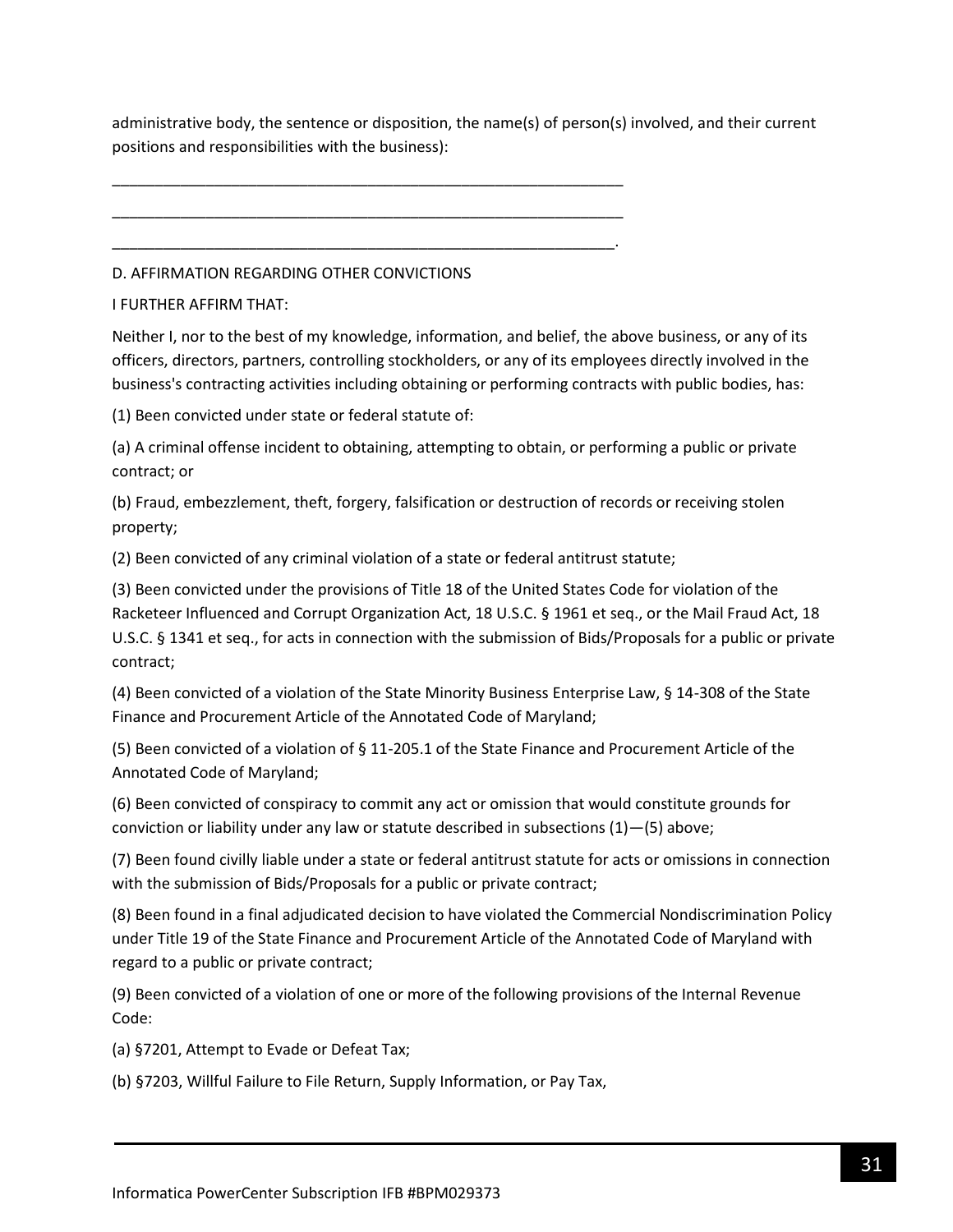(c) §7205, Fraudulent Withholding Exemption Certificate or Failure to Supply Information,

(d) §7205, Fraud and False Statements, or

(e) §7207, Fraudulent Returns, Statements, or Other Documents;

(10) Been convicted of a violation of 18 U.S.C. §286, Conspiracy to Defraud the Government with Respect to Claims, 18 U.S.C. §287, False, Fictitious, or Fraudulent Claims, or 18 U.S.C. §371, Conspiracy to Defraud the United States;

(11) Been convicted of a violation of the Tax-General Article, Title 13, Subtitle 7 or Subtitle 10, Annotated Code of Maryland;

(12) Been found to have willfully or knowingly violated State Prevailing Wage Laws as provided in the State Finance and Procurement Article, Title 17, Subtitle 2, Annotated Code of Maryland, if:

(a) A court:

- (i) Made the finding; and
- (ii) Decision became final; or
- (b) The finding was:
- (i) Made in a contested case under the Maryland Administrative Procedure Act; and
- (ii) Not overturned on judicial review;

(13) Been found to have willfully or knowingly violated State Living Wage Laws as provided in the State Finance and Procurement Article, Title 18, Annotated Code of Maryland, if:

- (a) A court:
- (i) Made the finding; and
- (ii) Decision became final; or
- (b) The finding was:
- (i) Made in a contested case under the Maryland Administrative Procedure Act; and
- (ii) Not overturned on judicial review;

(14) Been found to have willfully or knowingly violated the Labor and Employment Article, Title 3, Subtitles 3, 4, or 5, or Title 5, Annotated Code of Maryland, if:

- (a) A court:
- (i) Made the finding; and
- (ii) Decision became final; or
- (b) The finding was:
- (i) Made in a contested case under the Maryland Administrative Procedure Act; and
- (ii) Not overturned on judicial review; or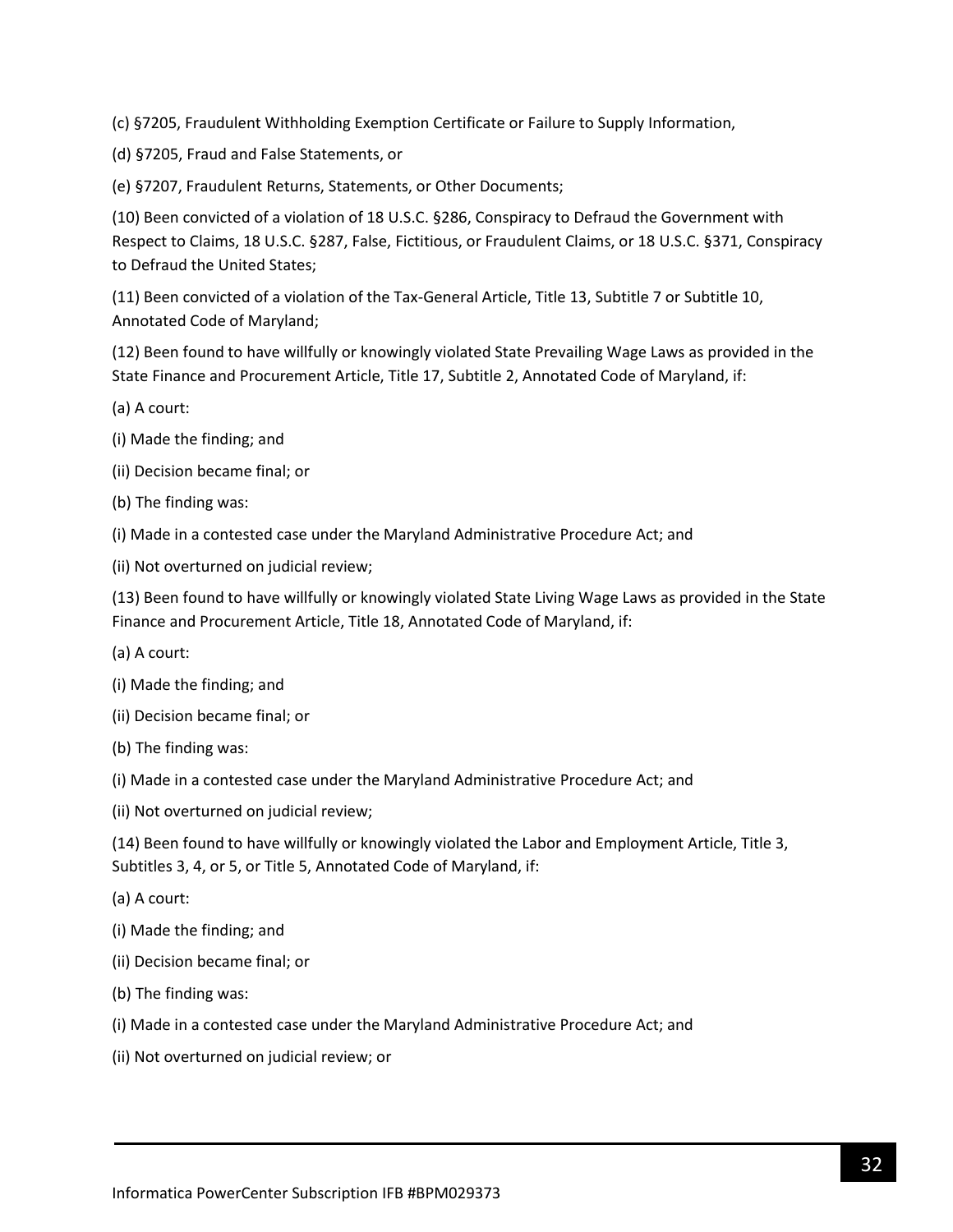(15) Admitted in writing or under oath, during the course of an official investigation or other proceedings, acts or omissions that would constitute grounds for conviction or liability under any law or statute described in §§ B and C and subsections  $D(1)$ — $(14)$  above, except as follows (indicate reasons why the affirmations cannot be given, and list any conviction, plea, or imposition of probation before judgment with the date, court, official or administrative body, the sentence or disposition, the name(s) of the person(s) involved and their current positions and responsibilities with the business, and the status of any debarment):

\_\_\_\_\_\_\_\_\_\_\_\_\_\_\_\_\_\_\_\_\_\_\_\_\_\_\_\_\_\_\_\_\_\_\_\_\_\_\_\_\_\_\_\_\_\_\_\_\_\_\_\_\_\_\_\_\_\_\_\_

\_\_\_\_\_\_\_\_\_\_\_\_\_\_\_\_\_\_\_\_\_\_\_\_\_\_\_\_\_\_\_\_\_\_\_\_\_\_\_\_\_\_\_\_\_\_\_\_\_\_\_\_\_\_\_\_\_\_\_\_

\_\_\_\_\_\_\_\_\_\_\_\_\_\_\_\_\_\_\_\_\_\_\_\_\_\_\_\_\_\_\_\_\_\_\_\_\_\_\_\_\_\_\_\_\_\_\_\_\_\_\_\_\_\_\_\_\_\_\_.

### E. AFFIRMATION REGARDING DEBARMENT

### I FURTHER AFFIRM THAT:

Neither I, nor to the best of my knowledge, information, and belief, the above business, or any of its officers, directors, partners, controlling stockholders, or any of its employees directly involved in the business's contracting activities, including obtaining or performing contracts with public bodies, has ever been suspended or debarred (including being issued a limited denial of participation) by any public entity, except as follows (list each debarment or suspension providing the dates of the suspension or debarment, the name of the public entity and the status of the proceedings, the name(s) of the person(s) involved and their current positions and responsibilities with the business, the grounds of the debarment or suspension, and the details of each person's involvement in any activity that formed the grounds of the debarment or suspension).

### F. AFFIRMATION REGARDING DEBARMENT OF RELATED ENTITIES

\_\_\_\_\_\_\_\_\_\_\_\_\_\_\_\_\_\_\_\_\_\_\_\_\_\_\_\_\_\_\_\_\_\_\_\_\_\_\_\_\_\_\_\_\_\_\_\_\_\_\_\_\_\_\_\_\_\_\_\_

\_\_\_\_\_\_\_\_\_\_\_\_\_\_\_\_\_\_\_\_\_\_\_\_\_\_\_\_\_\_\_\_\_\_\_\_\_\_\_\_\_\_\_\_\_\_\_\_\_\_\_\_\_\_\_\_\_\_\_\_

\_\_\_\_\_\_\_\_\_\_\_\_\_\_\_\_\_\_\_\_\_\_\_\_\_\_\_\_\_\_\_\_\_\_\_\_\_\_\_\_\_\_\_\_\_\_\_\_\_\_\_\_\_\_\_\_\_\_\_.

\_\_\_\_\_\_\_\_\_\_\_\_\_\_\_\_\_\_\_\_\_\_\_\_\_\_\_\_\_\_\_\_\_\_\_\_\_\_\_\_\_\_\_\_\_\_\_\_\_\_\_\_\_\_\_\_\_\_\_\_

\_\_\_\_\_\_\_\_\_\_\_\_\_\_\_\_\_\_\_\_\_\_\_\_\_\_\_\_\_\_\_\_\_\_\_\_\_\_\_\_\_\_\_\_\_\_\_\_\_\_\_\_\_\_\_\_\_\_\_\_

\_\_\_\_\_\_\_\_\_\_\_\_\_\_\_\_\_\_\_\_\_\_\_\_\_\_\_\_\_\_\_\_\_\_\_\_\_\_\_\_\_\_\_\_\_\_\_\_\_\_\_\_\_\_\_\_\_\_\_.

I FURTHER AFFIRM THAT:

(1) The business was not established, and it does not operate in a manner designed to evade the application of or defeat the purpose of debarment pursuant to Sections 16-101, et seq., of the State Finance and Procurement Article of the Annotated Code of Maryland; and

(2) The business is not a successor, assignee, subsidiary, or affiliate of a suspended or debarred business, except as follows (you must indicate the reasons why the affirmations cannot be given without qualification):

#### G. SUBCONTRACT AFFIRMATION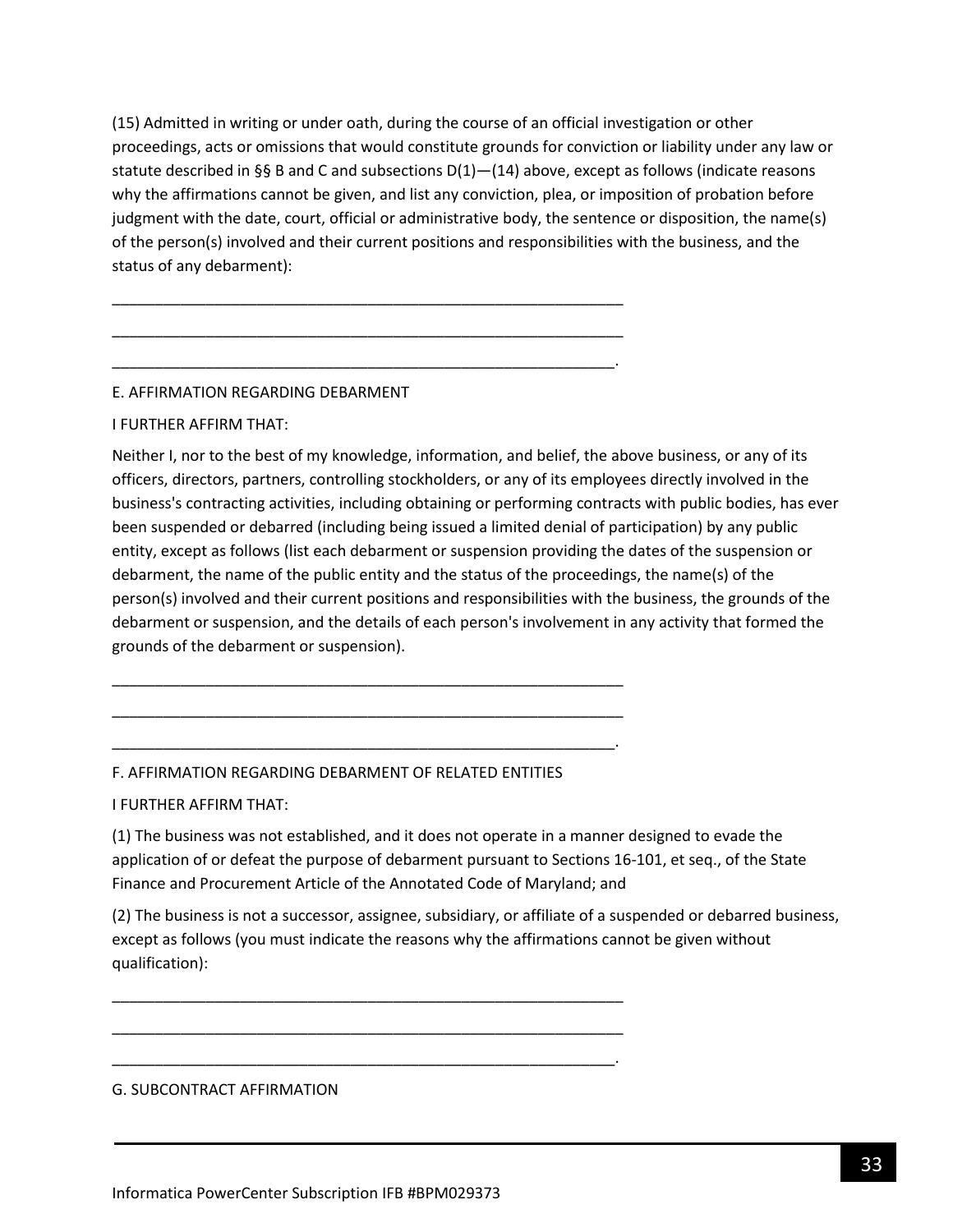### I FURTHER AFFIRM THAT:

Neither I, nor to the best of my knowledge, information, and belief, the above business, has knowingly entered into a contract with a public body under which a person debarred or suspended under Title 16 of the State Finance and Procurement Article of the Annotated Code of Maryland will provide, directly or indirectly, supplies, services, architectural services, construction related services, leases of real property, or construction.

### H. AFFIRMATION REGARDING COLLUSION

### I FURTHER AFFIRM THAT:

Neither I, nor to the best of my knowledge, information, and belief, the above business has:

(1) Agreed, conspired, connived, or colluded to produce a deceptive show of competition in the compilation of the accompanying Bid/Proposal that is being submitted;

(2) In any manner, directly or indirectly, entered into any agreement of any kind to fix the Bid/Proposal price of the Bidder/Offeror or of any competitor, or otherwise taken any action in restraint of free competitive bidding in connection with the contract for which the accompanying Bid/Proposal is submitted.

### I. CERTIFICATION OF TAX PAYMENT

### I FURTHER AFFIRM THAT:

Except as validly contested, the business has paid, or has arranged for payment of, all taxes due the State of Maryland and has filed all required returns and reports with the Comptroller of the Treasury, the State Department of Assessments and Taxation, and the Department of Labor, Licensing, and Regulation, as applicable, and will have paid all withholding taxes due the State of Maryland prior to final settlement.

### J. CONTINGENT FEES

## I FURTHER AFFIRM THAT:

The business has not employed or retained any person, partnership, corporation, or other entity, other than a bona fide employee, bona fide agent, bona fide salesperson, or commercial selling agency working for the business, to solicit or secure the Contract, and that the business has not paid or agreed to pay any person, partnership, corporation, or other entity, other than a bona fide employee, bona fide agent, bona fide salesperson, or commercial selling agency, any fee or any other consideration contingent on the making of the Contract.

## K. CERTIFICATION REGARDING INVESTMENTS IN IRAN

(1) The undersigned certifies that, in accordance with State Finance and Procurement Article, §17-705, Annotated Code of Maryland: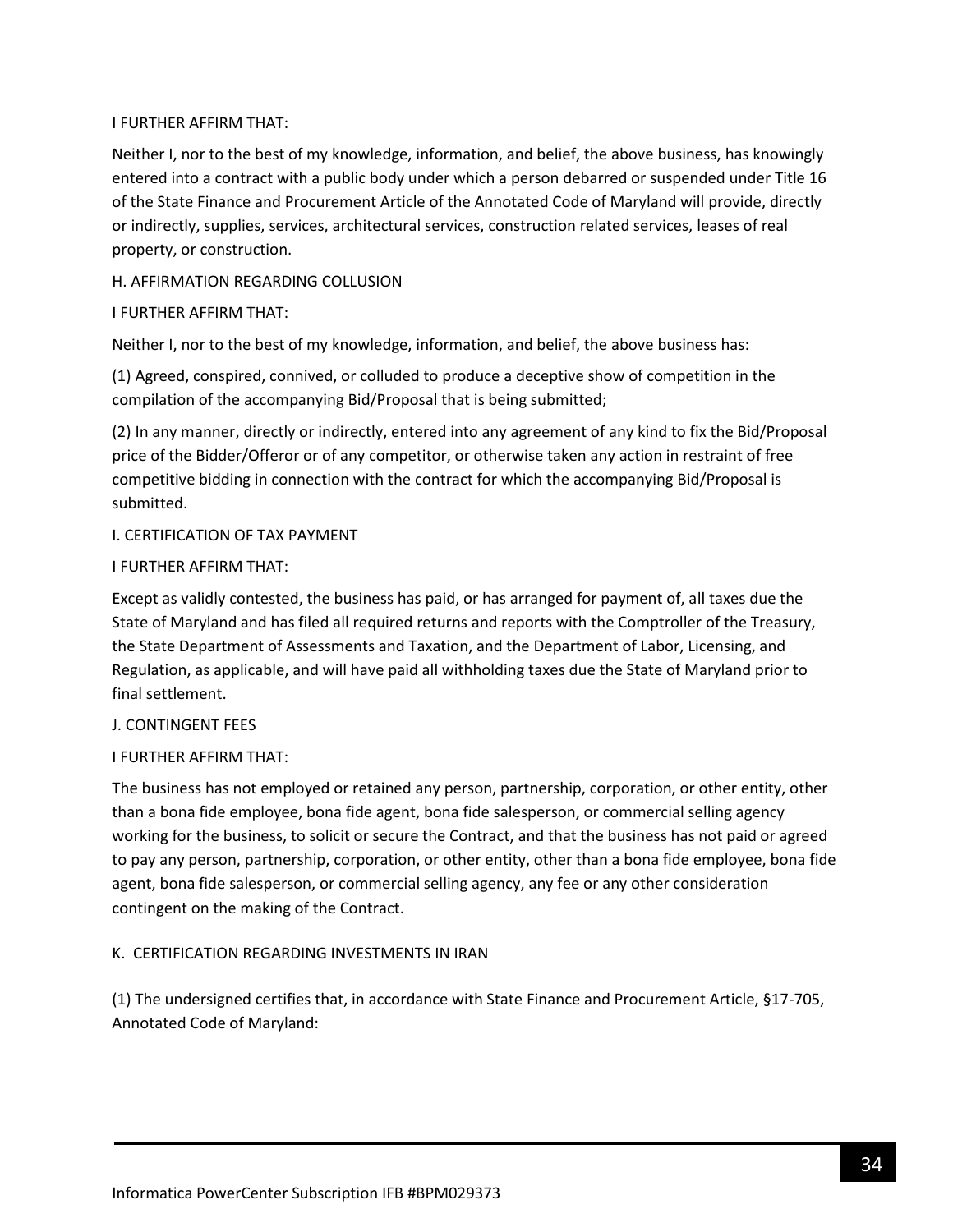(a) It is not identified on the list created by the Board of Public Works as a person engaging in investment activities in Iran as described in State Finance and Procurement Article, §17-702, Annotated Code of Maryland; and

(b) It is not engaging in investment activities in Iran as described in State Finance and Procurement Article, §17-702, Annotated Code of Maryland.

2. The undersigned is unable to make the above certification regarding its investment activities in Iran due to the following activities:

L. CONFLICT MINERALS ORIGINATED IN THE DEMOCRATIC REPUBLIC OF CONGO (FOR SUPPLIES AND SERVICES CONTRACTS)

## I FURTHER AFFIRM THAT:

The business has complied with the provisions of State Finance and Procurement Article, §14-413, Annotated Code of Maryland governing proper disclosure of certain information regarding conflict minerals originating in the Democratic Republic of Congo or its neighboring countries as required by federal law.

### M. I FURTHER AFFIRM THAT:

Any claims of environmental attributes made relating to a product or service included in the Bid or Proposal are consistent with the Federal Trade Commission's Guides for the Use of Environmental Marketing Claims as provided in 16 CFR §260, that apply to claims about the environmental attributes of a product, package, or service in connection with the marketing, offering for sale, or sale of such item or service.

## N. ACKNOWLEDGEMENT

I ACKNOWLEDGE THAT this Affidavit is to be furnished to the Procurement Officer and may be distributed to units of: (1) the State of Maryland; (2) counties or other subdivisions of the State of Maryland; (3) other states; and (4) the federal government. I further acknowledge that this Affidavit is subject to applicable laws of the United States and the State of Maryland, both criminal and civil, and that nothing in this Affidavit or any contract resulting from the submission of this Bid/Proposal shall be construed to supersede, amend, modify or waive, on behalf of the State of Maryland, or any unit of the State of Maryland having jurisdiction, the exercise of any statutory right or remedy conferred by the Constitution and the laws of Maryland with respect to any misrepresentation made or any violation of the obligations, terms and covenants undertaken by the above business with respect to (1) this Affidavit, (2) the contract, and (3) other Affidavits comprising part of the contract.

I DO SOLEMNLY DECLARE AND AFFIRM UNDER THE PENALTIES OF PERJURY THAT THE CONTENTS OF THIS AFFIDAVIT ARE TRUE AND CORRECT TO THE BEST OF MY KNOWLEDGE, INFORMATION, AND BELIEF.

Date:  $\_\_$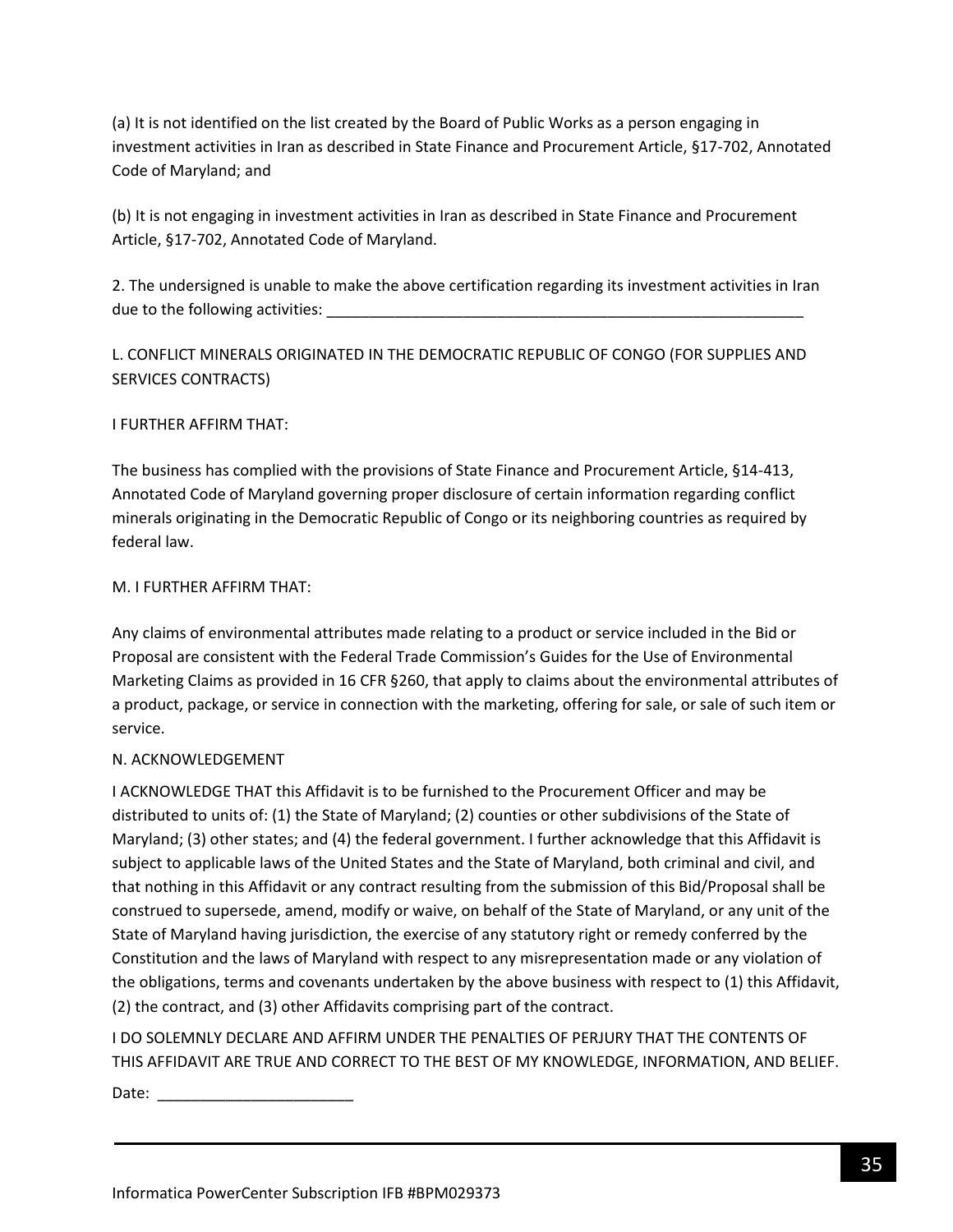By: \_\_\_\_\_\_\_\_\_\_\_\_\_\_\_\_\_\_\_\_\_\_\_\_\_\_\_\_\_\_\_\_\_\_ (print name of Authorized Representative and Affiant)

\_\_\_\_\_\_\_\_\_\_\_\_\_\_\_\_\_\_\_\_\_\_\_\_\_\_\_\_\_\_\_\_\_\_\_ (signature of Authorized Representative and Affiant)

**SUBMIT THIS AFFIDAVIT WITH BID**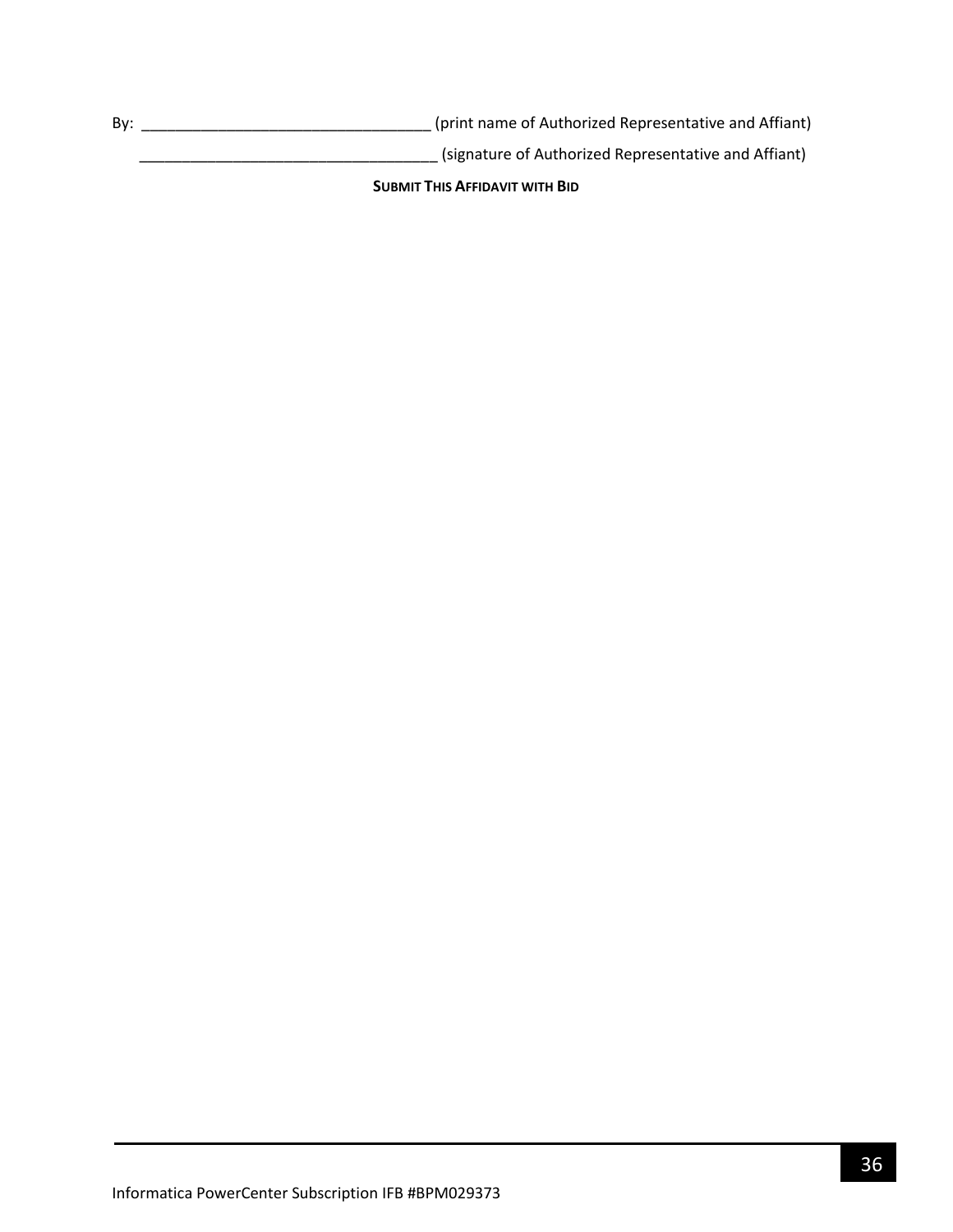### **ATTACHMENT C – CONTRACT AFFIDAVIT**

### <span id="page-36-0"></span>A. AUTHORITY

I hereby affirm that I, \_\_\_\_\_\_\_\_\_\_\_\_\_\_\_\_\_(name of affiant) am the \_\_\_\_\_\_\_\_\_\_\_\_\_\_(title) and duly authorized representative of \_\_\_\_\_\_\_\_\_\_\_\_\_\_\_\_(name of business entity) and that I possess the legal authority to make this affidavit on behalf of the business for which I am acting.

# B. CERTIFICATION OF REGISTRATION OR QUALIFICATION WITH THE STATE DEPARTMENT OF ASSESSMENTS AND TAXATION

I FURTHER AFFIRM THAT:

The business named above is a (check applicable box):

- (1) Corporation  $\Box$  domestic or  $\Box$  foreign;
- (2) Limited Liability Company  $-\Box$  domestic or  $\Box$  foreign;
- (3) Partnership  $\Box$  domestic or  $\Box$  foreign;
- (4) Statutory Trust  $\Box$  domestic or  $\Box$  foreign;
- $(5)$   $\Box$  Sole Proprietorship.

and is registered or qualified as required under Maryland Law. I further affirm that the above business is in good standing both in Maryland and (IF APPLICABLE) in the jurisdiction where it is presently organized, and has filed all of its annual reports, together with filing fees, with the Maryland State Department of Assessments and Taxation. The name and address of its resident agent (IF APPLICABLE) filed with the State Department of Assessments and Taxation is:

| Name and Department ID |          |
|------------------------|----------|
| Number:                | Address: |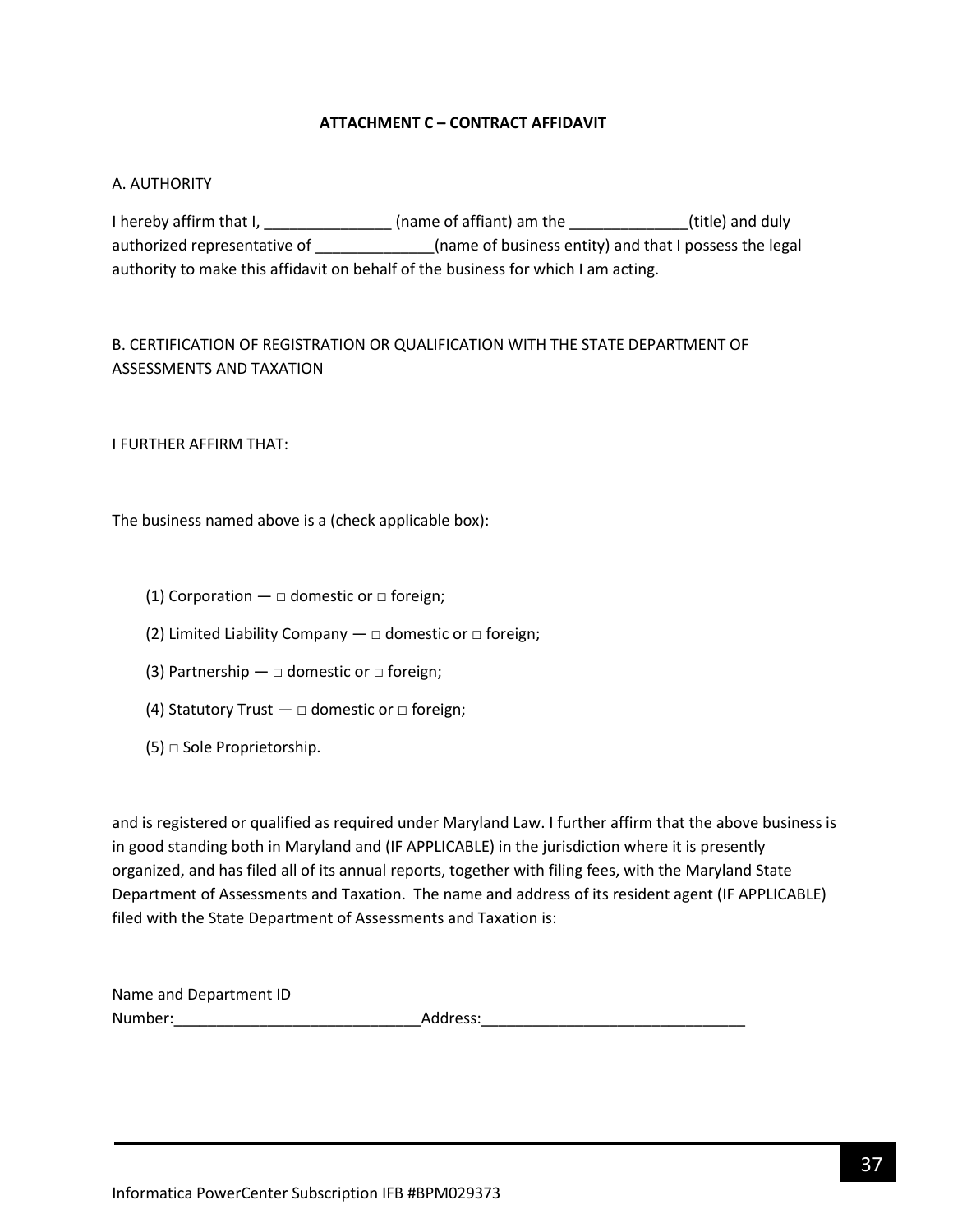and that if it does business under a trade name, it has filed a certificate with the State Department of Assessments and Taxation that correctly identifies that true name and address of the principal or owner as:

| Name and Department ID |          |
|------------------------|----------|
| Number:                | Address: |

### C. FINANCIAL DISCLOSURE AFFIRMATION

### I FURTHER AFFIRM THAT:

I am aware of, and the above business will comply with, the provisions of State Finance and Procurement Article, §13221, Annotated Code of Maryland, which require that every business that enters into contracts, leases, or other agreements with the State of Maryland or its agencies during a calendar year under which the business is to receive in the aggregate \$100,000 or more shall, within 30 days of the time when the aggregate value of the contracts, leases, or other agreements reaches \$100,000, file with the Secretary of State of Maryland certain specified information to include disclosure of beneficial ownership of the business.

### D. POLITICAL CONTRIBUTION DISCLOSURE AFFIRMATION

### I FURTHER AFFIRM THAT:

I am aware of, and the above business will comply with, Election Law Article, Title 14, Annotated Code of Maryland, which requires that every person that enters into a contract for a procurement with the State, a county, or a municipal corporation, or other political subdivision of the State, during a calendar year in which the person receives a contract with a governmental entity in the amount of \$200,000 or more, shall file with the State Board of Elections statements disclosing: (a) any contributions made during the reporting period to a candidate for elective office in any primary or general election; and (b) the name of each candidate to whom one or more contributions in a cumulative amount of \$500 or more were made during the reporting period. The statement shall be filed with the State Board of Elections: (a) before execution of a contract by the State, a county, a municipal corporation, or other political subdivision of the State, and shall cover the 24 months prior to when a contract was awarded; and (b) if the contribution is made after the execution of a contract, then twice a year, throughout the contract term, on: (i) February 5, to cover the six (6) month period ending January 31; and (ii) August 5, to cover the six (6) month period ending July 31.

## E. DRUG AND ALCOHOL-FREE WORKPLACE

(Applicable to all contracts unless the contract is for a law enforcement agency and the agency head or the agency head's designee has determined that application of COMAR 21.11.08 and this certification would be inappropriate in connection with the law enforcement agency's undercover operations.)

I CERTIFY THAT: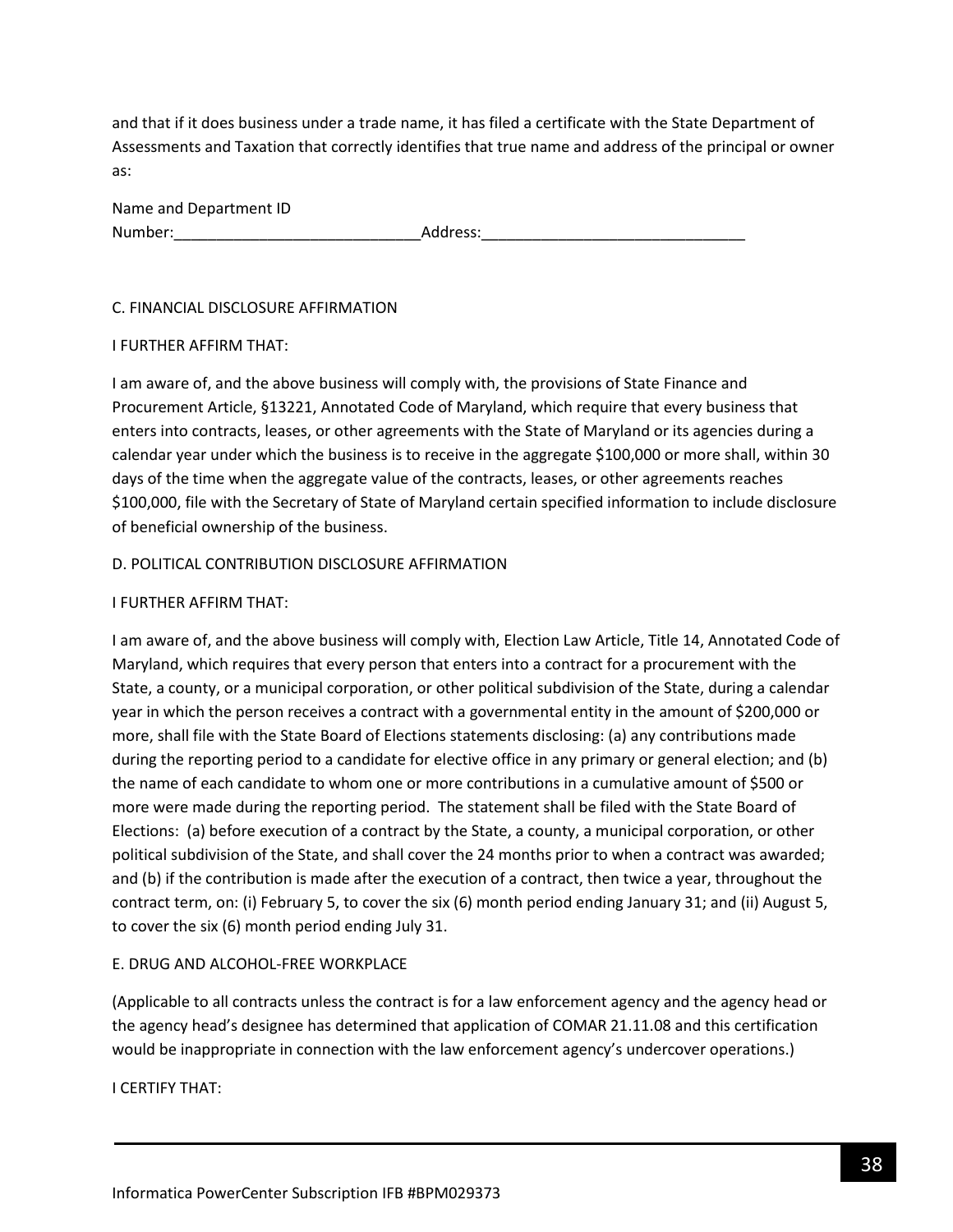(1) Terms defined in COMAR 21.11.08 shall have the same meanings when used in this certification.

(2) By submission of its Bid/Proposal, the business, if other than an individual, certifies and agrees that, with respect to its employees to be employed under a contract resulting from this solicitation, the business shall:

(a) Maintain a workplace free of drug and alcohol abuse during the term of the contract;

(b) Publish a statement notifying its employees that the unlawful manufacture, distribution, dispensing, possession, or use of drugs, and the abuse of drugs or alcohol is prohibited in the business' workplace and specifying the actions that will be taken against employees for violation of these prohibitions;

(c) Prohibit its employees from working under the influence of drugs or alcohol;

(d) Not hire or assign to work on the contract anyone who the business knows, or in the exercise of due diligence should know, currently abuses drugs or alcohol and is not actively engaged in a bona fide drug or alcohol abuse assistance or rehabilitation program;

(e) Promptly inform the appropriate law enforcement agency of every drug-related crime that occurs in its workplace if the business has observed the violation or otherwise has reliable information that a violation has occurred;

(f) Establish drug and alcohol abuse awareness programs to inform its employees about:

- (i) The dangers of drug and alcohol abuse in the workplace;
- (ii) The business's policy of maintaining a drug and alcohol-free workplace;
- (iii) Any available drug and alcohol counseling, rehabilitation, and employee assistance programs; and
- (iv) The penalties that may be imposed upon employees who abuse drugs and alcohol in the workplace;

(g) Provide all employees engaged in the performance of the contract with a copy of the statement required by §E(2)(b), above;

(h) Notify its employees in the statement required by  $\Sigma(2)(b)$ , above, that as a condition of continued employment on the contract, the employee shall:

- (i) Abide by the terms of the statement; and
- (ii) Notify the employer of any criminal drug or alcohol abuse conviction for an offense occurring in the workplace not later than 5 days after a conviction;

(i) Notify the procurement officer within 10 days after receiving notice under  $\Sigma(2)(h)(ii)$ , above, or otherwise receiving actual notice of a conviction;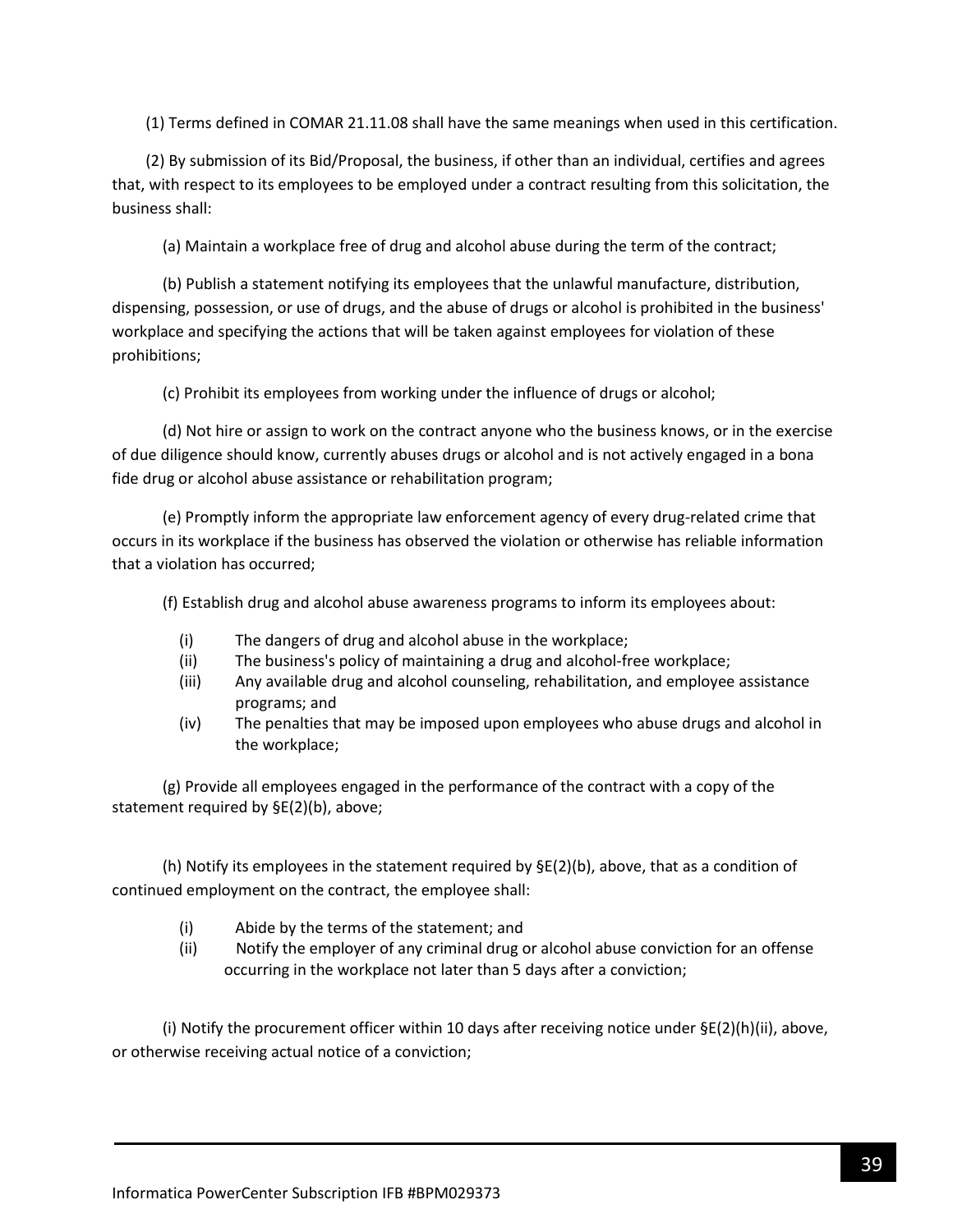(j) Within 30 days after receiving notice under §E(2)(h)(ii), above, or otherwise receiving actual notice of a conviction, impose either of the following sanctions or remedial measures on any employee who is convicted of a drug or alcohol abuse offense occurring in the workplace:

- (i) Take appropriate personnel action against an employee, up to and including termination; or
- (ii) Require an employee to satisfactorily participate in a bona fide drug or alcohol abuse assistance or rehabilitation program; and

(k) Make a good faith effort to maintain a drug and alcohol free workplace through implementation of §E(2)(a)—(j), above.

(3) If the business is an individual, the individual shall certify and agree as set forth in  $\S E(4)$ , below, that the individual shall not engage in the unlawful manufacture, distribution, dispensing, possession, or use of drugs or the abuse of drugs or alcohol in the performance of the contract.

(4) I acknowledge and agree that:

(a) The award of the contract is conditional upon compliance with COMAR 21.11.08 and this certification;

(b) The violation of the provisions of COMAR 21.11.08 or this certification shall be cause to suspend payments under, or terminate the contract for default under COMAR 21.07.01.11 or 21.07.03.15, as applicable; and

(c) The violation of the provisions of COMAR 21.11.08 or this certification in connection with the contract may, in the exercise of the discretion of the Board of Public Works, result in suspension and debarment of the business under COMAR 21.08.03.

## F. CERTAIN AFFIRMATIONS VALID

### I FURTHER AFFIRM THAT:

To the best of my knowledge, information, and belief, each of the affirmations, certifications, or acknowledgements contained in that certain Bid/Proposal Affidavit dated \_\_\_\_\_\_\_\_ , 2021\_\_\_ , and executed by me for the purpose of obtaining the contract to which this Exhibit is attached remains true and correct in all respects as if made as of the date of this Contract Affidavit and as if fully set forth herein.

I DO SOLEMNLY DECLARE AND AFFIRM UNDER THE PENALTIES OF PERJURY THAT THE CONTENTS OF THIS AFFIDAVIT ARE TRUE AND CORRECT TO THE BEST OF MY KNOWLEDGE, INFORMATION, AND BELIEF.

Date: \_\_\_\_\_\_\_\_\_\_\_\_\_\_\_

By: example and the state of authorized Representative and Affiant)

\_\_\_\_\_\_\_\_\_\_\_\_\_\_\_\_\_\_\_\_\_\_\_\_\_\_\_\_\_\_\_\_\_ (signature of Authorized Representative and Affiant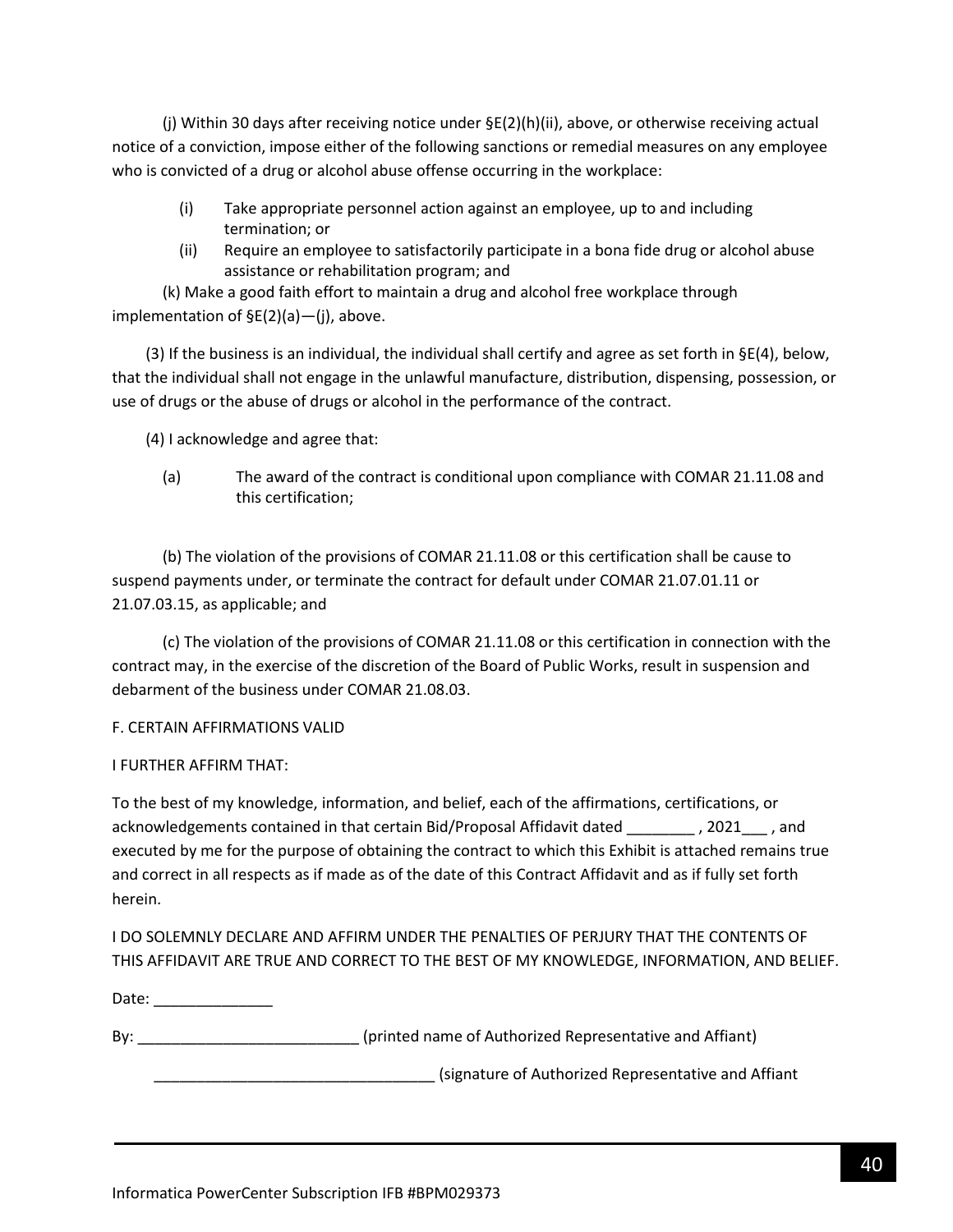### **ATTACHMENT D – BID PRICING INSTRUCTIONS**

In order to assist Bidders in the preparation of their Bid and to comply with the requirements of this solicitation, Bid Pricing Instructions and a Bid Form have been prepared. Bidders shall submit their Bid on the Bid Form in accordance with the instructions on the Bid Form and as specified herein. Do not alter the Bid Form or the Bid Form may be rejected. The Bid Form is to be signed and dated, where requested, by an individual who is authorized to bind the Bidder to the prices entered on the Bid Form. The Bid Form is used to calculate the Bidder's TOTAL BID PRICE. Follow these instructions carefully when completing your Bid Form:

- A) All Unit and Extended Prices must be clearly entered in dollars and cents, e.g., \$24.15. Make your decimal points clear and distinct.
- B) All Unit Prices must be the actual price per unit the State will pay for the specific item or service identified in this IFB and may not be contingent on any other factor or condition in any manner.
- C) All calculations shall be rounded to the nearest cent, i.e., .344 shall be .34 and .345 shall be .35.
- D) Any goods or services required through this IFB and proposed by the vendor at **No Cost to the State** must be clearly entered in the Unit Price, if appropriate, and Extended Price with **\$0.00**.
- E) Every blank in every Bid Form shall be filled in. Any blanks may result in the Bid being regarded as non-responsive and thus rejected. Any changes or corrections made to the Bid Form by the Bidder prior to submission shall be initialed and dated.
- F) Except as instructed on the Bid Form, nothing shall be entered on or attached to the Bid Form that alters or proposes conditions or contingencies on the prices. Alterations and/or conditions usually render the Bid non-responsive, which means it will be rejected.
- G) It is imperative that the prices included on the Bid Form have been entered correctly and calculated accurately by the Bidder and that the respective total prices agree with the entries on the Bid Form. Any incorrect entries or inaccurate calculations by the Bidder will be treated as provided in COMAR 21.05.03.03E and 21.05.02.12 and may cause the Bid to be rejected.
- H) If option years are included, Bidders must submit pricing for each option year. Any option to renew will be exercised at the sole discretion of the State and will comply with all terms and conditions in force at the time the option is exercised. If exercised, the option period shall be for a period identified in the IFB at the prices entered in the Bid Form.
- I) All Bid prices entered below are to be fully loaded prices that include all costs/expenses associated with the provision of services as required by the IFB. The Bid price shall include, but is not limited to, all: labor, profit/overhead, general operating, administrative, and all other expenses and costs necessary to perform the work set forth in the solicitation. No other amounts will be paid to the Contractor. If labor rates are requested, those amounts shall be fully loaded rates; no overtime amounts will be paid.
- J) Unless indicated elsewhere in the IFB, sample amounts used for calculations on the Bid Form are typically estimates for bidding purposes only. The Department does not guarantee a minimum or maximum number of units or usage in the performance of this Contract.
- K) Failure to adhere to any of these instructions may result in the Bid being determined non-responsive and rejected by the Department.

The Bid shall contain all price information in the format specified on these pages. Complete the Bid Form only as provided in the Bid Pricing Instructions. Do not amend, alter or leave blank any items on the Bid Form. If option years are included, Bidders must submit Bids for each option year. Failure to adhere to any of these instructions may result in the bid being determined non-responsive and rejected by the Department.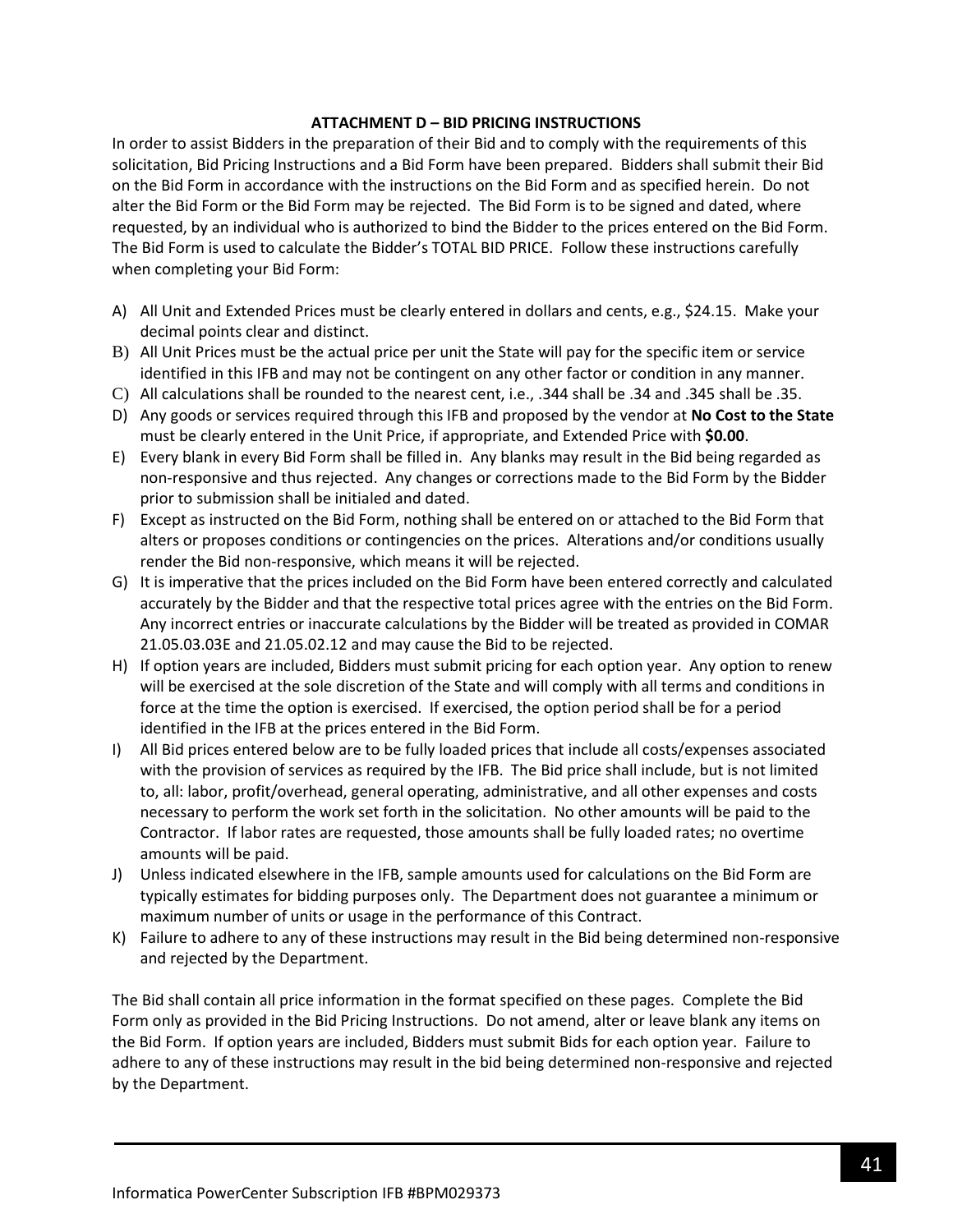## **ATTACHMENT D – BID PRICE FORM Informatica PowerCenter Subscription IFB # BPM029373**

<span id="page-41-0"></span>

| <b>Product Description</b>                                                 | Quantity       | <b>Unit Price</b>  | <b>Total Price</b> |
|----------------------------------------------------------------------------|----------------|--------------------|--------------------|
| PowerCenter SE Per<br>CPU-core(S) Production<br><b>Annual Subscription</b> | $\overline{4}$ | \$                 | \$                 |
| <b>Twelve Month</b><br>Subscription                                        |                |                    |                    |
| <b>Scaling Option Per</b>                                                  | $\overline{4}$ | $\zeta$            | \$                 |
| CPU-core(S) Production                                                     |                |                    |                    |
| <b>Annual Subscription</b>                                                 |                |                    |                    |
| <b>Twelve Month</b><br>Subscription                                        |                |                    |                    |
| Team-based                                                                 | 4              | $\zeta$            | \$                 |
| Development Option<br>Per CPU-core(S)                                      |                |                    |                    |
| Production                                                                 |                |                    |                    |
| <b>Annual Subscription</b>                                                 |                |                    |                    |
| <b>Twelve Month</b>                                                        |                |                    |                    |
| Subscription                                                               |                |                    |                    |
| Informatica Multi-                                                         | 4              | $\zeta$            | \$                 |
| Product Per CPU-                                                           |                |                    |                    |
| core(S) Development                                                        |                |                    |                    |
| Lab Annual                                                                 |                |                    |                    |
| Subscription                                                               |                |                    |                    |
| <b>Twelve Month</b>                                                        |                |                    |                    |
| Subscription                                                               |                |                    |                    |
|                                                                            |                |                    |                    |
| Data Transformation<br>Per CPU-core(S)                                     | 4              | $\ddot{\varsigma}$ | \$                 |
| <b>Production Annual</b>                                                   |                |                    |                    |
| Subscription                                                               |                |                    |                    |
|                                                                            |                |                    |                    |
| <b>Twelve Month</b>                                                        |                |                    |                    |
| Subscription                                                               |                |                    |                    |
| <b>B2B Data Format</b>                                                     | $\mathbf{1}$   | $\zeta$            | \$                 |
| Library (1 Library)                                                        |                |                    |                    |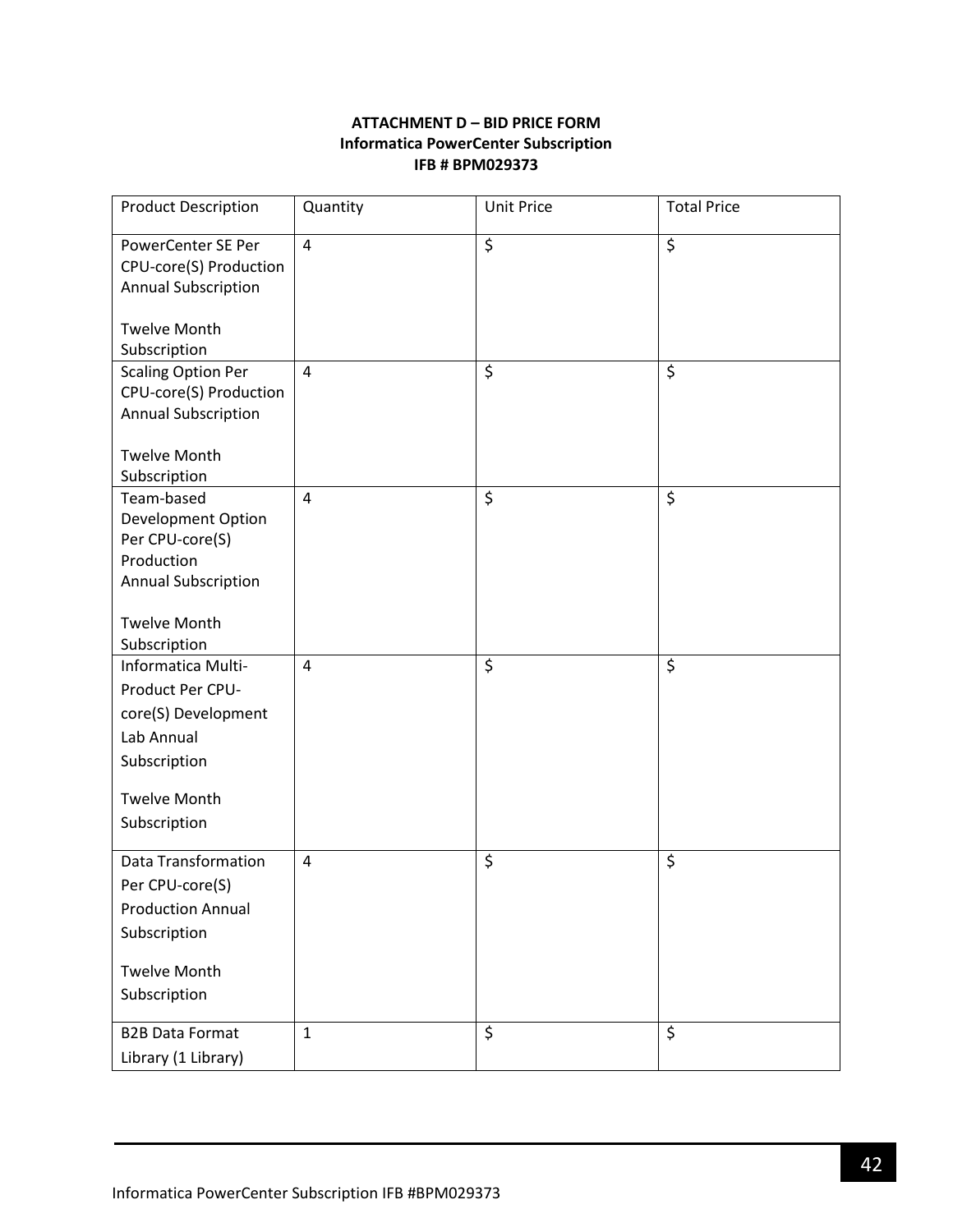| HIPAA (S) Production                                                                                                                                                                                                           |              |         |    |
|--------------------------------------------------------------------------------------------------------------------------------------------------------------------------------------------------------------------------------|--------------|---------|----|
| <b>Annual Subscription</b>                                                                                                                                                                                                     |              |         |    |
| <b>Twelve Month</b>                                                                                                                                                                                                            |              |         |    |
| Subscription                                                                                                                                                                                                                   |              |         |    |
| <b>B2B Data Format</b>                                                                                                                                                                                                         | $\mathbf{1}$ | $\zeta$ | \$ |
| Library (1 Library) HIX                                                                                                                                                                                                        |              |         |    |
| (S) Production Annual                                                                                                                                                                                                          |              |         |    |
| Subscription                                                                                                                                                                                                                   |              |         |    |
| <b>Twelve Month</b>                                                                                                                                                                                                            |              |         |    |
| Subscription                                                                                                                                                                                                                   |              |         |    |
| <b>Premium Success for</b>                                                                                                                                                                                                     | $\mathbf{1}$ | $\zeta$ | \$ |
| Subscription                                                                                                                                                                                                                   |              |         |    |
| <b>Twelve Month</b>                                                                                                                                                                                                            |              |         |    |
| Subscription                                                                                                                                                                                                                   |              |         |    |
| Total Price for 2022 -                                                                                                                                                                                                         |              |         | \$ |
| 2023                                                                                                                                                                                                                           |              |         |    |
|                                                                                                                                                                                                                                |              |         |    |
| *BASIS FOR AWARD                                                                                                                                                                                                               |              |         |    |
|                                                                                                                                                                                                                                |              |         |    |
| Submitted By:                                                                                                                                                                                                                  |              |         |    |
| Date: the contract of the contract of the contract of the contract of the contract of the contract of the contract of the contract of the contract of the contract of the contract of the contract of the contract of the cont |              |         |    |
| <b>Printed Name and Title:</b>                                                                                                                                                                                                 |              |         |    |
|                                                                                                                                                                                                                                |              |         |    |
|                                                                                                                                                                                                                                |              |         |    |
|                                                                                                                                                                                                                                |              |         |    |
|                                                                                                                                                                                                                                |              |         |    |
|                                                                                                                                                                                                                                |              |         |    |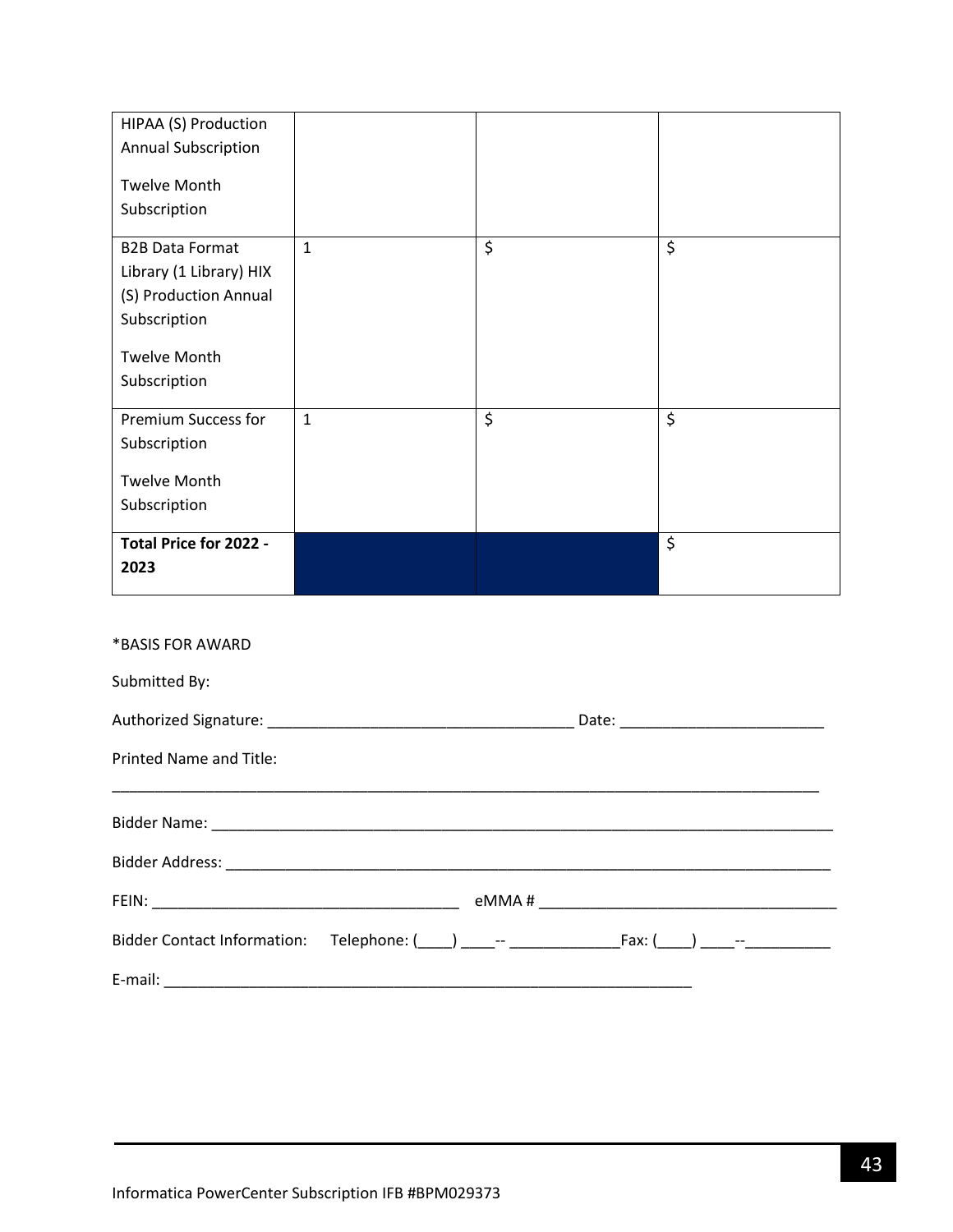#### **ATTACHMENT E – FEDERAL FUNDS ATTACHMENT**

[Reference, among other provisions, 45 C.F.R. § 75.335]

<span id="page-43-0"></span>In addition to other provisions required by the IFB and Contract related to the federal funds that may be included in any Contract to be awarded as a result of this IFB, the following provisions are applicable:

A. Contracts for more than the simplified acquisition threshold currently set at \$150,000, which is the inflation adjusted amount determined by the Civilian Agency Acquisition Council and the Defense Acquisition Regulations Council (Councils) as authorized by 41 U.S.C. 1908, must address administrative, contractual, or legal remedies in instances where contractors violate or breach contract terms, and provide for such sanctions and penalties as appropriate.

B. All contracts in excess of \$10,000 must address termination for cause and for convenience by the non-Federal entity including the manner by which it will be affected and the basis for settlement.

C. Debarment and Suspension (Executive Orders 12549 and 12689) (see 2 CFR 180.220 and 45 CFR 75.212) A party listed on the government-wide exclusions in the System for Award Management (SAM), in accordance with the OMB guidelines at 2 CFR part 180 that implement Executive Orders 12549 (3 CFR part 1986 Comp., p. 189) and 12689 (3 CFR part 1989 Comp., p. 235), "Debarment and Suspension" is not eligible for award under this IFB. SAM Exclusions contains the names of parties debarred, suspended, or otherwise excluded by agencies, as well as parties declared ineligible under statutory or regulatory authority other than Executive Order 12549. Any Contractor awarded a Contract as a result of this IFB is responsible for ensuring that any party with which it subcontracts is not debarred or suspended and is in full compliance with the executive orders and federal regulations cited in this paragraph.

D. Byrd Anti-Lobbying Amendment (31 U.S.C. 1352)—Contractors that apply or bid for an award exceeding \$100,000 must file the required attached certification. Each tier (including the Contractor and any subcontractor(s)) certifies to the tier above that it will not and has not used federal appropriated funds to pay any person or organization for influencing or attempting to influence an officer or employee of any agency, a member of Congress, officer or employee of Congress, or an employee of a member of Congress in connection with obtaining any federal contract, grant or any other award covered by 31 U.S.C. 1352. Each tier must also disclose any lobbying with non-federal funds that takes place in connection with obtaining any Federal award. Such disclosures are forwarded from tier to tier up to the non-federal awardee (which, in this case, is the State of Maryland).

1. *Form and rule*: All prospective and present contractors and subcontractors (this includes all levels of funding) who receive more than \$100,000 in federal funds must submit the attached form "Certification Against Lobbying." It assures, generally, that contractors and subcontractors receiving federal funds will not lobby federal entities with federal funds, and that, as is required, they will disclose other lobbying on form SF-111.

2. *Form and instructions*: "Form LLL, Disclosure of Lobbying Activities" must be submitted by those receiving more than \$100,000 in federal funds, to disclose any lobbying of federal entities (a) with profits from federal contracts or (b) funded with nonfederal funds.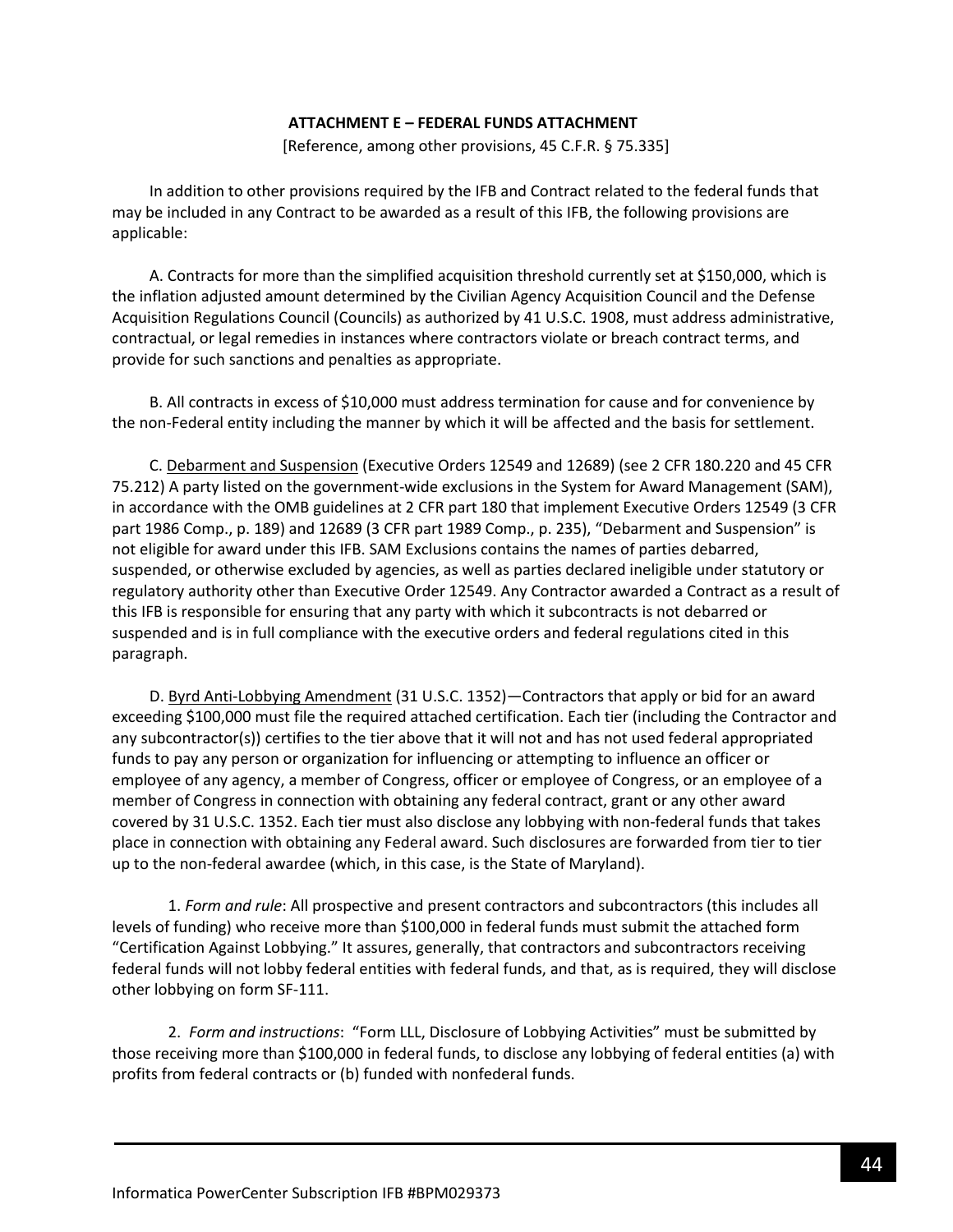E. Section 504 of the Rehabilitation Act of 1973. Any Contractor awarded a Contract as a result of this RFP certifies that it will comply with Section 504 of the Rehabilitation Act of 1973, as amended (29 U.S.C. § 791 *et seq.*), and all regulations promulgated thereunder. Section 504 prohibits discrimination on the basis of handicap in all federally assisted programs and activities. It requires the analysis and making of any changes needed in three general areas of operation— programs, activities, and facilities and employment. It states, among other things, that: *Grantees that provide health ... services should undertake tasks such as ensuring emergency treatment for the hearing impaired and making certain that persons with impaired sensory or speaking skills are not denied effective notice with regard to benefits, services, and waivers of rights or consents to treatments*.

F. Age Discrimination Act of 1975. Any Contractor awarded a Contract as a result of this IFB certifies that it shall not discriminate on the basis of Age, according to the requirements of the Age Discrimination Act of 1975.

G. Title VI of the Civil Rights Act of 1964. Any Contractor awarded a Contract are a result of this IFB certifies that it shall comply with Title VI of the Civil Rights Act of 1964 and shall not discriminate in participation by race, color, or national origin.

H. Section 1557 of the ACA. Any Contractor awarded a Contract as a result of this IFB certifies that it shall comply with Section 1557 of the Affordable Care Act (42 U.S.C. § 18116) and any regulations promulgated thereunder. Section 1557 prohibits discrimination on the basis of race, color, national origin, sex, age, or disability in certain health programs or activities. Section 1557 further provides that, except as provided in Title I or the Patient Protection and Affordable Care Act (as amended, the ACA), an individual shall not, on the grounds prohibited under Title VI of the Civil Rights Act of 1964, Title IX of the Education Amendments of 1972, the Age Discrimination Act of 1975, or Section 504 of the Rehabilitation Act of 1973, be excluded from participation in, be denied the benefits of, or be subjected to discrimination under any health program or activity, any part of which is receiving federal financial assistance or any program or activity that is administered by any entity (such as MHBE) established under Title I of the ACA.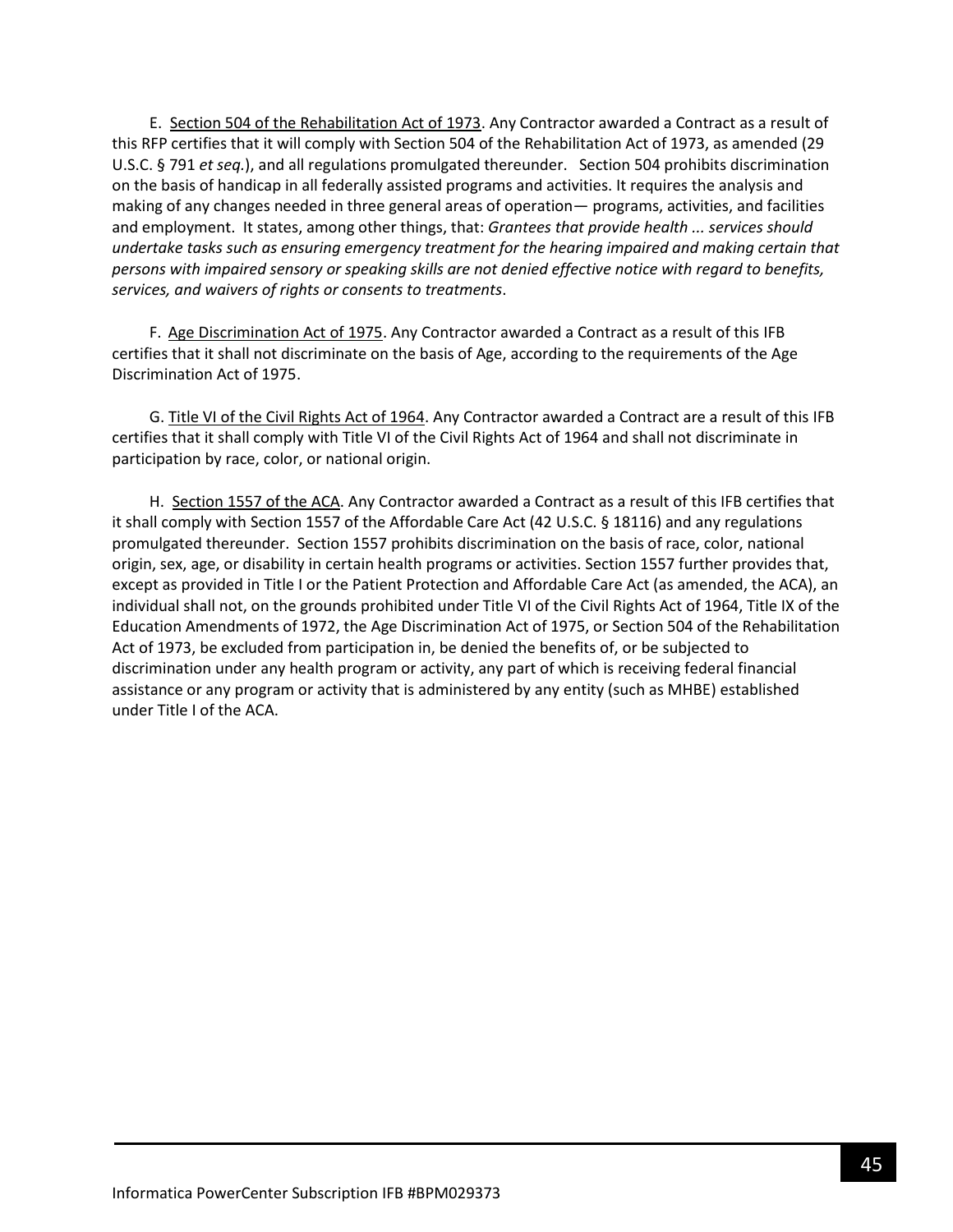### **ATTACHMENT E-1 – CERTIFICATION AGAINST LOBBYING**

### **U.S. Department of Health and Human Services**

### **CERTIFICATION REGARDING LOBBYING**

Certification for Contracts, Grants, Loans, and Cooperative Agreements

<span id="page-45-0"></span>The undersigned certifies, to the best of his or her knowledge and belief, that:

(1) No Federal appropriated funds have been paid or will be paid, by or on behalf of the undersigned, to any person for influencing or attempting to influence an officer or employee of any agency, a Member of Congress, an officer or employee of Congress, or an employee of a Member of Congress in connection with the awarding of any Federal contract, the making of any Federal grant, the making of any Federal loan, the entering into of any cooperative agreement, and the extension, continuation, renewal, amendment, or modification of any Federal contract, grant, loan, or cooperative agreement.

(2) If any funds other than Federal appropriated funds have been paid or will be paid to any person for influencing or attempting to influence an officer or employee of any agency, a Member of Congress, an officer or employee of Congress, or an employee of a Member of Congress in connection with this Federal contract, grant, loan, or cooperative agreement, the undersigned shall complete and submit Standard Form-LLL, "Disclosure Form to Report Lobbying," in accordance with its instructions.

(3) The undersigned shall require that the language of this certification be included in the award documents for all sub-awards at all tiers (including subcontracts, sub-grants, and contracts under grants, loans, and cooperative agreements) and that all sub-recipients shall certify and disclose accordingly.

This certification is a material representation of fact upon which reliance was placed when this transaction was made or entered into. Submission of this certification is a prerequisite for making or entering into this transaction imposed by Section 1352, title 31, U.S. Code. Any person who fails to file the required certification shall be subject to a civil penalty of not less than \$10,000 and not more than \$100,000 for each such failure.

| Award No.                                                   | <b>Organizational Entry</b>       |
|-------------------------------------------------------------|-----------------------------------|
| Name and Title of Official Signing for Organizational Entry | Telephone No. Of Signing Official |
| Signature of Above Official                                 | Date Signed                       |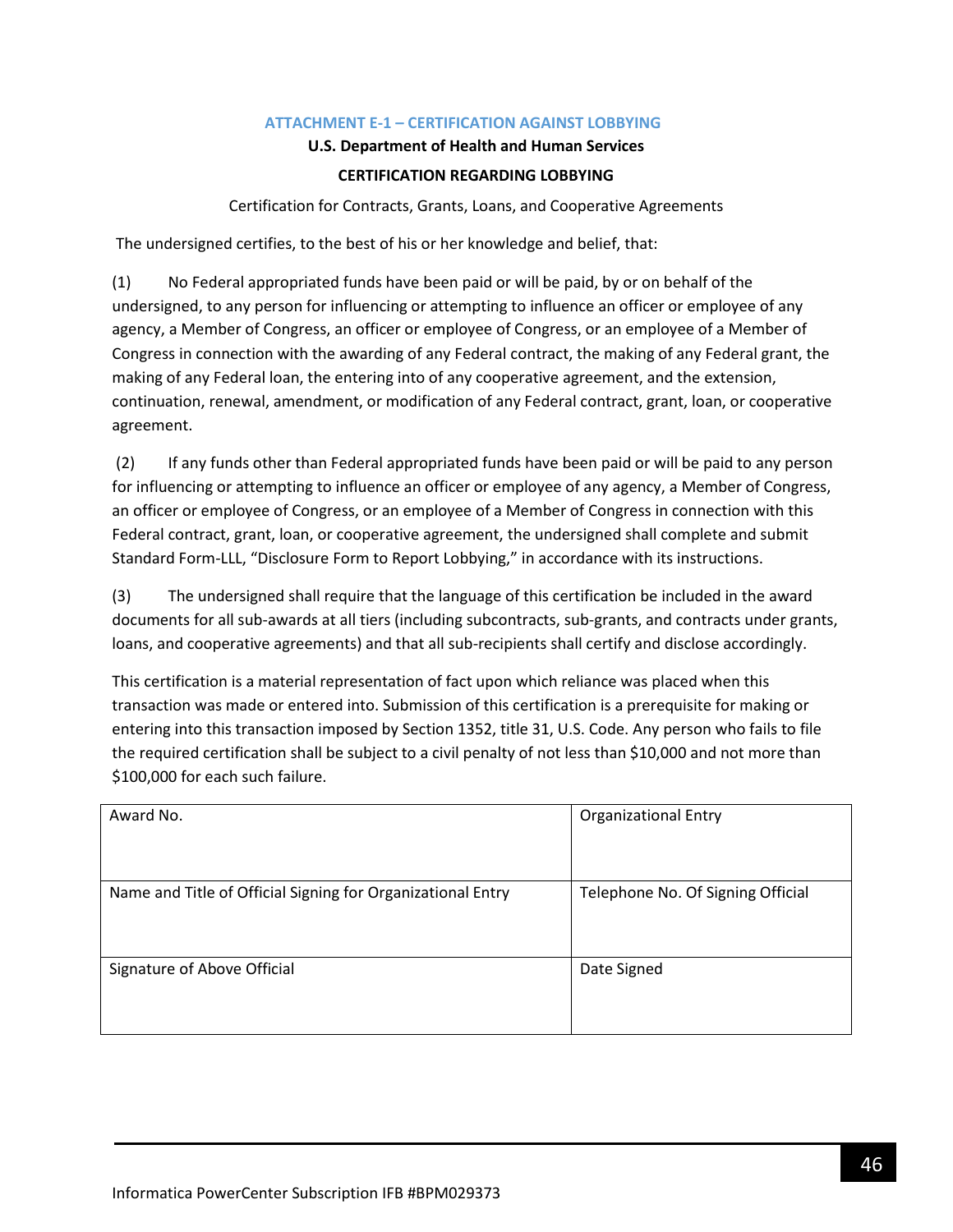### **ATTACHMENT E-2**

# **DISCLOSURE OF LOBBYING ACTIVITIES**

## **Complete this form to disclose lobbying activities pursuant to 31 U.S.C. 1352**

| a. Bid/offer/application<br>a. Initial filing<br>a. Contract<br>b. Initial award<br>b. Material change<br>b. Grant<br>c. Cooperative<br>c. Post-award<br>Agreement<br>For Material Change Only:<br>d. Loan<br>Year ________ quarter ________<br>e. Loan guarantee<br>Date of last report ________<br>f. Loan insurance<br>4. Name and Address of Reporting Entity:<br>5. If Reporting Entity in No. 4 is a Subawardee,<br><b>Enter Name and Address of Prime:</b><br>$\Box$ Prime $\Box$ Subawardee Tier ______, if<br>Congressional District, if known:<br>known:<br>Congressional District, if known:<br>6. Federal Department/Agency:<br>7. Federal Program Name/Description:<br>CFDA Number, if applicable:<br>8. Federal Action Number, if known:<br>9. Award Amount, if known:<br>\$<br>b. Individuals Performing Services (including<br>10. a. Name and Address of Lobbying<br>address if different from No. 10a) (last name, first<br>Registrant<br>(if individual, last name, first name, MI):<br>name, MI):<br>11. Amount of Payment (check all that apply)<br>13. Type of Payment (check all that apply)<br>$\Box$ a. retainer<br>$\Box$ b. one-time<br>12. Form of Payment (check all that apply)<br>$\Box$ c. commission<br>$\Box$ d. contingent fee<br>$\Box$ b. in-kind, specify:<br>$\Box$ a. cash<br>$\Box$ e. deferred<br>nature<br>$\Box$ f. other; specify:<br>14. Brief Description of Services Performed or to be Performed and Date(s) of Service, including<br>officer(s), employee(s), or Member(s) contacted, for Payment Indicated in Item 11: | (attach Continuation Sheet(s) SF-LLLA, if necessary)<br>$\square$ Yes<br>$\Box$ No | 1. Type of Federal Action: | 2. Status of Federal Action: |  | 3. Report Type: |
|---------------------------------------------------------------------------------------------------------------------------------------------------------------------------------------------------------------------------------------------------------------------------------------------------------------------------------------------------------------------------------------------------------------------------------------------------------------------------------------------------------------------------------------------------------------------------------------------------------------------------------------------------------------------------------------------------------------------------------------------------------------------------------------------------------------------------------------------------------------------------------------------------------------------------------------------------------------------------------------------------------------------------------------------------------------------------------------------------------------------------------------------------------------------------------------------------------------------------------------------------------------------------------------------------------------------------------------------------------------------------------------------------------------------------------------------------------------------------------------------------------------------------------------------------------------------------|------------------------------------------------------------------------------------|----------------------------|------------------------------|--|-----------------|
|                                                                                                                                                                                                                                                                                                                                                                                                                                                                                                                                                                                                                                                                                                                                                                                                                                                                                                                                                                                                                                                                                                                                                                                                                                                                                                                                                                                                                                                                                                                                                                           |                                                                                    |                            |                              |  |                 |
|                                                                                                                                                                                                                                                                                                                                                                                                                                                                                                                                                                                                                                                                                                                                                                                                                                                                                                                                                                                                                                                                                                                                                                                                                                                                                                                                                                                                                                                                                                                                                                           |                                                                                    |                            |                              |  |                 |
|                                                                                                                                                                                                                                                                                                                                                                                                                                                                                                                                                                                                                                                                                                                                                                                                                                                                                                                                                                                                                                                                                                                                                                                                                                                                                                                                                                                                                                                                                                                                                                           |                                                                                    |                            |                              |  |                 |
|                                                                                                                                                                                                                                                                                                                                                                                                                                                                                                                                                                                                                                                                                                                                                                                                                                                                                                                                                                                                                                                                                                                                                                                                                                                                                                                                                                                                                                                                                                                                                                           |                                                                                    |                            |                              |  |                 |
|                                                                                                                                                                                                                                                                                                                                                                                                                                                                                                                                                                                                                                                                                                                                                                                                                                                                                                                                                                                                                                                                                                                                                                                                                                                                                                                                                                                                                                                                                                                                                                           |                                                                                    |                            |                              |  |                 |
|                                                                                                                                                                                                                                                                                                                                                                                                                                                                                                                                                                                                                                                                                                                                                                                                                                                                                                                                                                                                                                                                                                                                                                                                                                                                                                                                                                                                                                                                                                                                                                           |                                                                                    |                            |                              |  |                 |
|                                                                                                                                                                                                                                                                                                                                                                                                                                                                                                                                                                                                                                                                                                                                                                                                                                                                                                                                                                                                                                                                                                                                                                                                                                                                                                                                                                                                                                                                                                                                                                           |                                                                                    |                            |                              |  |                 |
|                                                                                                                                                                                                                                                                                                                                                                                                                                                                                                                                                                                                                                                                                                                                                                                                                                                                                                                                                                                                                                                                                                                                                                                                                                                                                                                                                                                                                                                                                                                                                                           |                                                                                    |                            |                              |  |                 |
|                                                                                                                                                                                                                                                                                                                                                                                                                                                                                                                                                                                                                                                                                                                                                                                                                                                                                                                                                                                                                                                                                                                                                                                                                                                                                                                                                                                                                                                                                                                                                                           |                                                                                    |                            |                              |  |                 |
|                                                                                                                                                                                                                                                                                                                                                                                                                                                                                                                                                                                                                                                                                                                                                                                                                                                                                                                                                                                                                                                                                                                                                                                                                                                                                                                                                                                                                                                                                                                                                                           |                                                                                    |                            |                              |  |                 |
|                                                                                                                                                                                                                                                                                                                                                                                                                                                                                                                                                                                                                                                                                                                                                                                                                                                                                                                                                                                                                                                                                                                                                                                                                                                                                                                                                                                                                                                                                                                                                                           |                                                                                    |                            |                              |  |                 |
|                                                                                                                                                                                                                                                                                                                                                                                                                                                                                                                                                                                                                                                                                                                                                                                                                                                                                                                                                                                                                                                                                                                                                                                                                                                                                                                                                                                                                                                                                                                                                                           |                                                                                    |                            |                              |  |                 |
|                                                                                                                                                                                                                                                                                                                                                                                                                                                                                                                                                                                                                                                                                                                                                                                                                                                                                                                                                                                                                                                                                                                                                                                                                                                                                                                                                                                                                                                                                                                                                                           |                                                                                    |                            |                              |  |                 |
|                                                                                                                                                                                                                                                                                                                                                                                                                                                                                                                                                                                                                                                                                                                                                                                                                                                                                                                                                                                                                                                                                                                                                                                                                                                                                                                                                                                                                                                                                                                                                                           |                                                                                    |                            |                              |  |                 |
|                                                                                                                                                                                                                                                                                                                                                                                                                                                                                                                                                                                                                                                                                                                                                                                                                                                                                                                                                                                                                                                                                                                                                                                                                                                                                                                                                                                                                                                                                                                                                                           |                                                                                    |                            |                              |  |                 |
|                                                                                                                                                                                                                                                                                                                                                                                                                                                                                                                                                                                                                                                                                                                                                                                                                                                                                                                                                                                                                                                                                                                                                                                                                                                                                                                                                                                                                                                                                                                                                                           |                                                                                    |                            |                              |  |                 |
|                                                                                                                                                                                                                                                                                                                                                                                                                                                                                                                                                                                                                                                                                                                                                                                                                                                                                                                                                                                                                                                                                                                                                                                                                                                                                                                                                                                                                                                                                                                                                                           |                                                                                    |                            |                              |  |                 |
|                                                                                                                                                                                                                                                                                                                                                                                                                                                                                                                                                                                                                                                                                                                                                                                                                                                                                                                                                                                                                                                                                                                                                                                                                                                                                                                                                                                                                                                                                                                                                                           |                                                                                    |                            |                              |  |                 |
|                                                                                                                                                                                                                                                                                                                                                                                                                                                                                                                                                                                                                                                                                                                                                                                                                                                                                                                                                                                                                                                                                                                                                                                                                                                                                                                                                                                                                                                                                                                                                                           |                                                                                    |                            |                              |  |                 |
|                                                                                                                                                                                                                                                                                                                                                                                                                                                                                                                                                                                                                                                                                                                                                                                                                                                                                                                                                                                                                                                                                                                                                                                                                                                                                                                                                                                                                                                                                                                                                                           |                                                                                    |                            |                              |  |                 |
|                                                                                                                                                                                                                                                                                                                                                                                                                                                                                                                                                                                                                                                                                                                                                                                                                                                                                                                                                                                                                                                                                                                                                                                                                                                                                                                                                                                                                                                                                                                                                                           |                                                                                    |                            |                              |  |                 |
|                                                                                                                                                                                                                                                                                                                                                                                                                                                                                                                                                                                                                                                                                                                                                                                                                                                                                                                                                                                                                                                                                                                                                                                                                                                                                                                                                                                                                                                                                                                                                                           |                                                                                    |                            |                              |  |                 |
|                                                                                                                                                                                                                                                                                                                                                                                                                                                                                                                                                                                                                                                                                                                                                                                                                                                                                                                                                                                                                                                                                                                                                                                                                                                                                                                                                                                                                                                                                                                                                                           |                                                                                    |                            |                              |  |                 |
|                                                                                                                                                                                                                                                                                                                                                                                                                                                                                                                                                                                                                                                                                                                                                                                                                                                                                                                                                                                                                                                                                                                                                                                                                                                                                                                                                                                                                                                                                                                                                                           |                                                                                    |                            |                              |  |                 |
|                                                                                                                                                                                                                                                                                                                                                                                                                                                                                                                                                                                                                                                                                                                                                                                                                                                                                                                                                                                                                                                                                                                                                                                                                                                                                                                                                                                                                                                                                                                                                                           |                                                                                    |                            |                              |  |                 |
|                                                                                                                                                                                                                                                                                                                                                                                                                                                                                                                                                                                                                                                                                                                                                                                                                                                                                                                                                                                                                                                                                                                                                                                                                                                                                                                                                                                                                                                                                                                                                                           |                                                                                    |                            |                              |  |                 |
|                                                                                                                                                                                                                                                                                                                                                                                                                                                                                                                                                                                                                                                                                                                                                                                                                                                                                                                                                                                                                                                                                                                                                                                                                                                                                                                                                                                                                                                                                                                                                                           |                                                                                    |                            |                              |  |                 |
|                                                                                                                                                                                                                                                                                                                                                                                                                                                                                                                                                                                                                                                                                                                                                                                                                                                                                                                                                                                                                                                                                                                                                                                                                                                                                                                                                                                                                                                                                                                                                                           |                                                                                    |                            |                              |  |                 |
|                                                                                                                                                                                                                                                                                                                                                                                                                                                                                                                                                                                                                                                                                                                                                                                                                                                                                                                                                                                                                                                                                                                                                                                                                                                                                                                                                                                                                                                                                                                                                                           |                                                                                    |                            |                              |  |                 |
|                                                                                                                                                                                                                                                                                                                                                                                                                                                                                                                                                                                                                                                                                                                                                                                                                                                                                                                                                                                                                                                                                                                                                                                                                                                                                                                                                                                                                                                                                                                                                                           |                                                                                    |                            |                              |  |                 |
|                                                                                                                                                                                                                                                                                                                                                                                                                                                                                                                                                                                                                                                                                                                                                                                                                                                                                                                                                                                                                                                                                                                                                                                                                                                                                                                                                                                                                                                                                                                                                                           |                                                                                    |                            |                              |  |                 |
|                                                                                                                                                                                                                                                                                                                                                                                                                                                                                                                                                                                                                                                                                                                                                                                                                                                                                                                                                                                                                                                                                                                                                                                                                                                                                                                                                                                                                                                                                                                                                                           |                                                                                    |                            |                              |  |                 |
|                                                                                                                                                                                                                                                                                                                                                                                                                                                                                                                                                                                                                                                                                                                                                                                                                                                                                                                                                                                                                                                                                                                                                                                                                                                                                                                                                                                                                                                                                                                                                                           |                                                                                    |                            |                              |  |                 |
|                                                                                                                                                                                                                                                                                                                                                                                                                                                                                                                                                                                                                                                                                                                                                                                                                                                                                                                                                                                                                                                                                                                                                                                                                                                                                                                                                                                                                                                                                                                                                                           |                                                                                    |                            |                              |  |                 |
|                                                                                                                                                                                                                                                                                                                                                                                                                                                                                                                                                                                                                                                                                                                                                                                                                                                                                                                                                                                                                                                                                                                                                                                                                                                                                                                                                                                                                                                                                                                                                                           |                                                                                    |                            |                              |  |                 |
|                                                                                                                                                                                                                                                                                                                                                                                                                                                                                                                                                                                                                                                                                                                                                                                                                                                                                                                                                                                                                                                                                                                                                                                                                                                                                                                                                                                                                                                                                                                                                                           |                                                                                    |                            |                              |  |                 |
|                                                                                                                                                                                                                                                                                                                                                                                                                                                                                                                                                                                                                                                                                                                                                                                                                                                                                                                                                                                                                                                                                                                                                                                                                                                                                                                                                                                                                                                                                                                                                                           |                                                                                    |                            |                              |  |                 |
|                                                                                                                                                                                                                                                                                                                                                                                                                                                                                                                                                                                                                                                                                                                                                                                                                                                                                                                                                                                                                                                                                                                                                                                                                                                                                                                                                                                                                                                                                                                                                                           |                                                                                    |                            |                              |  |                 |
|                                                                                                                                                                                                                                                                                                                                                                                                                                                                                                                                                                                                                                                                                                                                                                                                                                                                                                                                                                                                                                                                                                                                                                                                                                                                                                                                                                                                                                                                                                                                                                           |                                                                                    |                            |                              |  |                 |
| 15. Continuation Sheet(s) SF-LLLA attached:                                                                                                                                                                                                                                                                                                                                                                                                                                                                                                                                                                                                                                                                                                                                                                                                                                                                                                                                                                                                                                                                                                                                                                                                                                                                                                                                                                                                                                                                                                                               |                                                                                    |                            |                              |  |                 |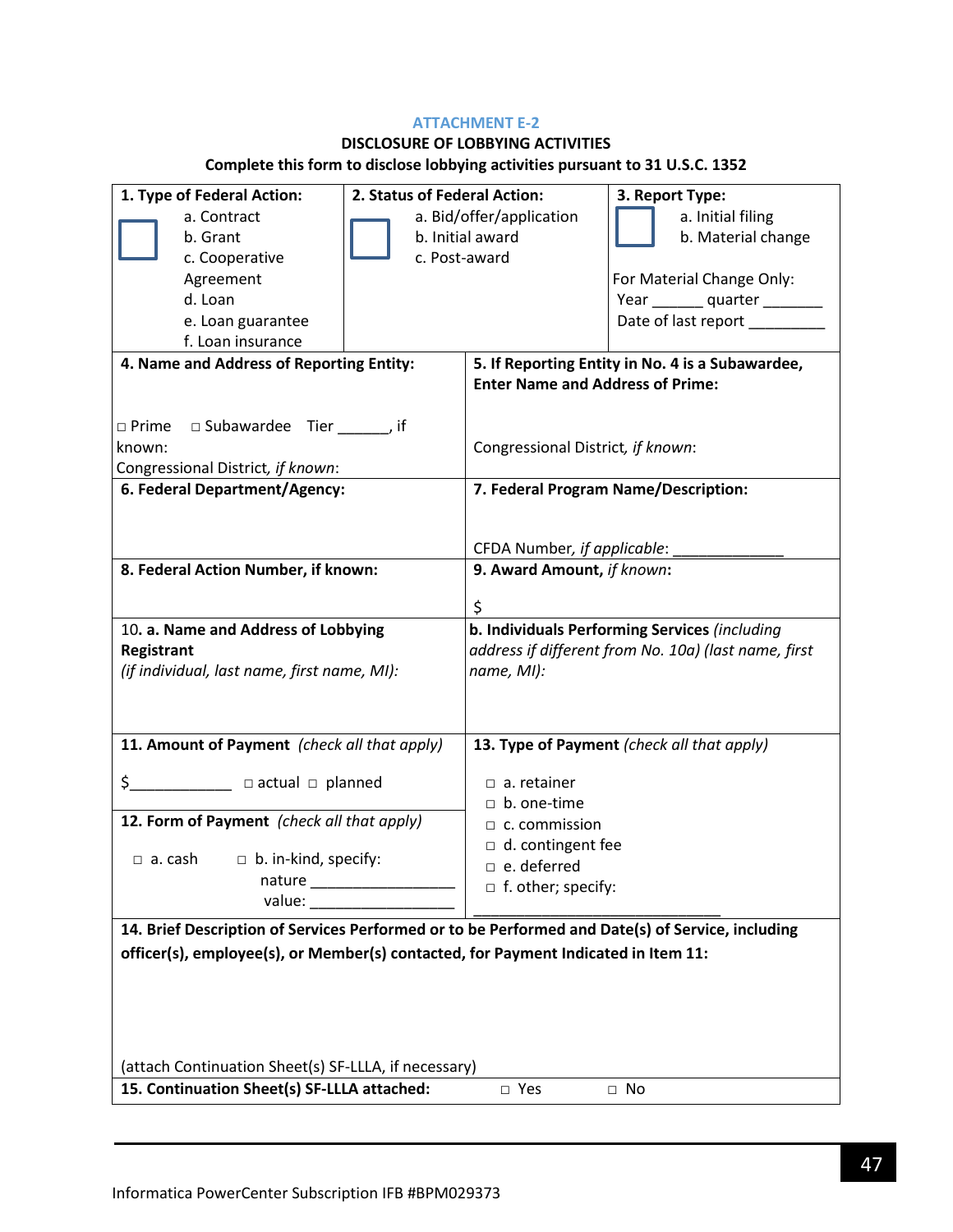| 16. Information requested through this form is<br>authorized by title 31 U.S.C. Section 1352. This<br>disclosure of lobbying activities is a material                                                                                                                                                                                                                                                                                  | Signature:                                                         |  |
|----------------------------------------------------------------------------------------------------------------------------------------------------------------------------------------------------------------------------------------------------------------------------------------------------------------------------------------------------------------------------------------------------------------------------------------|--------------------------------------------------------------------|--|
| representation of fact upon which reliance was<br>placed by the tier above when this transaction<br>was made or entered into. This disclosure is<br>required pursuant to 31 U.S.C. 1352. This<br>information will be available for public<br>inspection. Any person who fails to file the<br>required disclosure shall be subject to a civil<br>penalty of not less than\$10,000 and not more<br>than \$100,000 for each such failure. | Print Name:                                                        |  |
|                                                                                                                                                                                                                                                                                                                                                                                                                                        | Title:                                                             |  |
|                                                                                                                                                                                                                                                                                                                                                                                                                                        | Telephone No.:<br>Date:                                            |  |
| <b>Federal Use Only</b>                                                                                                                                                                                                                                                                                                                                                                                                                | Authorized for Local Reproduction<br>Standard Form LLL (Rev. 7-97) |  |

### **INSTRUCTIONS FOR COMPLETION OF SF-LLL, DISCLOSURE OF LOBBYING ACTIVITIES**

This disclosure form shall be completed by the reporting entity, whether sub-awardee or prime Federal recipient, at the initiation or receipt of a covered Federal action, or a material change to a previous filing, pursuant to title 31 U.S.C. Section 1352. The filing of a form is required for each payment or agreement to make payment to any lobbying entity for influencing or attempting to influence an officer or employee of any agency, a Member of Congress, an officer or employee of Congress, or an employee of a Member of Congress in connection with a covered Federal action. Complete all items that apply for both the initial filing and material change report. Refer to the implementing guidance published by the Office of Management and Budget for additional information.

1. Identify the type of covered Federal action for which lobbying activity is and/or has been secured to influence the outcome of a covered Federal action.

2. Identify the status of the covered Federal action.

3. Identify the appropriate classification of this report. If this is a follow-up report caused by a material change to the information previously reported, enter the year and quarter in which the change occurred. Enter the date of the last previously submitted report by this reporting entity for this covered Federal action.

4. Enter the full name, address, city, State and zip code of the reporting entity. Include Congressional District, if known. Check the appropriate classification of the reporting entity that designates if it is, or expects to be, a prime or sub-award recipient. Identify the tier of the sub-awardee, e.g., the first sub-awardee of the prime is the 1st tier. Sub-awards include but are not limited to subcontracts, sub-grants and contract awards under grants.

5. If the organization filing the report in item 4 checks "Sub-awardee," then enter the full name, address, city, State and zip code of the prime Federal recipient. Include Congressional District, if known.